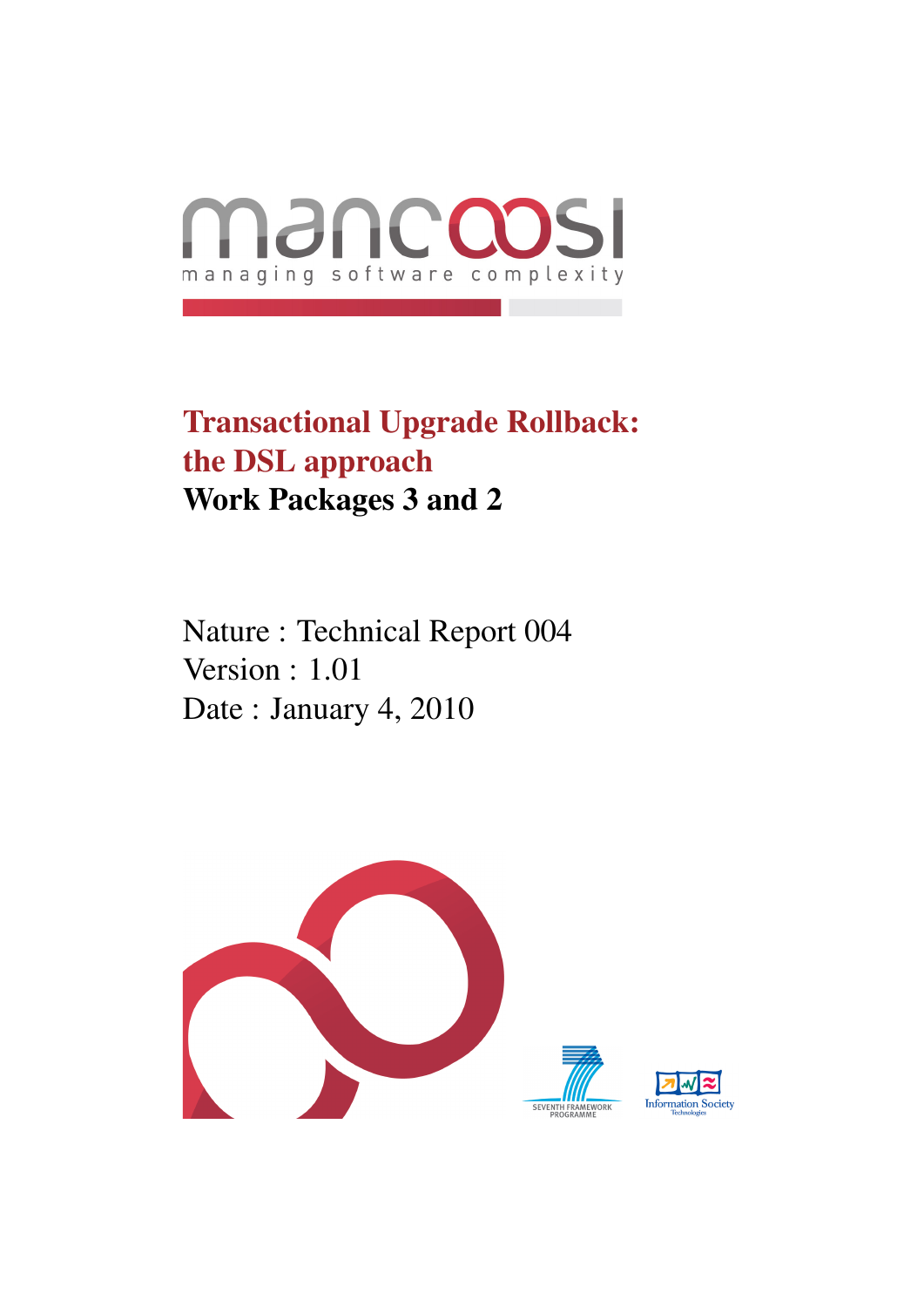# Transactional Upgrade Rollback: the DSL approach

John Thomson; Paulo Trezentos

December, 2009

#### Abstract

Todays mechanisms of providing transactional upgrades and roll-backs on Linux systems are incomplete and unsafe. They do not provide the possibility of returning to a previous system state or, when they do, they don't predict if the roll-back is possible before execution. In this article we propose a new approach based on the use of a Domain Specific Language that formally allows one to know beforehand if the rollback is possible or not. Since the DSL approach requires a significant number of conditions to be met, we devise mechanisms to overcome the absence of these requirements and to minimise the number of cases where roll-back is infeasible.[\[3\]](#page-42-0)

<sup>∗</sup>Vasco Silva, Andre Guerreiro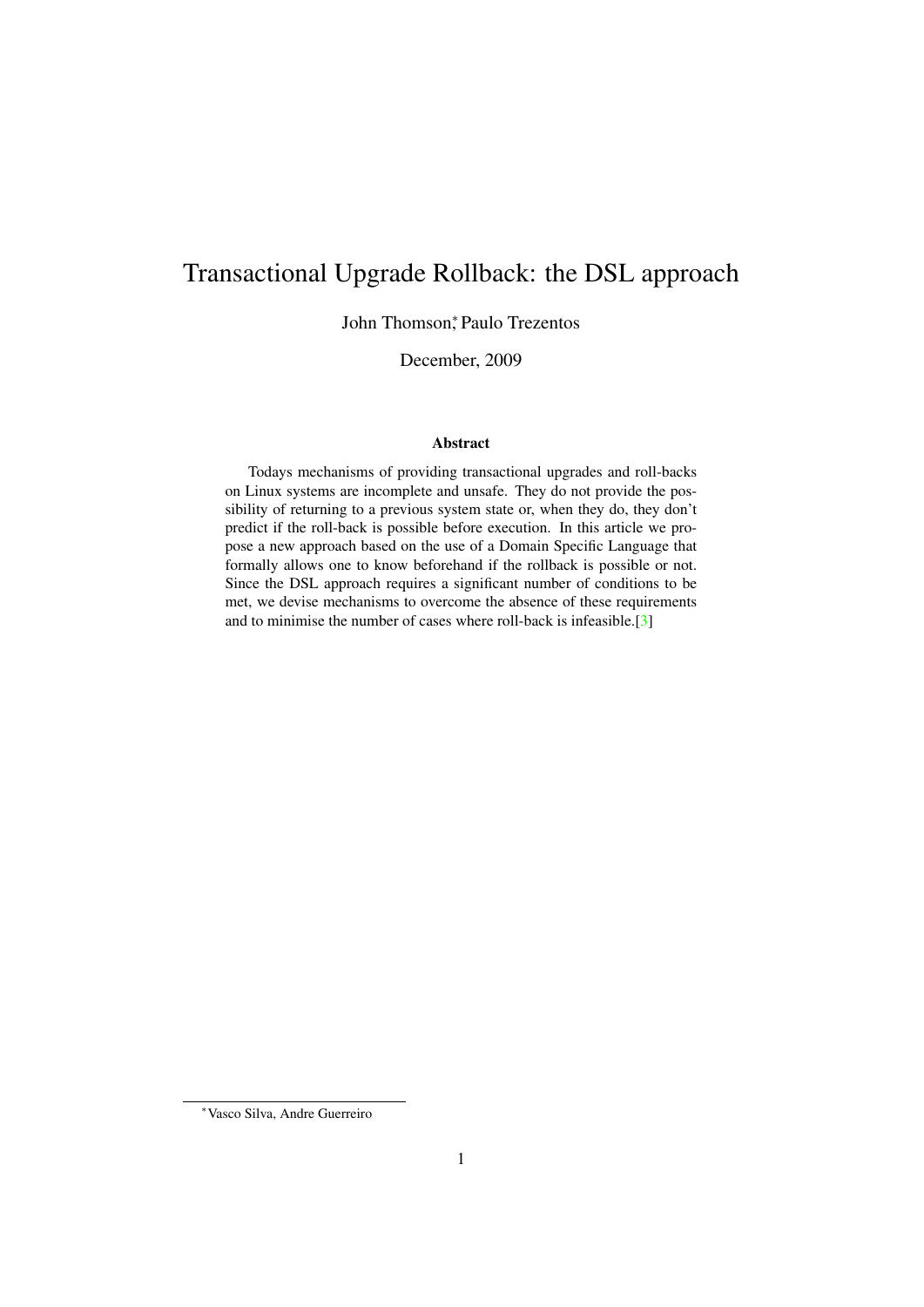# 1 Introduction

In Free and Open Source Systems (FOSS), there exists a distributed mechanism for developing and releasing software packages that is non-centralised and it is this mechanism that allows for development in all areas of the components of these systems. A package is seen as the smallest collection of software that allow a new set of features to be performed by a machine on which it is installed. They are normally archive files that contain the source or binary files necessary for a particular architecture of system to compile or run the software. Each package normally performs a single role and performs it well. Using the ideas behind Object Orientated Programming, the idea of packages is to promote code re-use, to create efficient pieces of software that interact with other functional blocks and to have software that is easily updatable by the end user that can be distributed over a variety of mechanisms. One of the problems with a distributed code-base such as that present in GNU/Linux and other FOSS based systems is that error checking and collaboration becomes much more difficult tasks. Checking for consistency not only with the packages that are part of the system but also with the package universe becomes a very difficult problem. Traditional helper utilities that assist package maintainers normally check for the usage of shared libraries and for conflicts and dependencies that certain packages will have with other software that is available. This information is normally produced by helper utilities and package maintainers to identify what will and what won't work with a developed package. This information is normally stored as meta-data in the package as a maintainer (or configuration) script file and used by package meta-installers to check and solve dependency trees for conflicts and warnings. A meta-installer apart from analysing some of the meta-data will also pass package information to the actual installer such that they can perform the operation of installation. The meta-installers also are used for generating installation plans as well as solving the satisfiability problems. One aspect that has not been adequately researched and implemented by the meta-installers according to D3.1 and D3.2 is that of transactional roll-backs. Rollback is the term used to describe when a software package is reverted to that of a previous version. It is the logical inverse of an upgrade and perhaps because it is seldom used, it has not been investigated nearly as much as the upgrade problem. As part of the MANCOOSI project, Caixa Mágica Software are looking at designing, creating and implementing a new roll-back mechanism for package management using technologies previously researched. CMS have already implemented a roll-back like feature once before for the branch of APT that they use, APT-RPM. Using a Domain Specific Language (DSL) that has been developed as part of Work Package 3 and specified in Deliverable 3.2, CMS intend to create a fully-fledge roll-back mechanism for use with their package meta-installer as a proof of concept of the MANCOOSI research. CMS already had a feature whereby a roll-back could be called as a paramter from APT-RPM and the current version of a package would be uninstalled and a named, prior version would be installed. This is not actually equivalent to roll-back but is a tidy mechanism for installing an older variant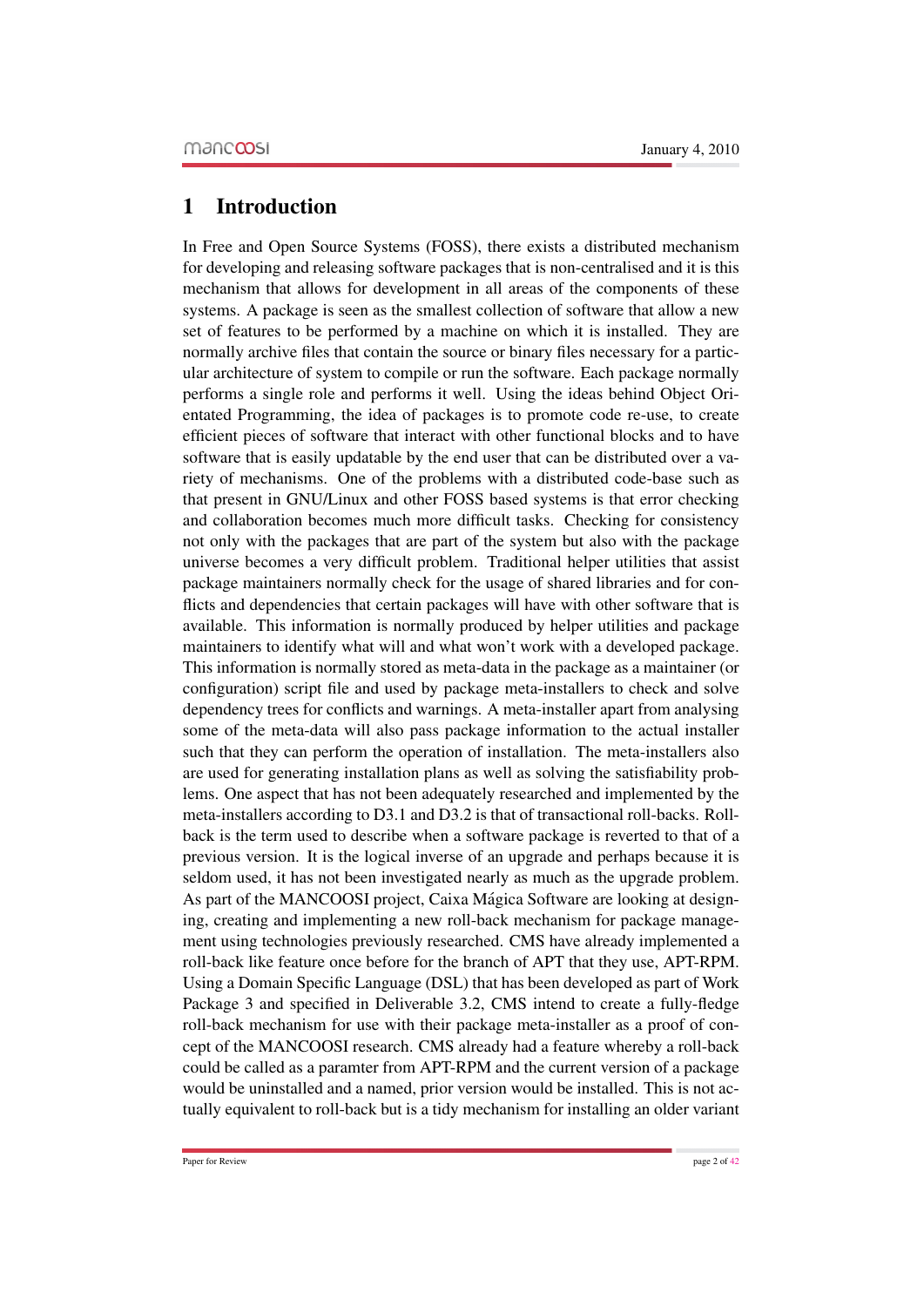of a package.

```
Upgrade version \overrightarrow{XY} = Install version Y + Remove version X
  Uninstall version Y + install version X \neq \text{Roll-back}(Y \vec{X})Roll-back (\vec{Y}X) = (Upgrade (\vec{XY})^{-1})
```
There are many issues with roll-back that need to be addressed and in the course of this document we aim to suggest what could be possible solutions to the issues raised and how we can use existing state-of-the-art technologies to focus our research.

Packages Abstracting over format-specific details, a package is a bundle of 3 main parts:[\[3\]](#page-42-0)



These components can be used by the Package Meta-Installer and Installer on the computer system to generate software that is customised to the environment and availability of features on certain machines. Another approach that is discussed later is that of provisioning and automated tools to help realise this. Briefly, provisioning allows system administrators to efficiently set up a large number of systems without having to repeat a lot of similar configuration settings on each machine. Mathematical definitions:

### 1.1 Commutative:

[\[6\]](#page-42-2) This is a mathematical property that means if the elements of something are re-ordered that we do not change the end result.  $A + B = B + A$ 

### 1.2 Deterministic:

[\[7\]](#page-42-3) No elements of randomness are involved in the propagation of the state of a system from one state to another. All inputs are therefore, if isolated from any other systems, combined to perform a set of outputs. It may not be possible to capture the method or algorithm in which the inputs match to the outputs but if a sufficient number of input/output combinations are captured it may be possible to model the cause and effect of systems. Also if the system is not isolated sufficiently from another system it might be that although the smaller system is non-deterministic that if the larger system is modelled sufficiently that the larger system is deterministic. In computing, hardware failures and human inputs can be modelled as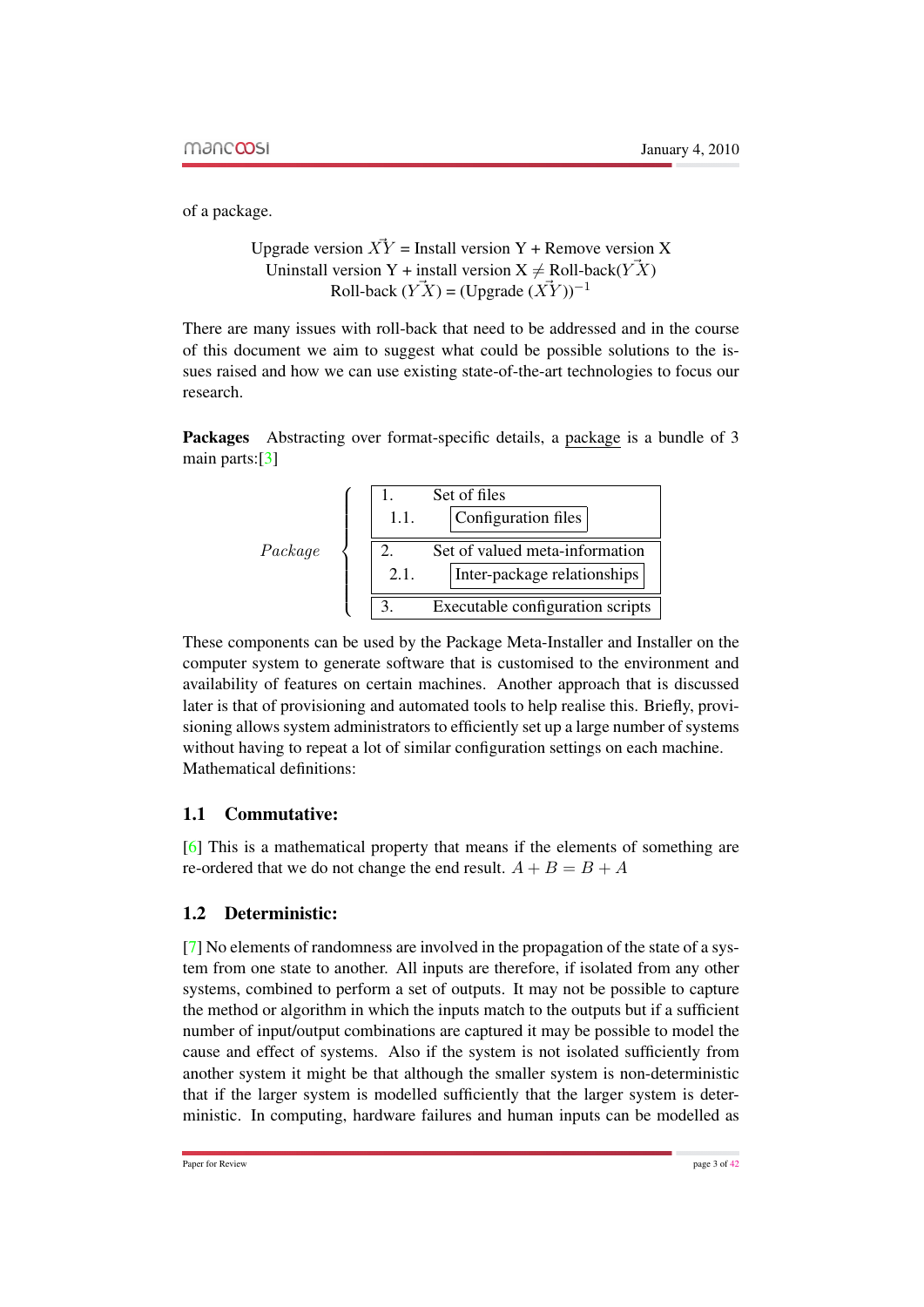non-deterministic inputs to the system. Petri-Net model of computational systems [http://en.wikipedia.org/wiki/Petri\\_net](http://en.wikipedia.org/wiki/Petri_net)

## 1.3 Irreversible functions:

[\[8\]](#page-42-4) If  $P \neq NP$  holds true then there may be irreversible functions.

### 1.4 Trap-door functions:

[\[9\]](#page-42-5) Trap-door functions are a one-way function that relies on a secret piece of information. If the information is lost or not stored it is very difficult to recover the original information. Such a problem occurs when we try to analyse the state of a system without any prior knowledge and try to deduce how the system arrived at this state. Conditional commands are an example of a such a function, where if we know how the state maps into another and have sufficient inputs and the current state of the system that we can calculate the rest of the inputs.

 $f(A, B) := AxB; f(4, ?) = 12; ? = 3;$ 

If however we only have the answer we can not determine what the possible inputs are.

By using a combination of capturing the state of the system, using a representation of the system in terms of a model and by analysing the real data and the model we hope to provide a mechanism for transactional roll-backs.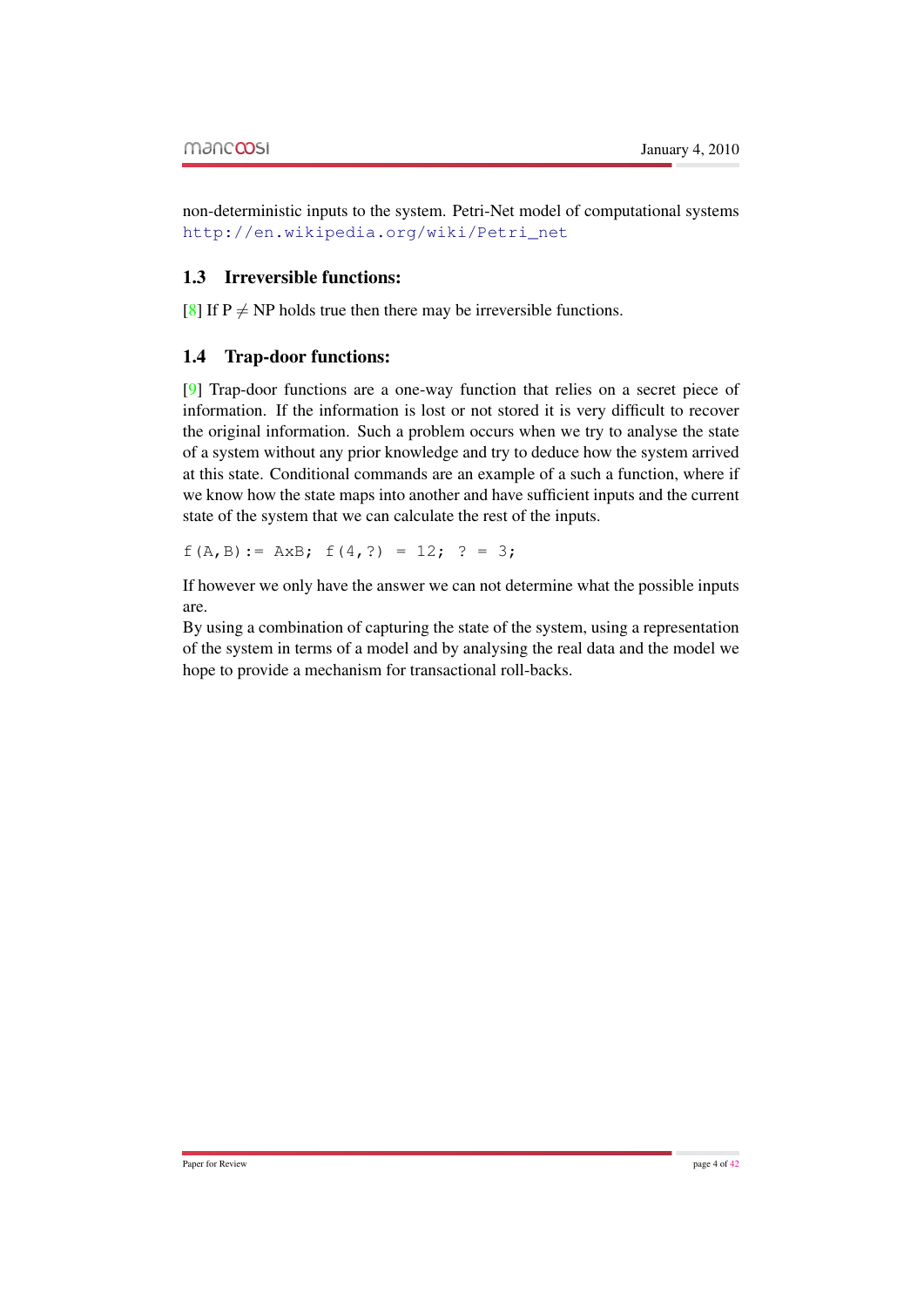# 2 State of the art

We can describe the state of the art of existing tools in terms of scope and properties.

The scope can be analysed with respect to two different criteria:

- Time : For how long a specific upgrade can be undone? During the transaction, until the next transaction take effect, for N days, forever.
- Granularity : what is in the scope of the roll-back mechanism? File system, RPM files, single file.

| <b>Rollback tool</b> | <b>Granularity</b>                  | <b>Reported time period</b>             |
|----------------------|-------------------------------------|-----------------------------------------|
| NexentaOS            | All file system                     | Since last snapshot                     |
| Conary               | Set of files contained in a package | Triggered by the upgrade of the package |
| <b>NixOS</b>         | Set of files contained in a package | Permanent                               |
| MacOS                | All file system                     | Since last snapshot.                    |
| Time machine         |                                     | Triggered by user, time or changes.     |
| Apt-RPM              | Set of files contained in a package | Triggered by the upgrade of the package |
| Pacman-ARM           | Set of file contained in a package  | Daily                                   |
| <b>Btrfs</b>         | All file system                     | Since last snapshot.                    |
| Zumastor             | Filesystem                          | Since last snapshot                     |

Where each analysed tool can be classified in terms of scope:

Table 1: Classification of rollback tools regarding scope

And we can classify in terms of properties:

- Out of order : rollback can take place in an out of sequence manner;
- Merging configurations : if a file was modified after the transaction, the user modifications are merged into the previous configuration;
- ACID properties: respect Atomicity, Consistency, Isolation and Durability;
- File system independence : the roll-back mechanism don't depend on a specific file system;
- User transparency : user doesn't need to perform special operations to roll-back (as reboot or other intrusive operations);

In terms of configuration management there are a few mechanisms that are capable of provisionning. With this type of system, the system state is stored and can be restored. Rather than focusing on having individual packages state's saved, provisionning enables the entire configuration state of the system to be captured and to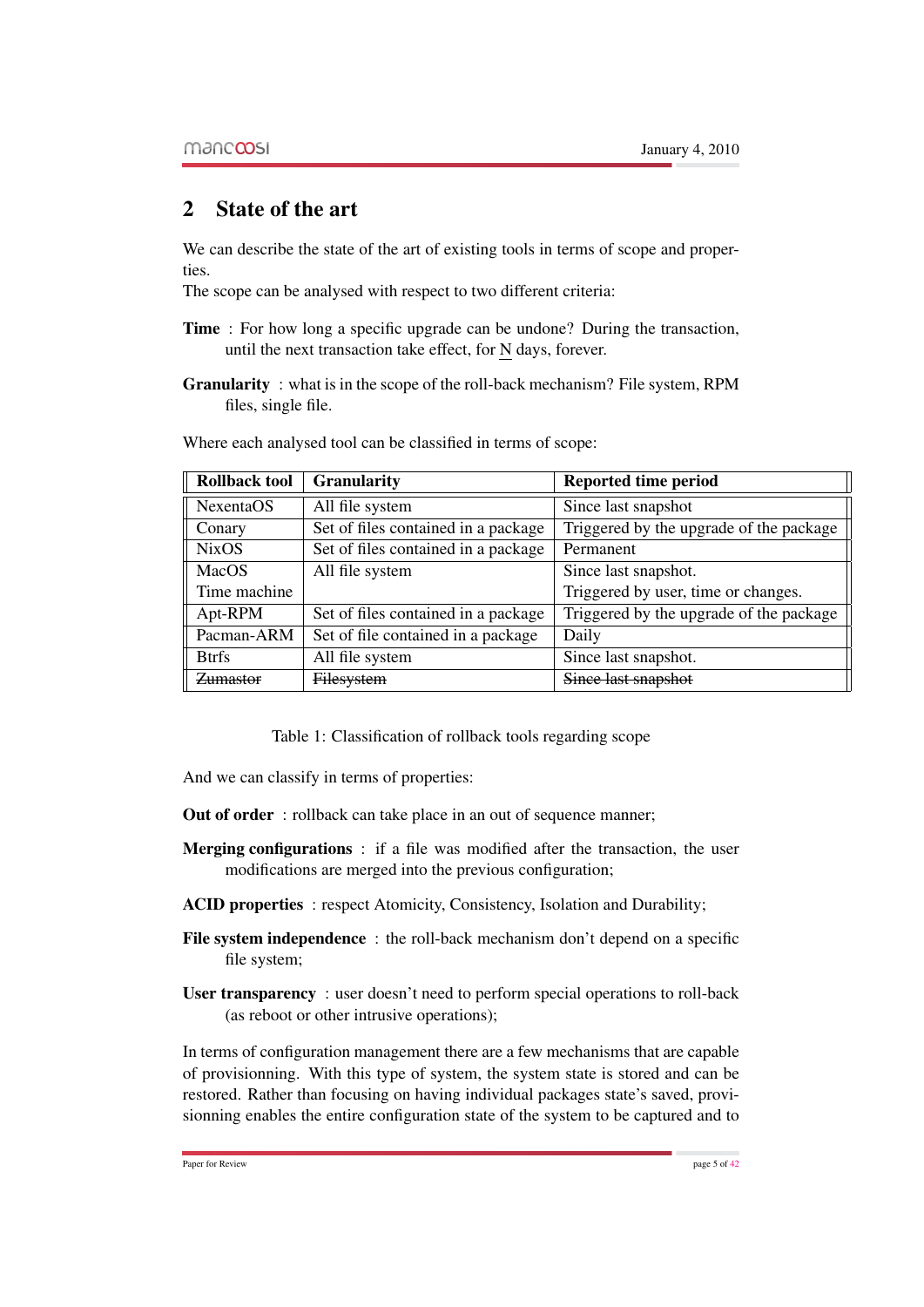| Tool                   | Out of order   | Merging | <b>ACID</b>    | FS independence | user transparency |
|------------------------|----------------|---------|----------------|-----------------|-------------------|
| <b>NexentaOS</b>       | Yes            | No      | Yes            | N <sub>0</sub>  | N <sub>0</sub>    |
| Conary                 | N <sub>0</sub> | Yes     | Not sure       | No              | Yes               |
| <b>NixOS</b>           | N <sub>0</sub> | Yes     | N <sub>0</sub> | No              | Yes               |
| <b>Current Apt-RPM</b> | N <sub>0</sub> | No      | N <sub>0</sub> | Yes             | Yes               |
| Pacman-Arm             | Yes            | No      | Not sure       | N <sub>0</sub>  | Yes               |
| <b>Btrfs</b>           | Yes            | No      | N <sub>0</sub> | No              | N <sub>0</sub>    |
| Zumastor               |                |         |                |                 |                   |

Table 2: Classification of rollback tools regarding properties

be recalled at a later stage. This is useful for large enterprises where working on rolling back individual packages is seen as too time consuming and it is felt that restoring the system to a known state is more important. This fire-and-forget type of configuration management is certainly easier for administrators but configuration settings that have changed from the state of provisionning may be lost. Using the DSL it may be possible to save a configuration state of the system and use algorithms to detect which DSL statements need to be run to get a system to that state from the current state. For more information on Fedora's implementation of such a mechanism http://www.redhat.com/rhn/rhntour/. For other implementations it is possible to see Puppet <http://reductivelabs.com/trac/puppet/> which runs on top of Augeas <http://augeas.net/>. There are other mechanisms and applications that bridge between configuration and package management. For a definition of provisioning this might be helpful [http://help.](http://help.sap.com/saphelp_nwidmic71/en/mc/dse_provisioning.htm) [sap.com/saphelp\\_nwidmic71/en/mc/dse\\_provisioning.htm](http://help.sap.com/saphelp_nwidmic71/en/mc/dse_provisioning.htm). Conary cannot be used out of order <http://lwn.net/Articles/138358/>. Using absolute changesets though it should be possible. Keeping all the possible combinations of changesets as absolute change-sets appears to be the limitation to achieving this.

[http://blog.chris.tylers.info/index.php?/archives/17-Ho](http://blog.chris.tylers.info/index.php?/archives/17-How-to-Rollback-Package-UpdatesInstallation-on-Fedora.html)w-to-Rollback-Pack [html](http://blog.chris.tylers.info/index.php?/archives/17-How-to-Rollback-Package-UpdatesInstallation-on-Fedora.html)

# 2.1 Nexenta OS

Nexenta is a combination of OpenSolaris, the GNU utilities, and Ubuntu. It is a free and open source operating system based on Nexenta Core Platform 1.0 (Nexenta-Core includes complete OpenSolaris kernel and runtime) using GNU applications. This operating system uses a specific filesystem – ZFS. The ZFS filesystem inserts a lot of features that have the capabilities of the filesystems becoming administrative control points. This will allow: snapshots, compression, backups, privileges, etc. The application that makes available these options to the user is Apt-clone. Apt-clone uses capabilities of ZFS commands and apt-get, with its own features. It uses snapshot's capability to manage the system and creates one checkpoint every time a user upgrades a package. Once the installation done and working (live), one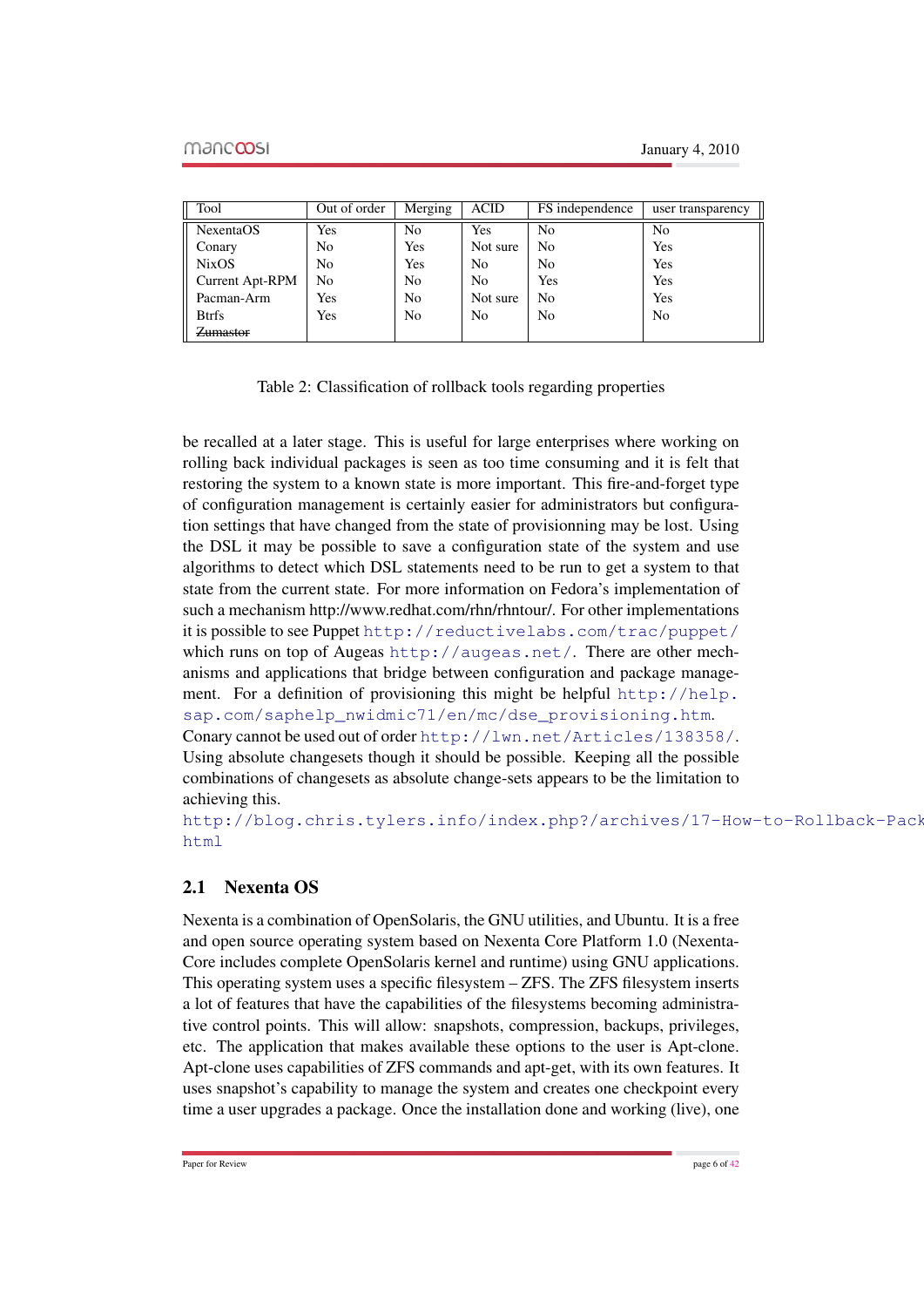can proceed to the rollback. Apt-clone manages Grub menu and ZFS system pool filesystems.

## 2.2 Conary

Conary is a distributed software management system developed by rPath. Conary has the same objective as dpkg and rpm, but is more than a Package Management System, it can also be a package creator, a repository of software, and a versioning tool. The tool to manage the installations, upgrades, and rollbacks is named Conary. Like installer, it has an interesting difference from the other ones: Conary, after downloading and first installing a package, updates faster than other tools because it only requires downloads to update a file and does not require the full binary. It has the capability of doing rollback. Every time a user installs a package that creates a rollback point, the tool takes a snapshot. Conary was developed by the rPath community and is implemented as the base system of managing packages of the rPath Linux. A Linux Distribution based on rPath Linux is a Conary-based system. Foresight Linux is based on rPath Linux, it is thus a conary system-based and they use all the functionalities of conary to manage packages.

# 2.3 Nix OS

NixOS started around 2004 with a PhD Thesis, as an experience to use a purely functional way. The intention is to solve package dependency problems. This experiment aims to see if is possible an operating system in which software packages, configuration files, boot scripts and the like are all managed in a purely functional way, that is, they are all built by deterministic functions and they never change after they have been built. The main characteristics of Nix package manager(Package manager used on NixOS) is:

- The entire system kernel, system services, configuration files, etc.  $-$  is built by a Nix expression in a deterministic and repeatable way.
- Since configuration changes are non-destructive (they don't overwrite existing files), you can easily roll back to a previous configuration.
- Upgrading a configuration is as safe as installing from scratch, since the realisation of a configuration is not stateful. This is a result of being purely functional.
- Multi-user package management any user can install software through the same mechanisms that the administrator uses. This is not the case for most package managers such as RPM.

# 2.4 Apt-RPM

Apt-RPM is a meta-installer that selects, retrieves and installs RPM packages. Apt-RPM is a fork project of APT. The original APT (Advanced Packaging Tool)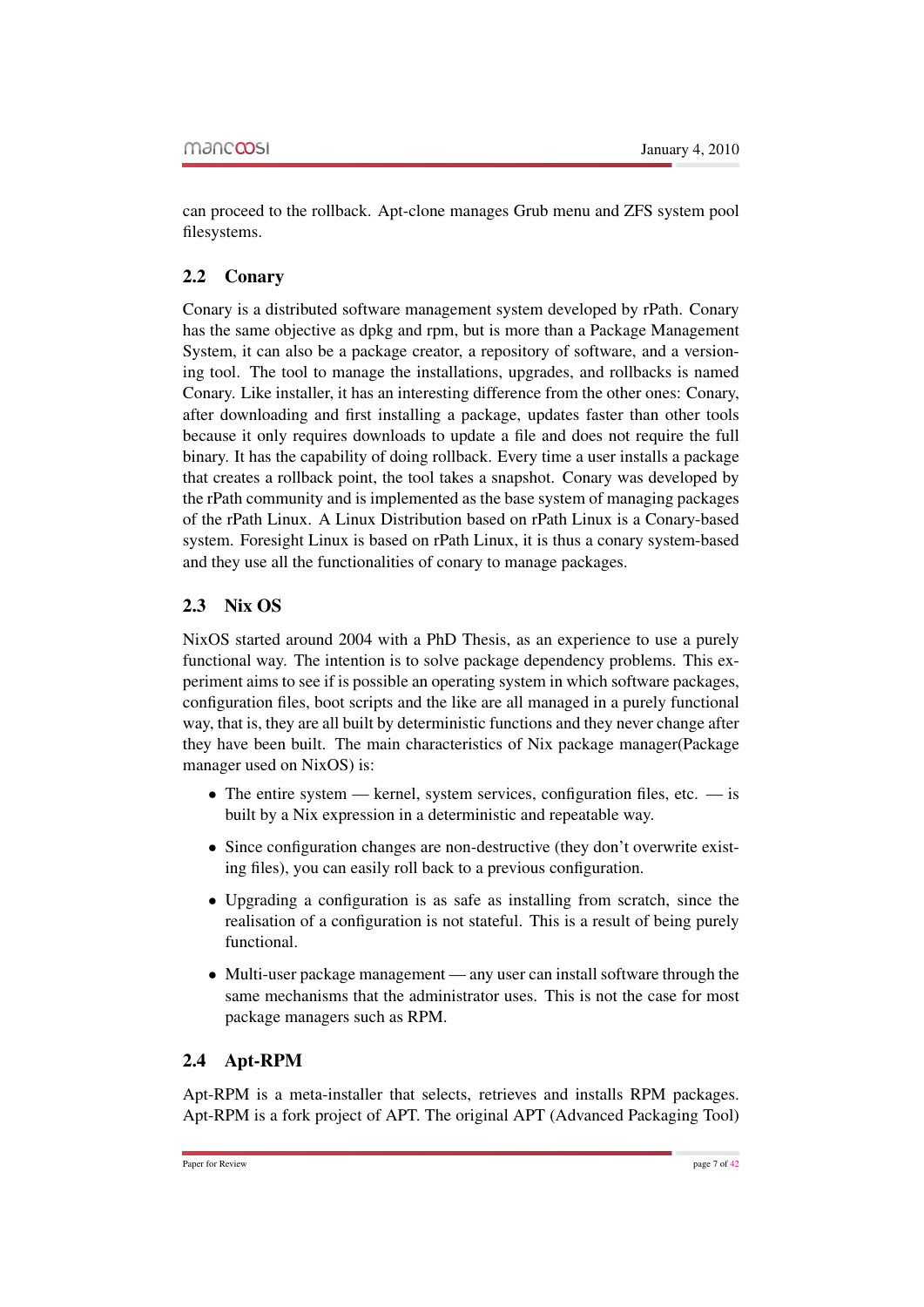project was initially developed to extend some of the capabilities of the dpkg command, which allows the installation of local DEB files. The DEB files contain applications to be installed. The apt comes from the lack of features at the installer level(rpm/deb) that are important to the user, such as Retrieving files, solving dependencies or searching for packages. Rpm has a rollback feature that allows a backup of all files of the version that has to be replaced to be stored in the disk in each transaction. This files are kept in a RPM package associated with TID (transaction ID). This feature is very interesting but has two major problems: a) a large space is needed in the disk since all files, even binaries, are maintained and b) changes performed by installation scripts outside of the set of RPMs are not stored. An evolution of this approach was proposed in 2005 by CaixaMagica ´ Software in the framework of the EDOS FP6 project The most interesting in this scope is transactional rollback at meta-installer level. Like Apt-rpm exists other meta-installer using rpm-rollback feature. An example of this is yum to confirm this, we can check that the version of rpmlib is the same for both:

> [\[root@localhost˜\]#rpm-qRapt]([root@localhost ~]# rpm -qR apt) rpmlib(PayloadIsLzma)  $\leq$  = 4.4.6-1 [\[root@localhost˜\]#rpm-qRyum]([root@localhost ~]# rpm -qR yum) rpmlib(PayloadIsLzma)  $\leq$  = 4.4.6-1

### 2.5 Pacman-ARM

Pacman is a utility which manages software packages in Linux. It uses simple compressed files as a package format, and maintains a text-based package database (more of a hierarchy), just in case some hand tweaking is necessary. Pacman, like previous meta-installers, will add, remove and upgrade packages in the system, and it will allow to query the package database for installed packages, files and owners. It also attempts to handle dependencies automatically and can download packages from a remote server. Pacman allows the user to perform rollbacks. To do this, Pacman uses Arch Rollback Machine (ARM). Arch contains archived snapshots of all the repositories going back to 1 November 2009. The rollback consists in installing the previous version that is available in repository.

#### 2.6 Augeas - a configuration API

Augeas is not a tool to manage Rollbacks (because has not features to upgrade packages), but can be useful for the rollback on the level of configuration files. Augeas is a configuration editing tool. It parses configuration files in their native formats and transforms them into a tree. Configuration changes are made by manipulating this tree and saving it back into native config files. Thus, it can be used to save the configurations before the upgrade of a package. If a rollback were needed, the configurations could be reverted again using this tool, to load previous definitions and set on the specific configuration files. Puppet is an example tool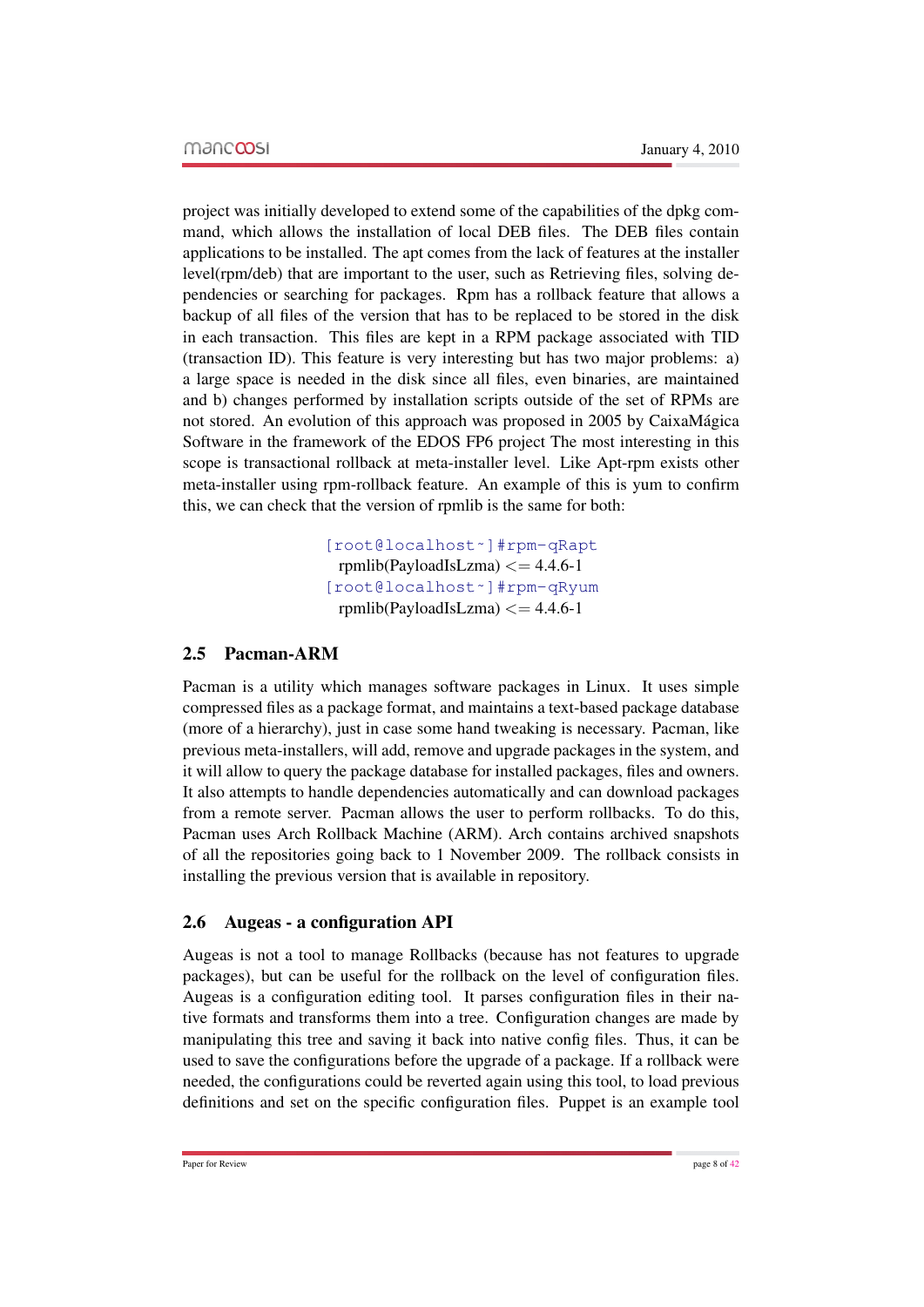using Augeas. Puppet is a tool to make automated system administration, it's used, among other things, for deploy central configurations for clients. Puppet uses the Augeas features to distribute and load these configurations.

# 2.7 Btrfs filesystem

Btrfs is a new copy on write filesystem for Linux aimed at implementing advanced features while focusing on fault tolerance, repair and easy administration. Initially developed by Oracle, Btrfs is licensed under the GPL and open for contribution from anyone. Btrfs is capable of creating lightweight filesystem snapshots that can be mounted (and booted into) selectively. The created snapshots are copy-onwrite snapshots, so there is no file duplication overhead involved for files that do not change between snapshots. A snapshot can be created at any time, it should do before a upgrade, or on any moment that user wants. A rollback to an older snapshot is not destructive to data. It switches to an earlier snapshot, and later snapshots are still available afterwards. The user could choose which snapshot will be mounted next, and making that choice does not affect or destroy any other snapshots.

# 2.8 Zumastor

Zumastor has not been active since the middle of 2008 when DSL 3.1 was created. No other projects seem to refer to it or implement their findings. This may be for many reasons and the project may yet produce notable results but at this moment we will consider other package management systems.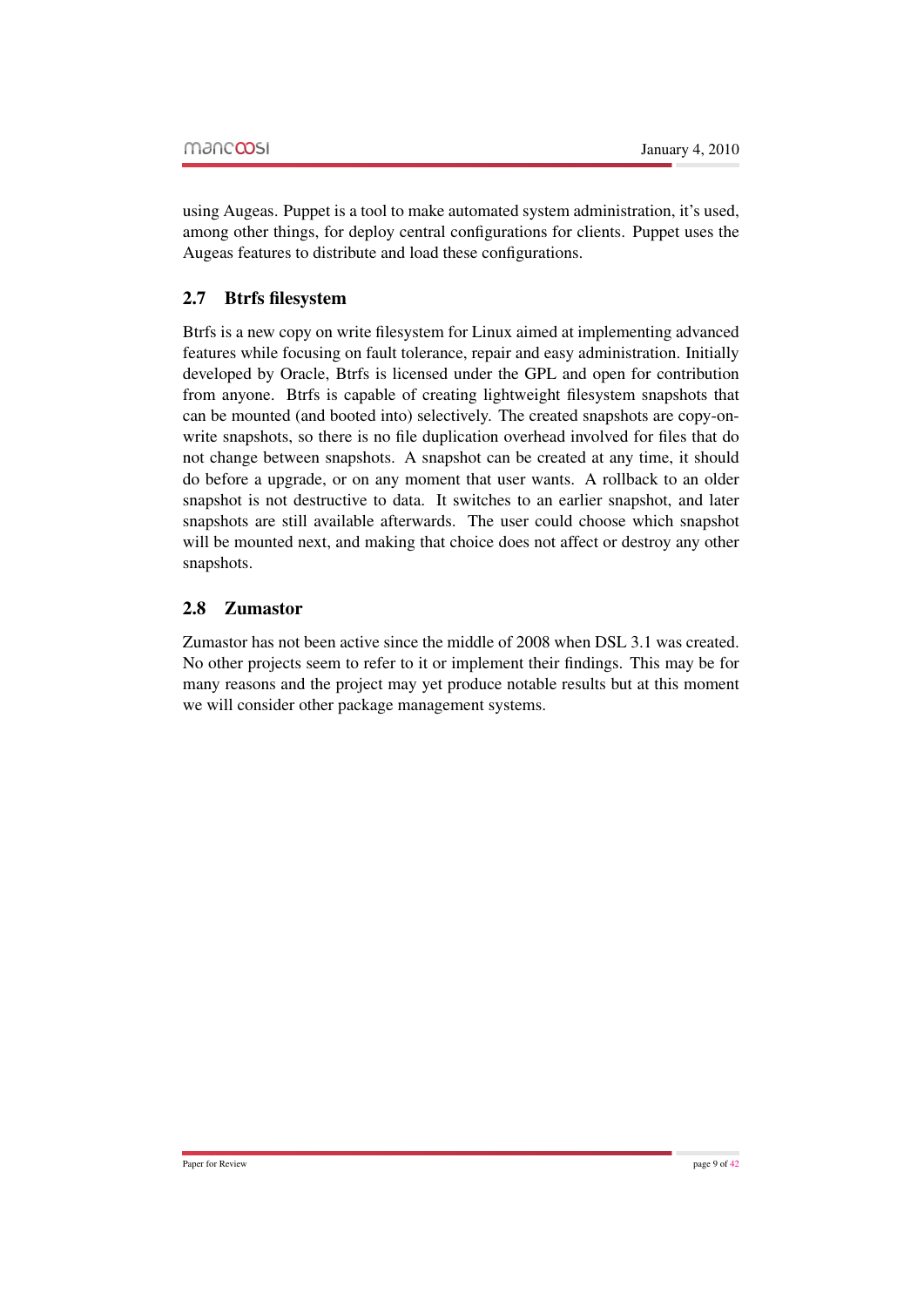# 3 Domain Specific Language Intro/Re-cap

As part of Work-Package's 2[\[4\]](#page-42-6) and 3[\[1\]](#page-42-7)[\[5\]](#page-42-8), a Domain Specific Language (DSL) was decided upon as a potential mechanism for realising the aim of transactionally protected package upgrades and roll-back. The DSL has been defined in Deliverable 3.2 but it is a language that has been designed to be extended and as such in this document we will refer to version 1 as corresponds to the first release of the DSL. For our proposed solution we are going to use an abstraction of the system state in terms of a model of the system. This model is defined as per Work-Package 2. The important part of our implementation in Work Package 3 is to realise that there is a model of the system and that we can modify the state of the variables of the system by using transformations in terms of the ATLAS Transformation Language  $(ATL)[5]$  $(ATL)[5]$ . Through monitoring the configuration states and by describing the action of maintainer script files contained in package configuration files, we can capture the modification of states using our model and the DSL. Erroneous states of the model will be detected by the simulator and failure detector and once this erroneous flag has been reported back to our sub-system we will provide a roll-back mechanism using the current state of the system, the captured configuration states and the transaction logs to revert packages back to a previous version. We also enable the end user to select as a switch to apt-rpm the ability to rollback transactions. The user will only be presented the sub-list of roll-back enabled transactions from the entire transaction state. The DSL has been designed to capture particular failures that occur with package upgrades that currently occur and also to present new facilities allowing roll-back but generally providing a transactionally protected package management. The DSL by definition is not a fully Turing complete language but rather an extensible language that has been designed to capture the effects of maintainer script files being run on systems. Using the abstraction we will be able to detect certain known failures before the packages are even installed and inform the user that the system will not work as expected. The grammar of the DSL can be represented as a tree structure as show in Figure [1.](#page-11-0) The tree structure can have recursive elements, hence be cyclic and potentially be infinite in size. As the leaf nodes are individual DSL statements or an empty statement, as long as the maintainer scripts from which the DSL is being formed are not recursive, the DSL grammar tree will be finite in length. If there is no limitation on the database size then the leaves can be pruned and formed into a sequential list. The ordering of the list is important as the DSL statements will be performed in that order on the model and should mirror those of the real system as much as possible. Also in terms of roll-back the order will be used to generate the roll-back equivalent. The system and the changes that are performed on it that modify the state are not necessarily commutative. This means that we cannot guarantee if we perform one operation first and then the second that it will lead to the same result as doing the operations in another order.

DSLiD corresponds to a unique auto-incrementing key entry for the log. Every upgrade of all types, including roll-back and even downgrades, will be stored as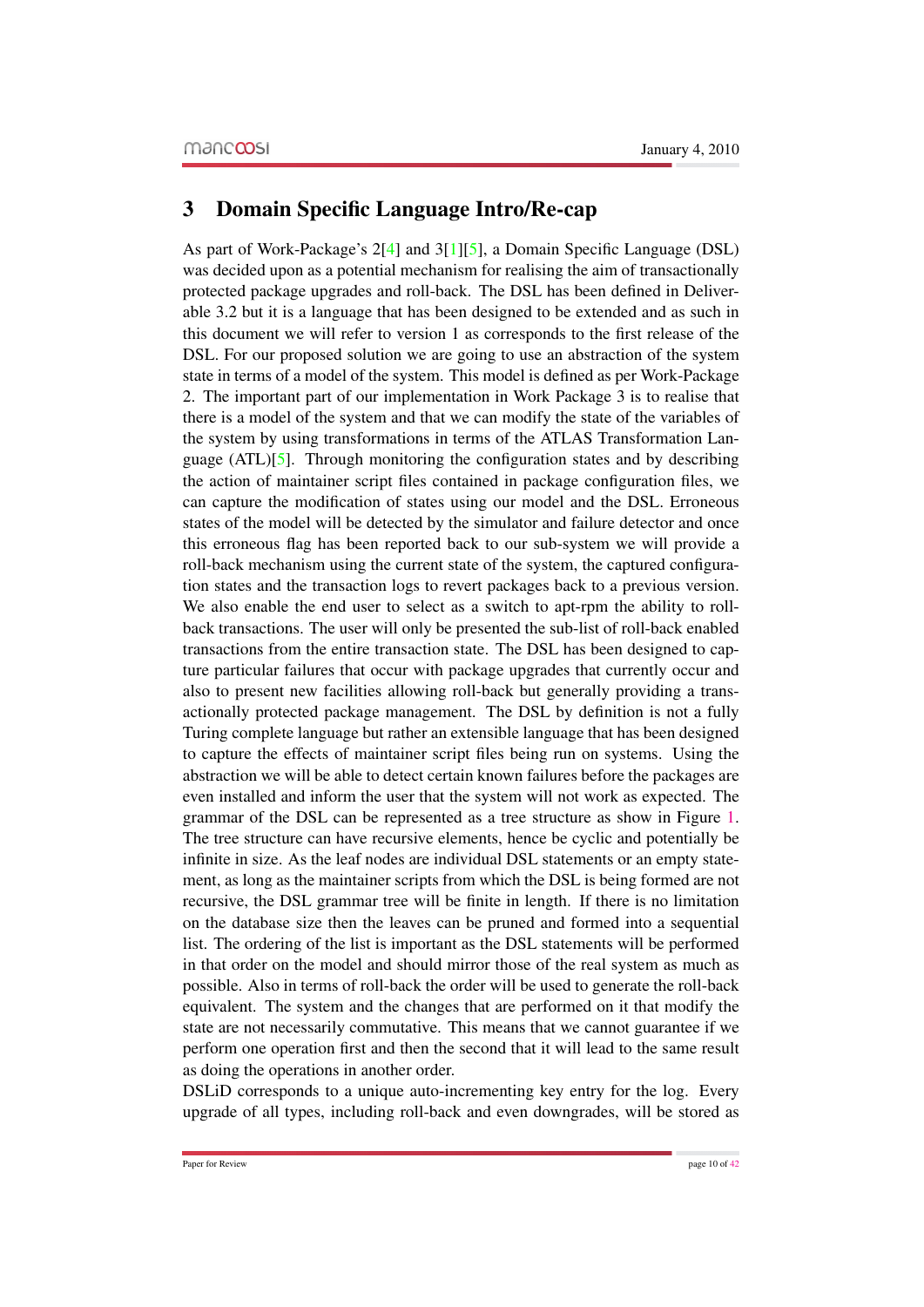

<span id="page-11-0"></span>Figure 1: A Tree representation of the DSL grammar

|                  | DSL elements to store in log |                      |              |                           |           |  |  |
|------------------|------------------------------|----------------------|--------------|---------------------------|-----------|--|--|
| <b>DSLiD</b>     | TransactionID                | DSL Statement        | DSL ParentID | DSL_InvCommand            | Dependent |  |  |
|                  |                              | ChgGrp(sys, file)    |              | ChgGrp(prior, file)       | No        |  |  |
|                  |                              | ChgGrp(sys, file2)   |              | ChgGrp(prior2, file2)     | No        |  |  |
|                  |                              | $\cdot$              |              | .                         |           |  |  |
|                  |                              | $\cdot$              |              | $\cdot$                   |           |  |  |
|                  |                              | $\cdots$             |              | $\cdots$                  |           |  |  |
| $\boldsymbol{x}$ |                              | ChgGrp(sys, file(x)) |              | ChgGrp(prior(x), file(x)) | No        |  |  |

Table 3: Sample DSL Log

an entry, corresponding to every time a DSL statement is run. If an upgrade fails this log will be used to return to the original system state. The most recent DSL statement will correspond to the latest DSLiD. Older events are therefore stored as 'lower' entries and branches in system state are serialised by capturing every statement.

TransactionID refers to a group of DSLiD statements that correspond with Package scriptlets. Many DSLiD statements will correspond to a single TransactionID but each DSL statement is associated with a single transaction. Rolling back a single DSLiD statement would not revert all the changes made in a package scriptlet and so would leave the package in an intermediate state. Even though it may be possible to roll-back individual DSL statements we want to be able to roll-back at the granularity of packages. We can however use the DSLiD statements to search and filter Transactions at a lower level to identify when a particular action was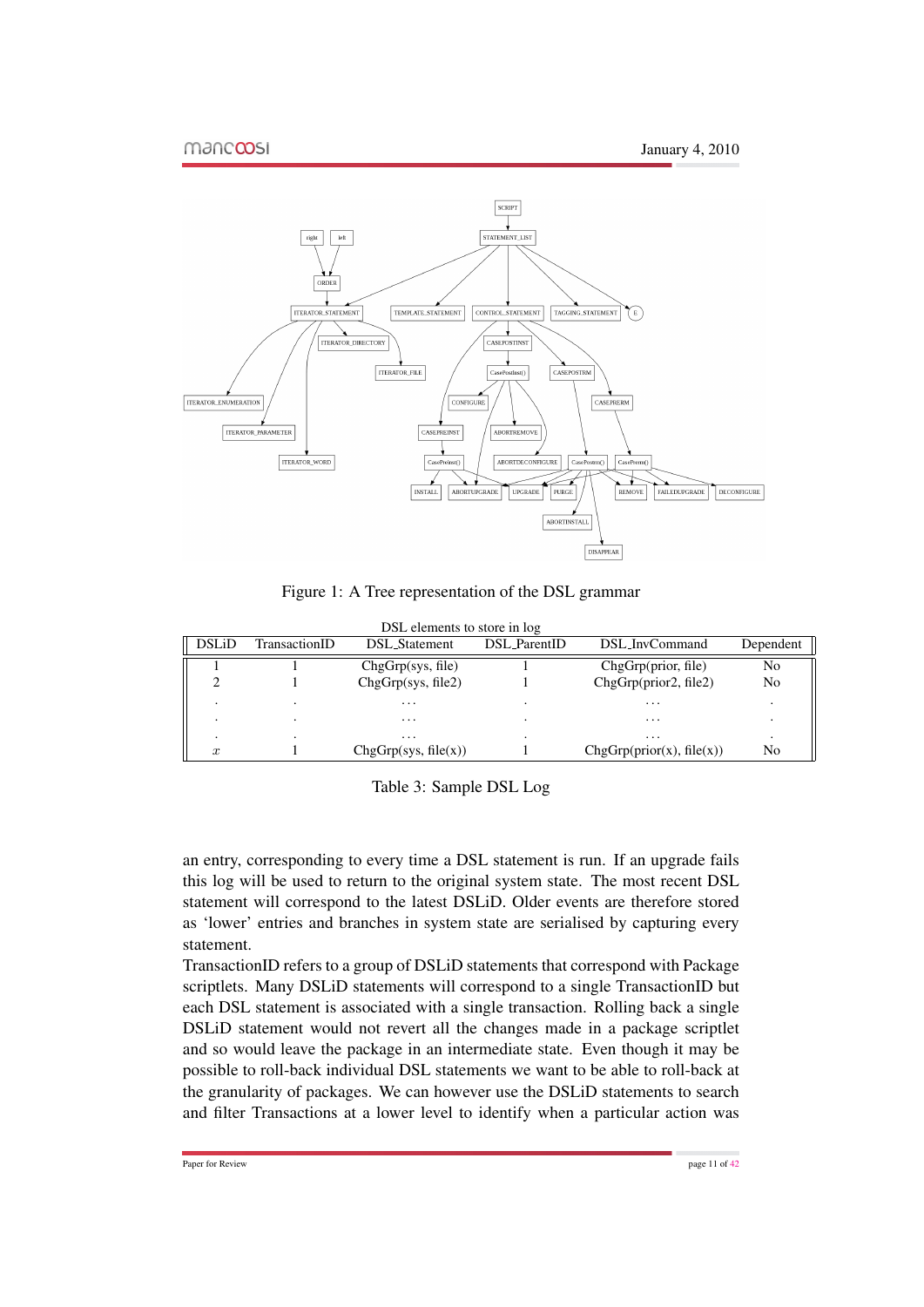performed.

The DSL Statement corresponds to nodes as defined in Figure [1](#page-11-0) and the syntactical elements of the DSL that can be found in the specification of the language, for version 1 namely in Deliverable 3.2[\[5\]](#page-42-8). The statement will capture the variables that are modified and the parameters that they are passed.

DSL ParentID is a method for linking TransactionIDs into a larger transaction. For instance if a set of packages are all upgraded as a command by the user, that larger statement can be broken down into the upgrade of individual packages. New generated ParentIDs will be unique but they may be common to multiple transactions. Each TransactionID that corresponds to the same ParentID are the top-most level in a transaction from which sub-transactions are generated. Sub-transactions allow for individual packages to have corresponding DSL statements. For a parent transaction to be capable of roll-back it is necessary to meet the condition that all the children of it have roll-back capable statements associated. Any element incapable of roll-back will mean that the parent transaction cannot use roll-back.

The DSL InvCommand is a location where the inverse operation of the DSL can be stored or if it refers to a set of DSL statements it may refer to a TransactionID. If a command is not stated, found or cannot otherwise be generated then it is assumed that for this DSL statement there is no roll-back command and hence none of the parent transactions can be used for roll-back.

Dependent is currently a boolean flag or it could be associated with another TransactionID to state that another transaction has to be capable of roll-back for this one to be able to roll-back. There may be no need for this flag or key association.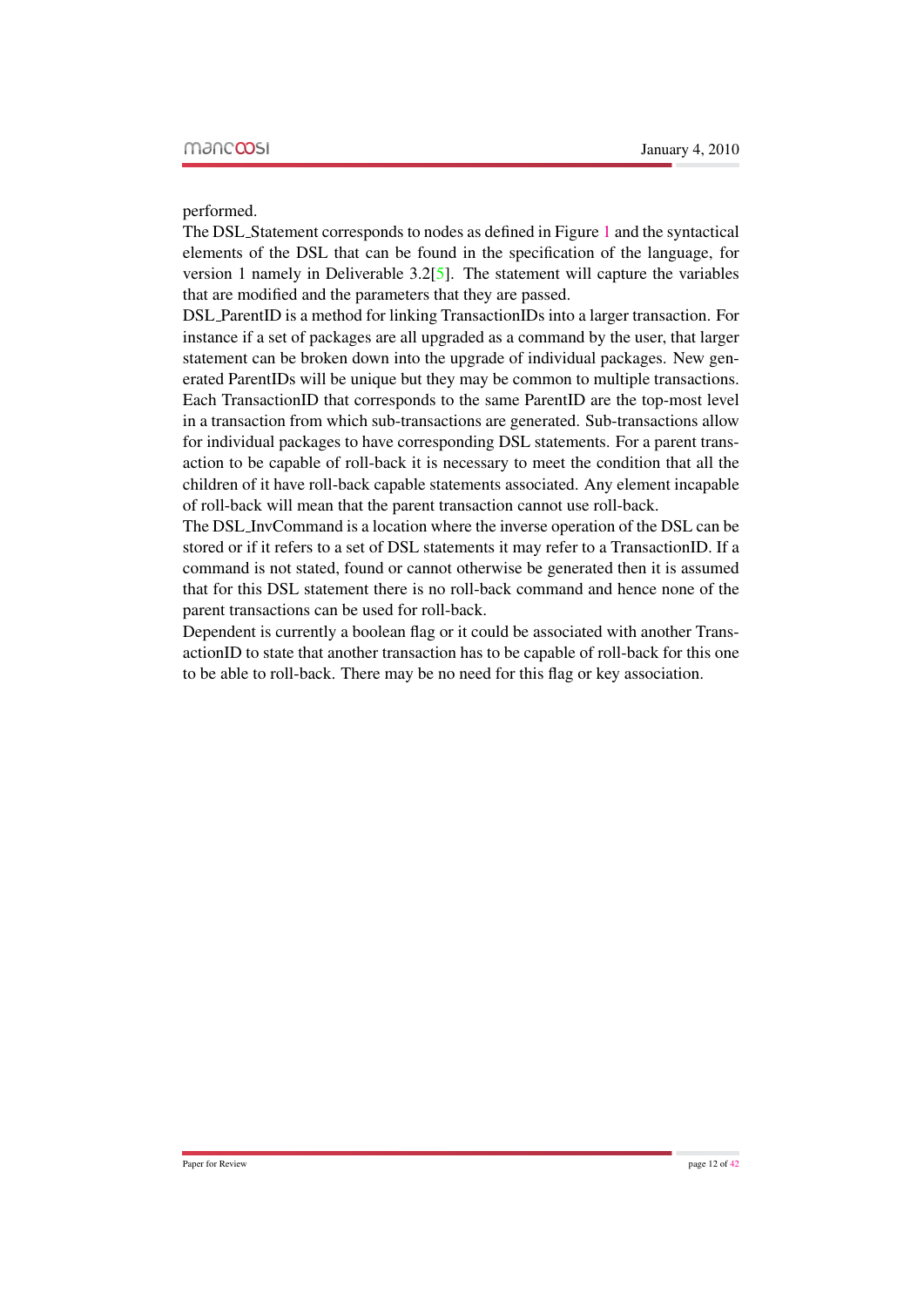# 4 Requirements for a roll-back component

For roll-back we require a certain number of features and there are some that are desirable. A component diagram of what is required to develop a roll-back mechanism using the DSL is shown in Figure [2.](#page-14-0) Table [4](#page-14-1) makes reference to some of the properties required by a roll-back system using a DSL. What is key is knowing which package from the source configuration is desired to have a roll-back operation performed on it. Also the target configuration, or the mechanism to provide a roll-back is required. At this stage we have to identify which files and environmental variables need to be modified to restore the system to the previous state. Mechanisms such as snapshots which utilise copy-on-write schemes, store the state of the whole file system (depending on the granularity) and if implemented correctly allow the system and importantly the package to be reverted back to a particular saved state. A simplistic roll-back will not need the state of the current system as it will simply revert back to a previously installed backup of the package or it will even more naively just install the previous version of the software as identified by the target identifier. As stated before this is not really roll-back but a removal of the previous software and an installation of the older package, bundled together in a neat mechanism. Where roll-back differs is how the changes since the installation of the upgraded version are merged back. Most solutions will either use the configuration file of the old package or if they are more advanced they might save the configuration on upgrade and restore it on roll-back. A further advancement is that of using the old configuration and merging changes back.

| What to do with the con- | Mechanism           | <b>Benefits</b>     | Disadvantages          |
|--------------------------|---------------------|---------------------|------------------------|
| fig files                |                     |                     |                        |
| Use config from target   | Overwrite           | Simple              | Loses all user changes |
| package                  |                     |                     |                        |
| Use a backup configura-  | Restore old file    | Fairly simple       | Loses changes<br>since |
| tion                     |                     |                     | update                 |
| Use a hybrid config.     | VCS merge target    | Keeps user changes  | Complex                |
|                          | and source          |                     |                        |
| User choice of merge     | $VCS + user selec-$ | User<br>responsible | Potentially<br>complex |
|                          | tion                | for changes         | for user               |
| Use source configuration | Overwrite           | Simple              | May not work with      |
|                          |                     |                     | old binaries           |

Roll-back configuration files

Table 4: How to manage the configuration files on roll-back

The Log system and mechanism is critical to the design of the roll-back mechanism as we will be using it to retrieve the inverse DSL statements and decide on a plan to get from one configuration state to another. Having a reliable log is necessary if we are going to be able to determine the state of the system and move between states. The design of the logging system should therefore be ACID compliant to ensure that transactions between configuration states are maintained. Of the types of the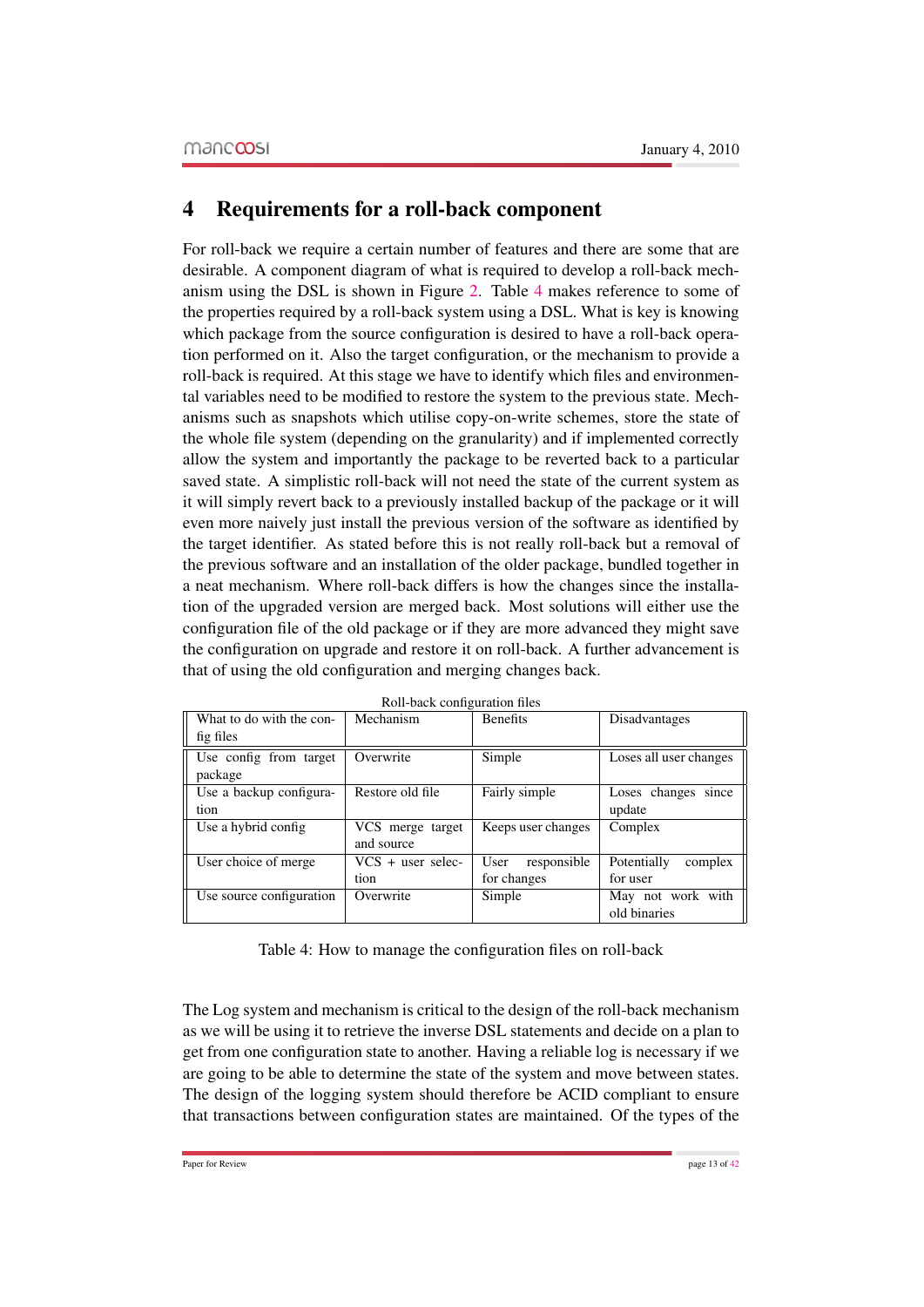

<span id="page-14-0"></span>

| DSL elements to store in log |  |
|------------------------------|--|
|------------------------------|--|

| Feature                                       | Necessity                                      |
|-----------------------------------------------|------------------------------------------------|
| Package Name                                  | <b>Yes</b>                                     |
| Version number                                | <b>Yes</b>                                     |
| Package fully qualified name                  | <b>Yes</b>                                     |
| Target package version                        | <b>Yes</b>                                     |
| Binaries associated with package version      | Yes (local or remote)                          |
| Configuration files of target package version | Yes (for merging)                              |
| Connection to remote repository               | Depends where files are stored                 |
| Current version binaries                      | No (Unless the roll-back fails)                |
| Snapshot of the entire system                 | No (only granularity of package)               |
| Additional processing time                    | <b>Yes</b>                                     |
| DSL logs                                      | Yes (for our implementation)                   |
| User input                                    | Depends (for feedback or selection mechanisms) |

<span id="page-14-1"></span>Table 5: Roll-back requirements

storage mechanisms investigated in Table [4](#page-15-0) a Berkeley Database would appear to be a suitable mechanism for storing the logs. It is not fully ACID compliant but it does maintain ACID transactions<sup>1</sup>. SQLite is another potential database we could use for storing the log data. The ACID property that it does not enforce is that of integrity as it allows any type of data to be inserted into any field without checks. By adding an application level check this ACID property would be enforced and we could use it as an alternative to Berkeley. RPM already uses a Berkeley system so in terms of programming consistency it also makes some sense to re-use the components already established for our implementation but it is not essential and can be chosen by the vendor.

<sup>1</sup>[http://blog.r1soft.com/2009/11/02/the-fine-print-on-file-system-](http://blog.r1soft.com/2009/11/02/the-fine-print-on-file-system-journaling-%E2%80%93-part-3/)journaling-% [E2%80%93-part-3/](http://blog.r1soft.com/2009/11/02/the-fine-print-on-file-system-journaling-%E2%80%93-part-3/)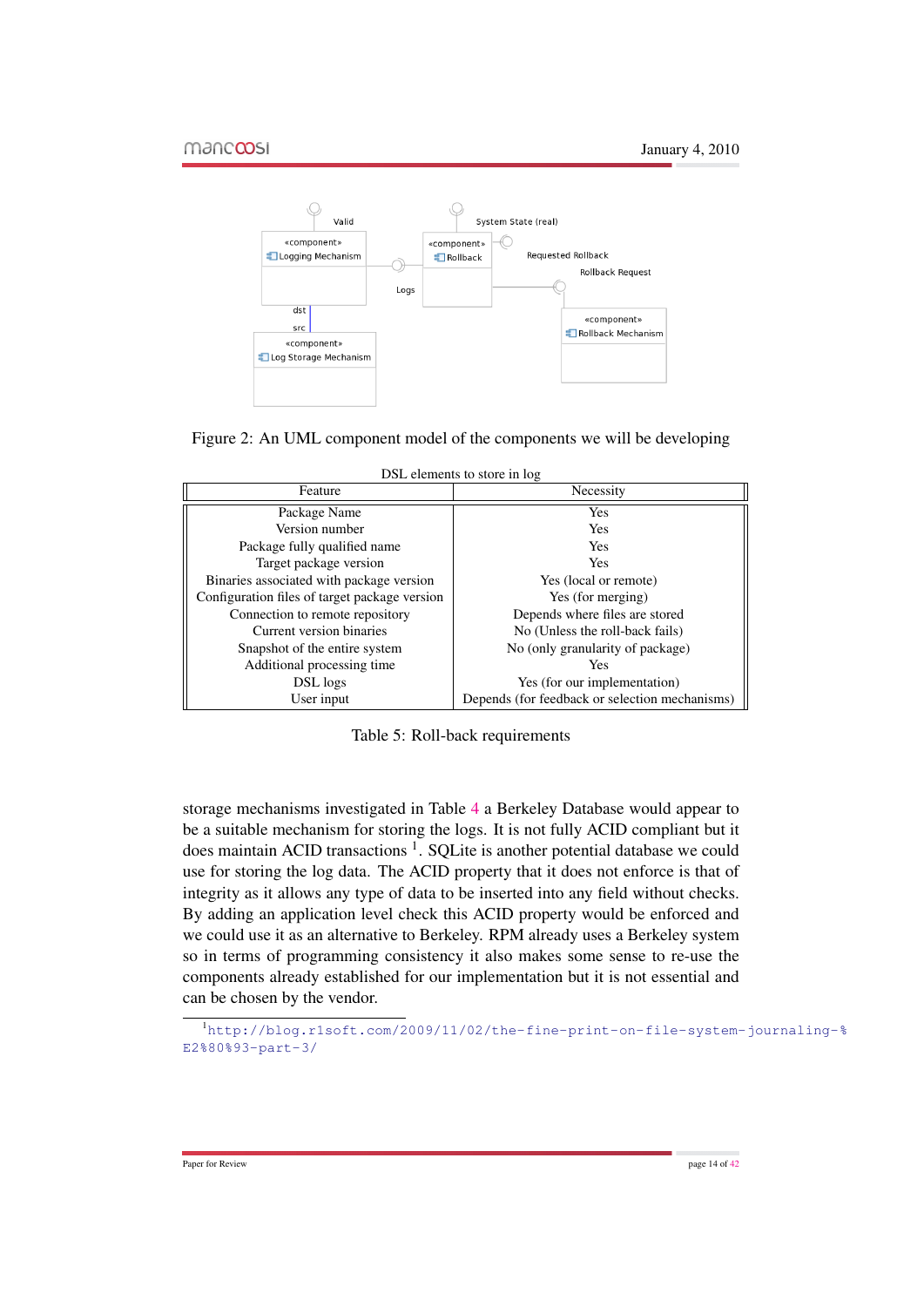| System        | Database | ACID compliant | DBMS required |
|---------------|----------|----------------|---------------|
| Berkeley      | Yes      | Full           | No            |
| <b>Stasis</b> | No       | No             | No            |
| MySQL         | Yes      | Partial        | Yes           |
| SQLite        | Yes      | Almost         | No            |
| Oracle        | Yes      | Yes            | Yes           |

<span id="page-15-0"></span>

|  |  |  | Table 6: DSL log storage mechanisms |
|--|--|--|-------------------------------------|
|--|--|--|-------------------------------------|

Berkeley Full ACID compliance <sup>2</sup> Other types of database <sup>3</sup> Description of Berkeley DB Engine<sup>4</sup> Isolation and serialisation <sup>5</sup>

<sup>2</sup>[http://products.databasejournal.com/dbtools/ss/](http://products.databasejournal.com/dbtools/ss/Sleepycat-Software-Berkeley-DB.html) [Sleepycat-Software-Berkeley-DB.html](http://products.databasejournal.com/dbtools/ss/Sleepycat-Software-Berkeley-DB.html)

<sup>3</sup><http://www.amaltas.org/list/database.html>

<sup>4</sup><http://www.linuxplanet.com/linuxplanet/tutorials/6034/7/>

<sup>5</sup><http://sheeri.com/content/isolation-%2526amp%3B-concurrency>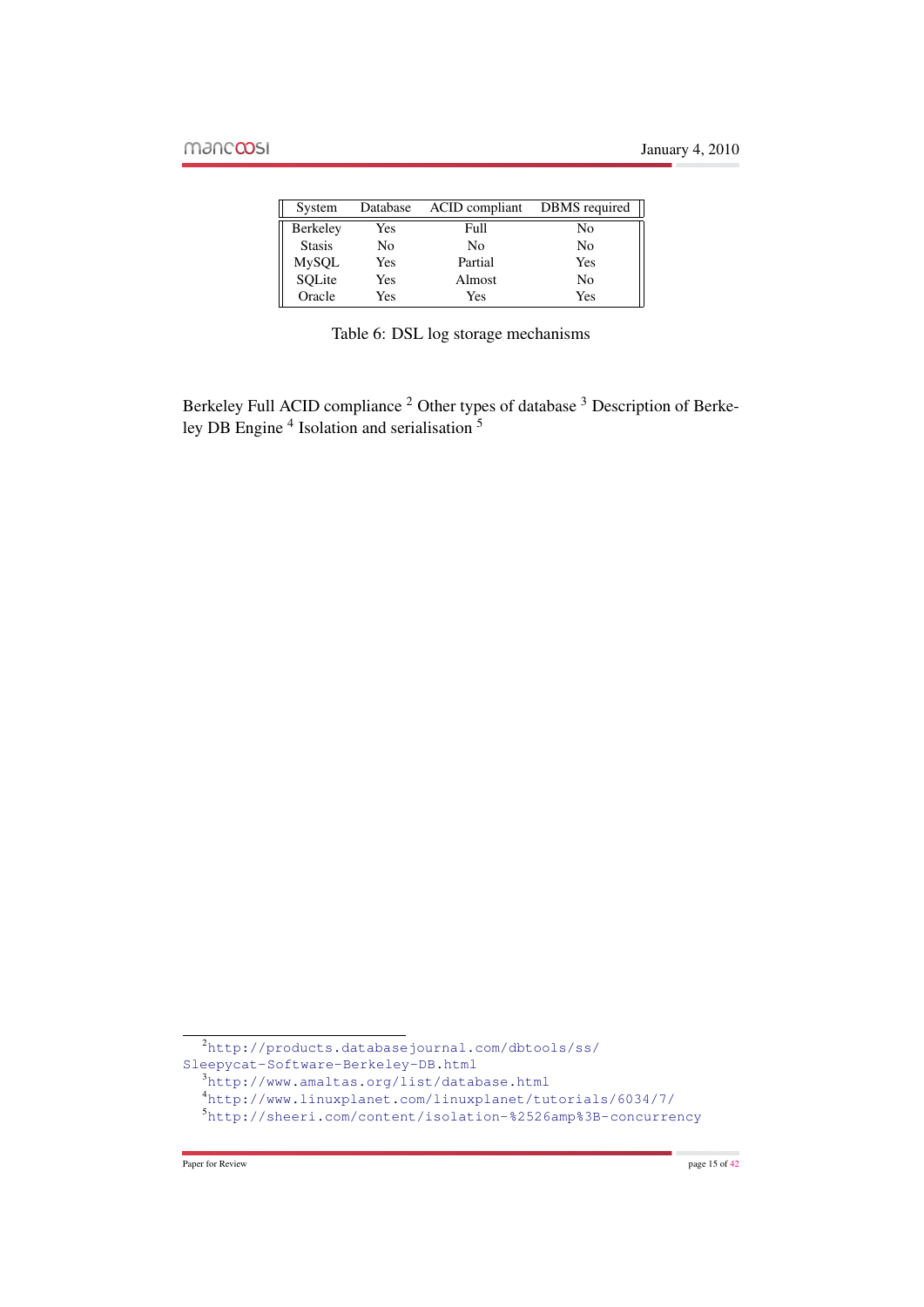# 5 System Architecture Definition

The architecture of a roll-back system is not trivial and can be achieved in many ways. Using pseudo-code to demonstrate the structure of the roll-back mechanism it may become more apparent how a DSL benefits the roll-back mechanism that will be implemented.

In Listing

```
Read TiD \Leftarrow UserInputforeach STiD in TiD do
   foreach DSL Statement in STiD do
       if DSL Statement != reversible then
        Exit "Not Reversible"
       end
       else if STiD = TiD then
        \blacksquare Reversible = "true"
       end
   end
end
```
Algorithm 1: Algorithm to detect if all the children are reversible

Once we have detected whether or not all the sub-transactions and the transaction itself is invertible we then need to proceed with the roll-back.

```
foreach STiD in TiD do
```

|    | switch type_of_transaction( $STiD$ ) do |
|----|-----------------------------------------|
|    | case <i>update</i>                      |
|    | end                                     |
|    | case remove                             |
|    | end                                     |
|    | case downgrade                          |
|    | end                                     |
|    | case install                            |
|    | end                                     |
|    | end                                     |
| en |                                         |

Algorithm 2: Second sub-algorithm

Where

- $\overline{ID}$  = Transaction ID
- STiD = Sub-Transaction ID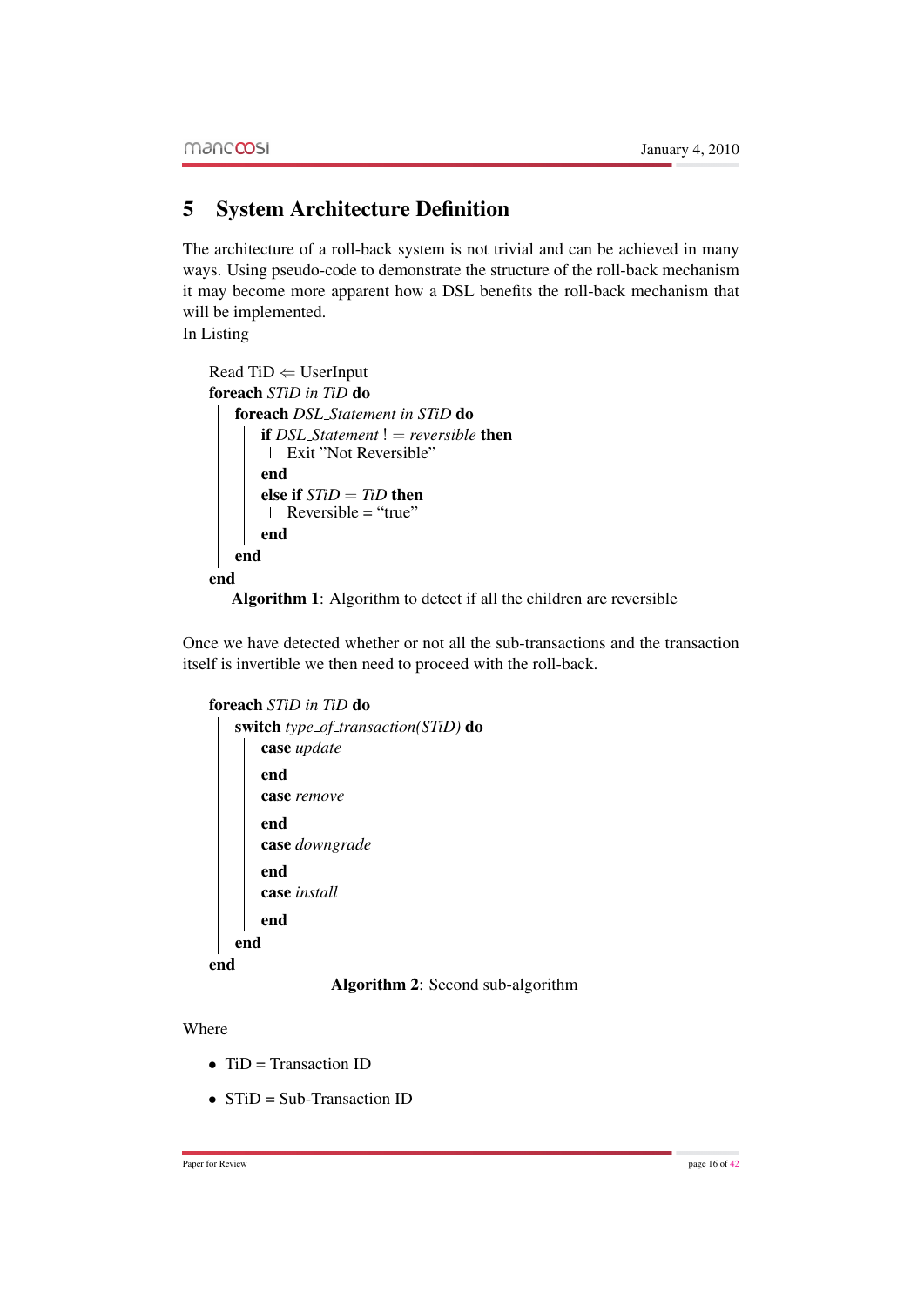

Algorithm 3: Third sub-algorithm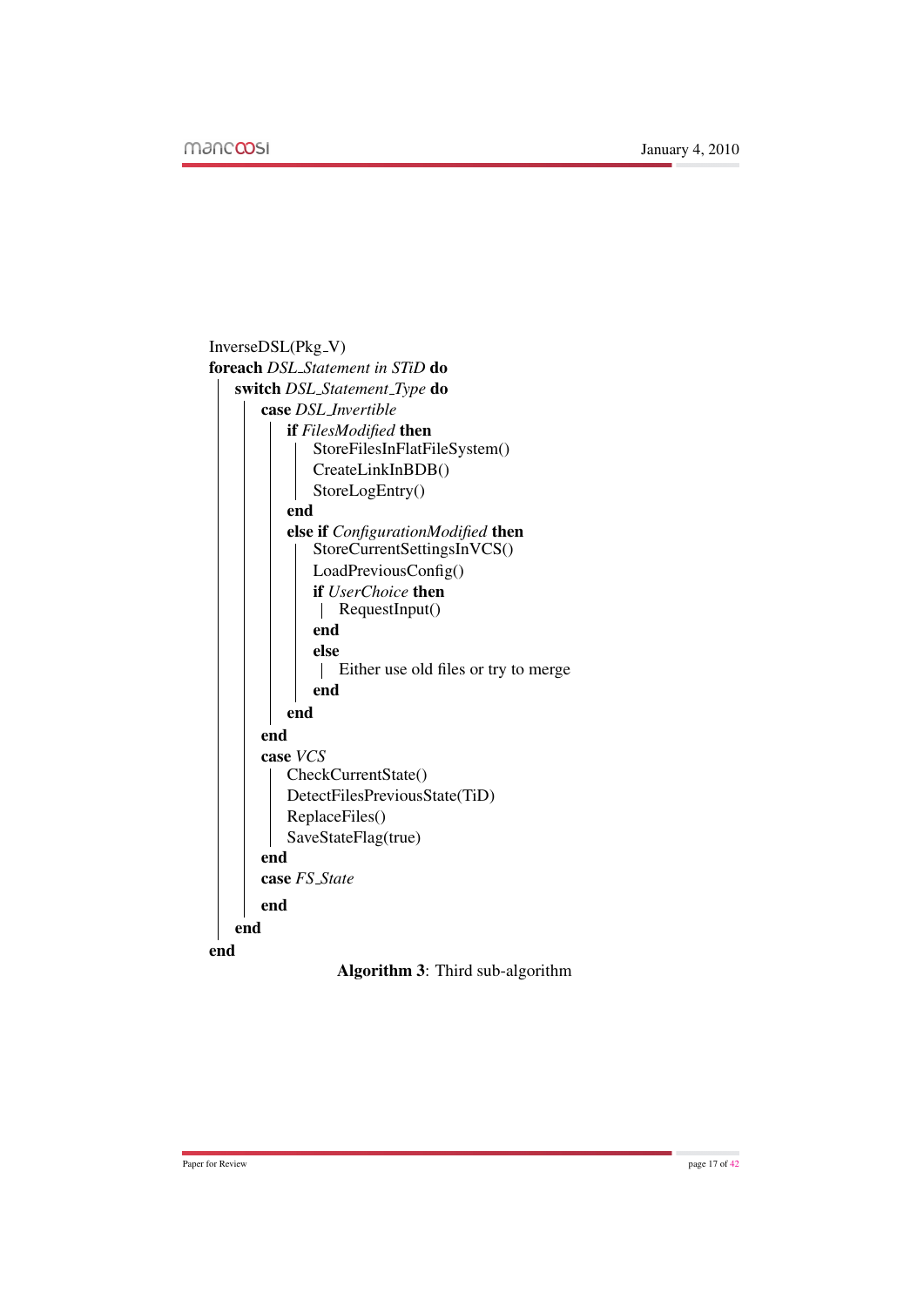| #              | Requirement     | <b>Designation</b>                  |
|----------------|-----------------|-------------------------------------|
| M1             | <b>REQUIRED</b> | Transaction respect ACID properties |
| M <sub>2</sub> | <b>REQUIRED</b> | <b>Transaction Independence</b>     |
| M <sub>3</sub> | <b>REQUIRED</b> | Package level granularity           |
| M4             | <b>REQUIRED</b> | Monitoring domain                   |
| M5             | <b>REQUIRED</b> | Device independence                 |
| M6             | <b>REQUIRED</b> | Minimum disk space use              |
| M <sub>7</sub> | <b>REQUIRED</b> | User transparency                   |
| M8             | <b>REQUIRED</b> | File-system Independence            |
| $\Omega$       | <b>MAY</b>      | Permanent change monitoring         |
| O2             | <b>MAY</b>      | User interaction                    |

<span id="page-18-0"></span>Table 7: High level specification of transactional upgrade system with rollback capabilities.

 $[1]$ 

• DSL Statement corresponds to an individual statement in DSL.

In our architecture we must hold to the principles mentioned in Deliverable 3.1. Although a more intensive work in the scope of Mancoosi's Workpackage 3 has to be performed, a first approach to specification of a transactional upgrade system with rollback capabilities should follow the high level specification<sup>[\[2\]](#page-42-9)</sup> in table [7.](#page-18-0) A brief description of the mandatory elements of the high level specification follows. This is a slightly modified version from that of Deliverable 3.1 where the majority of the criteria were selected.[\[1\]](#page-42-7)

- Respect ACID properties: the system should respect the ACID properties: Atomicity, Consistency, Isolation and Durability.
- Transaction independence: One transaction should be independent of other transactions. This means that a rollback of a transaction has to be executed without needing other transactions to be rollbacked as well. This condition has to be slightly relaxed to accommodate for parent and sub-transactions. Sub-transactions must be rolled back to allow parent transactions to rollback. Different transactions should rely on different children transactions and be independent from each other though.
- Package level granularity: the level of granularity of the transaction is the package. This does not block the possibility of maintaining state of files independently and allow some operations to be performed at that level. We will try and maintain the state of files but in terms of roll-back the target will be a package version, not the state of a file.
- Monitoring domain: A rollback system should monitor all files related with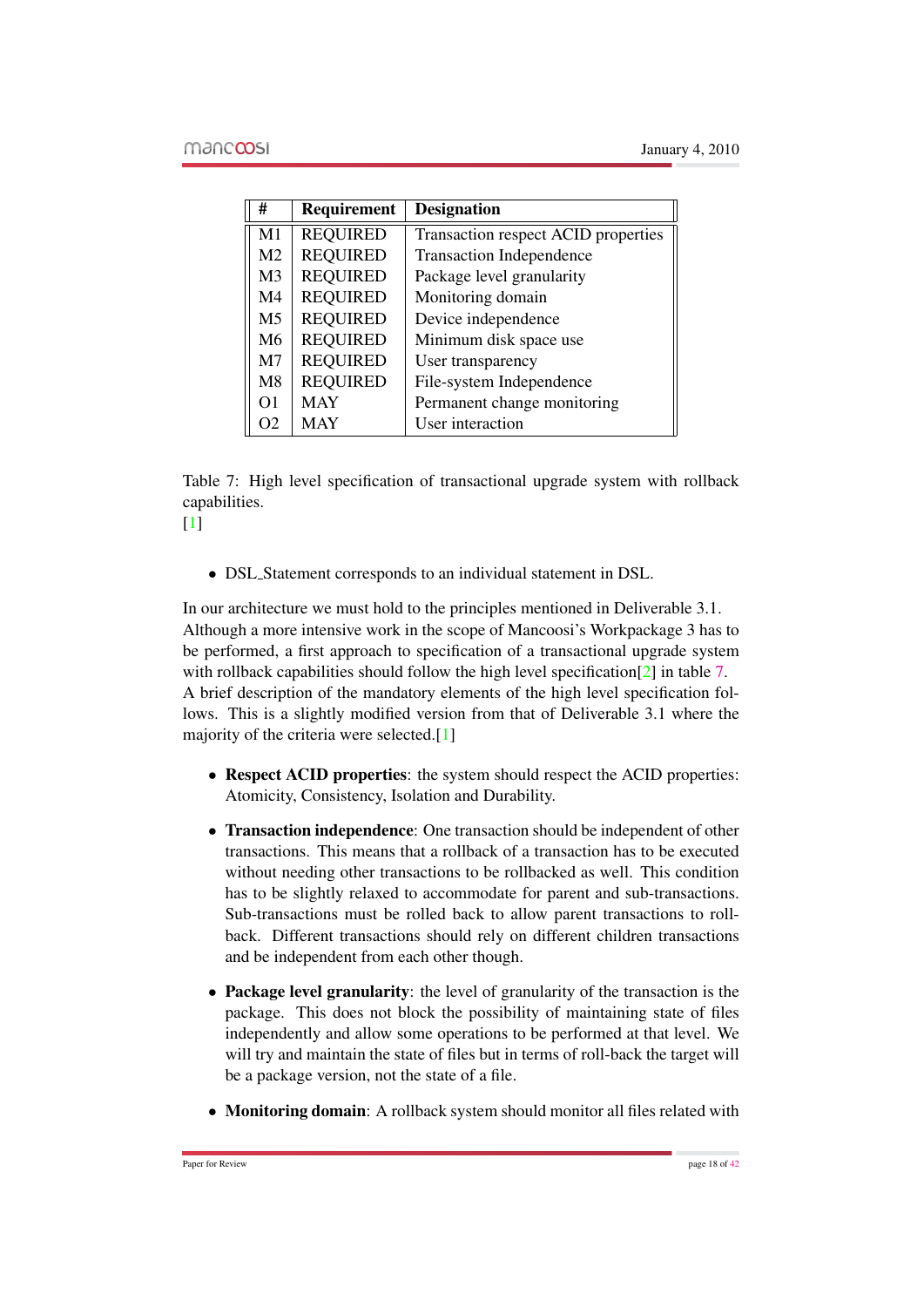the package. This files comprise not only the files included in the package but all files created, modified or deleted during the transaction.

- Device independence: the rollback capability should be available in different devices like servers, desktops, mobile devices and others.
- Minimum disk space use: the used disk space for storing transactional information should be limited to the absolute necessary. The disk space should be limited to 5% to 10% of the total disk space used by the system. This property is not the most important for roll-backs that are performed infrequently but as the roll-back system will be on all the time it is important to make sure that we are storing information efficiently.
- User transparency: If activated, the support for rollback transactions should not oblige the user to specific actions or decisions. Automatic roll-back mechanisms should be 'safe' and should maintain information at the cost of storage space and efficiency. As with traditional meta-installers, current user choices should be maintained. [\[1\]](#page-42-7)

The following element is crucial for the uptake of any proposed system:

• File system Independence: a transactional upgrade system must be independent of a specific file system. Requiring a certain system state or filesystem means that porting a transactional update scheme would require extra changes to incorporate the differences in the system types. An ideal system will be file-system and distribution agnostic.

The following elements may be implemented but are not mandatory:

- Permanent change monitoring: permanently monitoring the supervised files without being triggered by the user or the transactional system may be an option of implementation. This would involve a monitoring daemon and catching any changes to files or system variables. Aside from the details of getting such a system to work, to be able to store the large amount of information generated it would be necessary to realise when a change has occurred and to save the new information. This is similar to an automatic, scheduled snapshot system.
- User interaction: the transactional system may allow the user to add new files to be supervised. It may be that the end user would like to store more than just the system state and perhaps important files. However as our system focuses on package management we would just be storing the files in a VCS or database and this would be like widening the scope of a snapshot system. It is certainly possible but is not the core focus of using a DSL supported mechanism. [\[1\]](#page-42-7)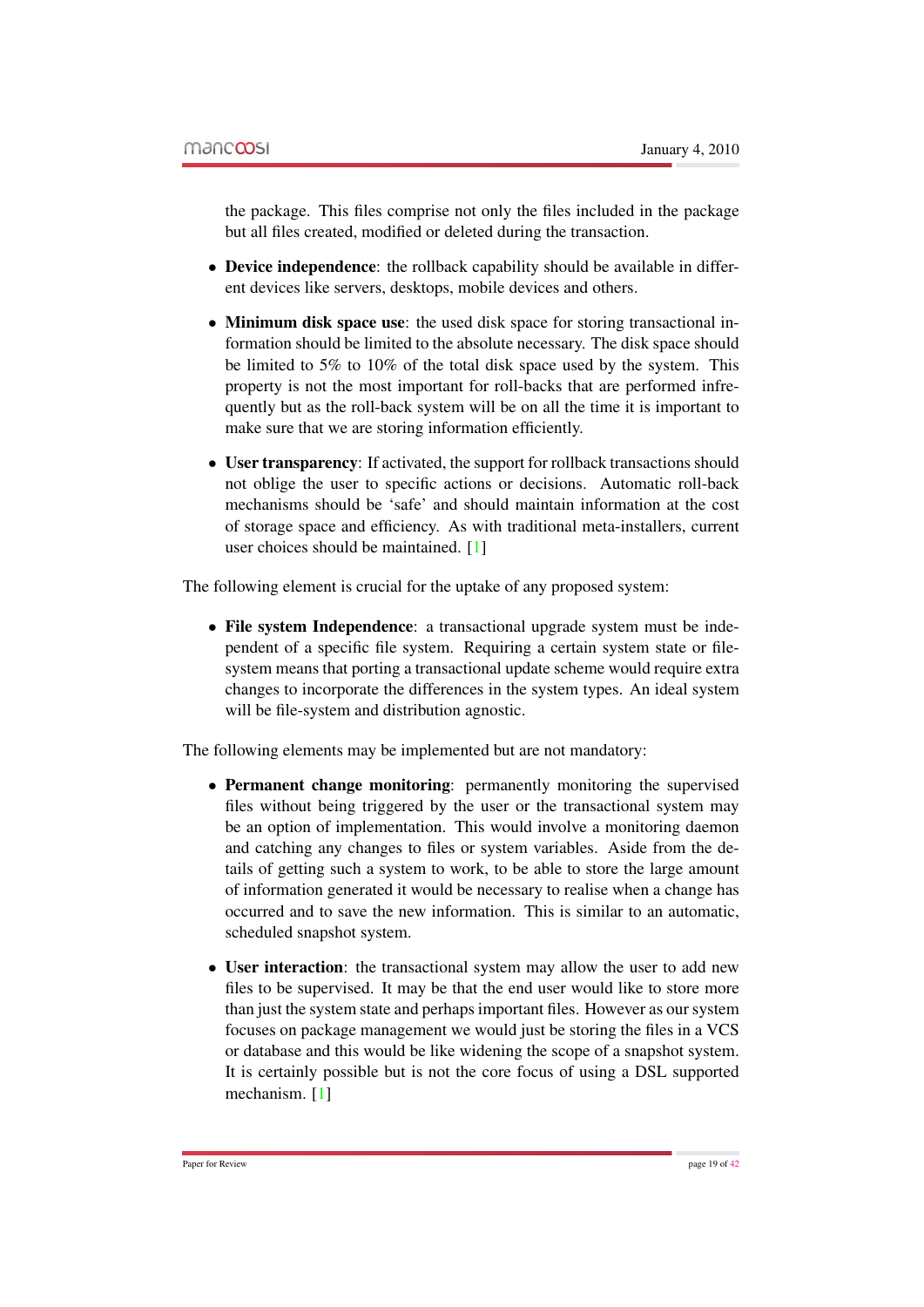| of<br>Order                 | Type of roll-back                                                   |
|-----------------------------|---------------------------------------------------------------------|
| preference                  |                                                                     |
|                             | 1-1 mapped inverse DSL command (DSL)                                |
| $\mathcal{D}_{\mathcal{L}}$ | From the DSL of the forward command try and create an inverse (DSL) |
| 3                           | Analysis of configuration states before and after (DSL)             |
|                             | Perform the roll-back using the maintainer script files as before   |
|                             | Do not perform the roll-back at all and inform the user.            |

Table 8: Order of precedence of inverse DSL selection

If this mechanism fails then there may be other facilities to try and attempt the rollback but currently we will define that the roll-back using the DSL directly is not possible. We can then perform the remove scripts associated with the package and analyse which reverse mappings it performed. If a roll-back is not possible then we will provide the user with feedback explaining the situation. Notes: If ParentID and DSLiD are the same then the DSL command is the head of a transaction. Null would refer to an orphaned value. Are parentID and transactionID equivalent terms or can one be derived from the other? Another issue is in terms of granularity of capturing changes as identified before, on two (using scope generally) axes; time and scale. The overall size of our transactional logs will be determined by the scopes of resolution and how often we capture changes. If we frequently capture all the changes of all files on a system then we will very quickly run out of space on the system and there will be frequent usage of the capturing system we use. Less frequent and less focused scopes of resolution will possibly not capture all the necessary information to perform roll-backs. The overall mechanism can be seen in terms similar to that of the Nyquist Theorem for capturing audio. We need a sufficient capture rate and sufficient information stored to roll-back. Unlike in backup-mechanisms and snapshots it is important to maintain all previous changes as we require the sequence of steps to resolve back to a previous point. A backup point using the proposed system would involve collating all the saved system model states and the DSL transaction logs.

This process is fine for elements that have a direct reverse command and that the command is bundled with the rest of the DSL code in the packages. Whenever such a modified package is downloaded it has the corresponding DSL entries and we can store both into the database when they are encountered. This assumes that:

- <span id="page-20-0"></span>1. we will be modifying packages to have an additional set of DSL commands.
- <span id="page-20-2"></span>2. we are able or have the DSL inverse commands available.
- <span id="page-20-1"></span>3. the reverse commands provided by the package maintainers are correct.

Point [1](#page-20-0) is quite a large issue to solve non-programmatically and it also adds additional overhead to the size of packages. By the definition of the DSL being expressive enough the DSL should be able to replace the current maintainer scripts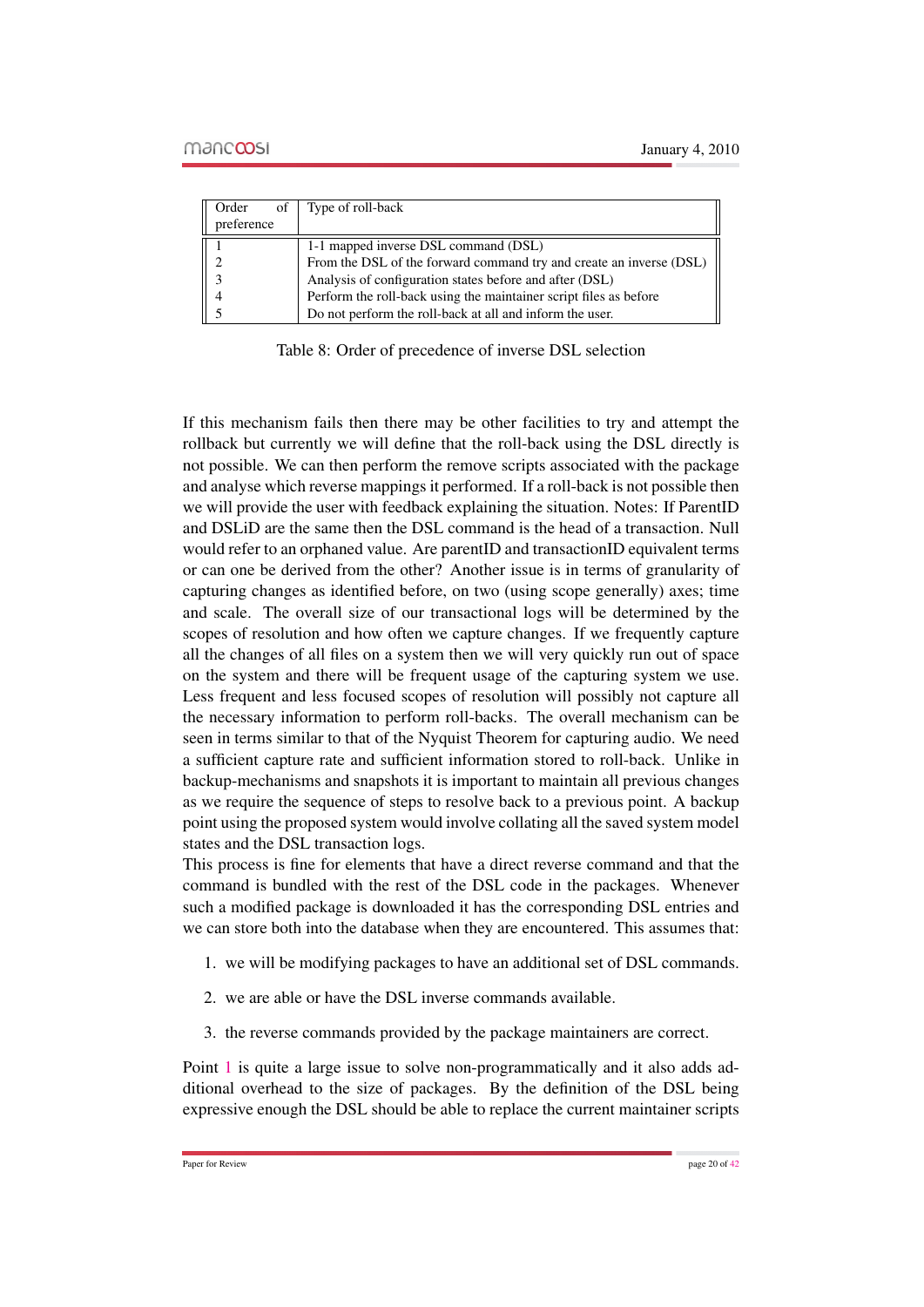entirely but for backwards compatibility with non-DSL compliant installers this will have to be left in. We are then left with the possibility of back-porting a selection of packages to have DSL compliance. We can either then store the DSL commands within the packages themselves as an additional element or using a unique key, describing the package we could link to the corresponding DSL file. This is similar to the system employed by Conary where packages link to a maintainer file on the rpath webserver that link packages to changeset files. Another option is analysing the maintainer script files in-situ and interpreting them into a set of DSL statements.

| Location     | Size difference   | Local    | Remote   | Backporting | Unique Key     |
|--------------|-------------------|----------|----------|-------------|----------------|
| RPackage i)  | -config +DSL size | No       | Yes      | Yes         | N <sub>0</sub> |
| APackage ii) | $+$ DSL           | No       | Yes      | Yes         | N <sub>0</sub> |
| Ext Package  | <b>DSL</b>        | Possible | Possible | No          | Yes            |
| In-situ      | Temporary (+DSL)  | Possible | Possible | No          | N <sub>0</sub> |

Table 9: Locations to store the DSL

Point [3](#page-20-1) can be addressed by using the failure detector at a later stage to see if the configuration states before and after the roll-back are consistent regarding the system meta-meta-models. If there is a failure we can then perform an immediate roll-back or inform the user of the mis-matched configuration states.

Point [2](#page-20-2) however is more complicated to resolve. If there are no direct DSL invertible commands or the commands require a capture of the state of the system we then need to use additional facilities to perform the roll-back.

There are many types of files associated with packages that we will maintain in our system and depending on the type of file it may be better to maintain a local copy, a server-side copy, maintain it in a Version Control System (VCS) or a database. To promote discussion there is a table of files commonly found in packages, Table [5.](#page-23-0) Some of these files are candidates to be stored using particular mechanisms because of the type of file and their role. The main issue is that binary files are difficult to maintain in terms of differences in versions. A small change in a binary file, e.g. changing a variable is likely to be difficult to track down as the whole file will have a different checksum but it is difficult to isolate the change. Media files are one example of binary files that do not change often between packages usually and are interesting to identify as they tend to be large files even when compressed in archives and may not change that often. If we are to maintain every revision of a package in a repository it will be of importance to minimise the usage of redundant files and save space. Links to previous versions of the file that have not been modified could be stored in terms of sym-links in the repository. This is a server-side issue but it means that for any package we should be able to point to a resource and the server should resolve it to that of a new file or that from an old package. Also it may be that package maintainers may choose to re-arrange the layout of the package. Documentation for instance may be consolidated into a directory ./docs/ rather than at various locations previously by a maintainer. If this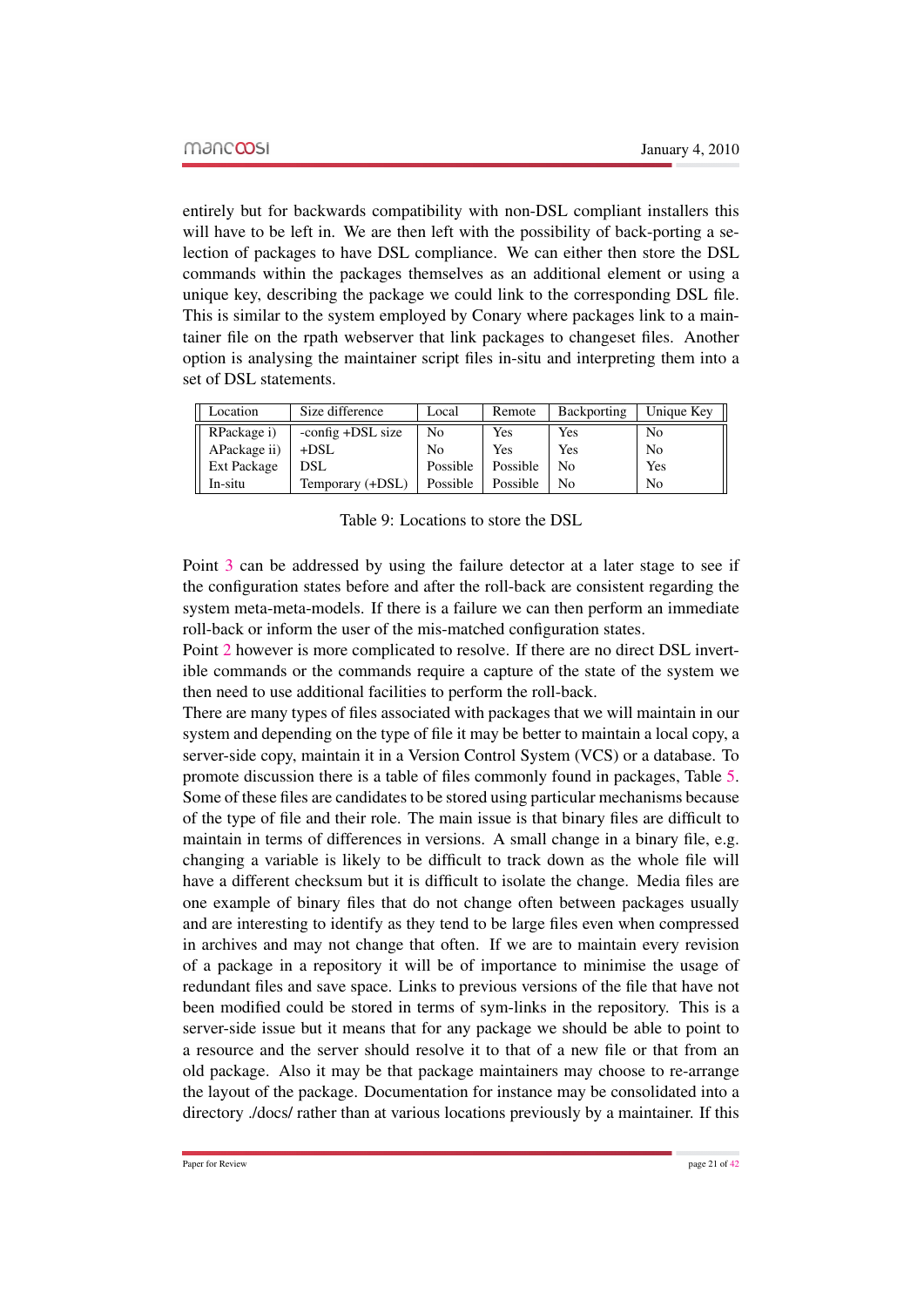is the case files may not have changed but the package layout will have changed. Using the DSL and sym-links on the server side it may be possible to reduce the size of large repositories by identifying redundant files. Dynamic package creation using checksums of files and DSL is not the main consideration but it is something to look at given that roll-back will need access to old revisions of files and is not currently performed.

Executable files are usually, unique to packages and when a new version of a package is released it is normally the executable code and formal logic that is modified. As they are normally not used by other packages they can generally be stored as different versions and as they are binary a VCS would not be suitable to store them. Instead the executables should be stored as files on a per-package basis.

Documentation files are an example of an ASCII file that could be maintained in a VCS locally. The changes are likely to be additive between revisions with modifications of version numbers and reworked text. If any changes are merged incorrectly they are unlikely to cause a package failure and so can be merged with less safe-guards. They also generally are not modified by the end-user.

Configuration files on the other hand are modified by the end-user and have to be kept in a working state. Particular elements may be added or removed by an upgrade and others will be done by the end-user. These changes have to be merged together to keep the configuration consistent. For the example we will compare the cupsd.conf file between instances of CUPS version 1.2.0 and 1.4rc1 as shown by Table [5.](#page-22-0) There are many entries that are identical, some which are modified, some removed and others which are completely new entries. Removing and adding entries are the easiest to deal with as they do not need resolving. Modified elements and elements that are modified by the end user after changes have been made are more complicated. For instance if some modifications are made to the elements by an end user these changes may or may not necessarily be backwards compatible. If a reference is made to a new feature that was not available in the previous version of the package should that value be maintained, maintained but hidden or completely removed. These are just a few of the possibilities available when merging. It might not always be possible to know what sort of merging should take place though.

| Version 1.2.0                                                            | Version 1.4rc1                                                                      | DiffType  |
|--------------------------------------------------------------------------|-------------------------------------------------------------------------------------|-----------|
| # Log general information in error_log<br>- change "info" to "debug" for | # Log general information in error_log<br>- change "@CUPS_LOG_LEVEL@"<br>to "debug" | Modify    |
|                                                                          | @CUPS_SYSTEM_AUTHKEY@                                                               | Addition  |
| Allow localhost                                                          |                                                                                     | Removal   |
| # Sample configuration file for the                                      | # Sample configuration file for the                                                 | No change |
| Common UNIX Printing System                                              | Common UNIX Printing System                                                         |           |
| (CUPS)                                                                   | (CUPS)                                                                              |           |

<span id="page-22-0"></span>Table 10: Some snippets of configuration differences between versions of CUPS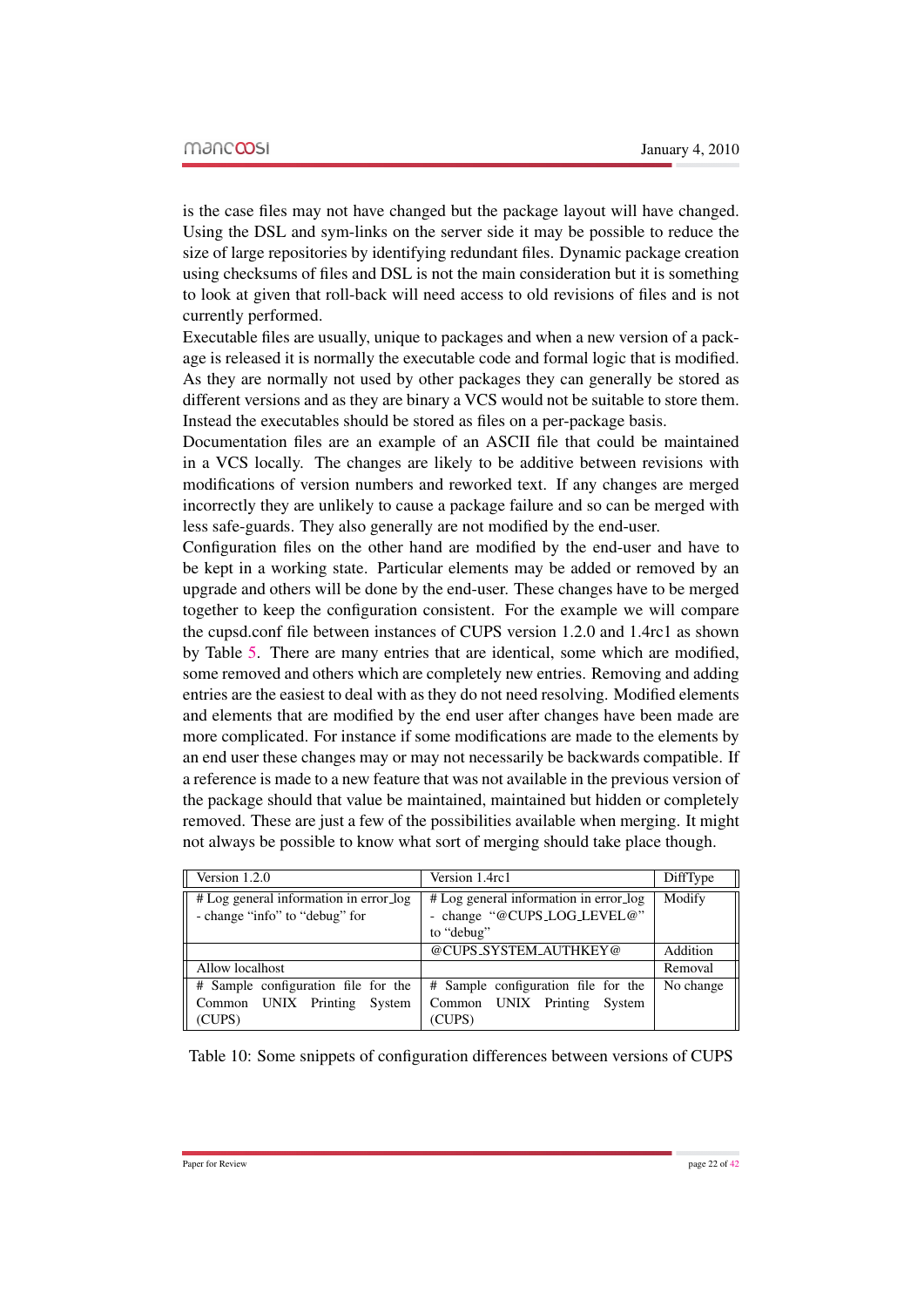| File-Type      | Example           | <b>ASCII/Binary</b> | Diff           | Local          | Server     |
|----------------|-------------------|---------------------|----------------|----------------|------------|
| Executable     | cupsd             | <b>Binary</b>       | No             | N <sub>0</sub> | Yes        |
| Library        | libcups.so.2      | Binary              | N <sub>0</sub> | Yes            | Yes        |
| Documentation  | <b>README.txt</b> | <b>ASCII</b>        | <b>Yes</b>     | No             | Yes        |
| Media          | cups.png          | Binary              | N <sub>0</sub> | No             | <b>Yes</b> |
| Configuration  | cupsd.conf        | <b>ASCII</b>        | <b>Yes</b>     | Yes            | <b>Yes</b> |
| Resource files | cups.desktop      | <b>ASCII</b>        | Yes            | No             | Yes        |
| Archive        | laserjet.ppd.gz   | <b>Binary</b>       | No             | No             | Yes        |
| Template       | users.tmpl        | <b>ASCII</b>        | Yes            | No             | Yes        |

<span id="page-23-0"></span>Table 11: Different types of file to monitor



Figure 3: The evolution of a package using configuration scripts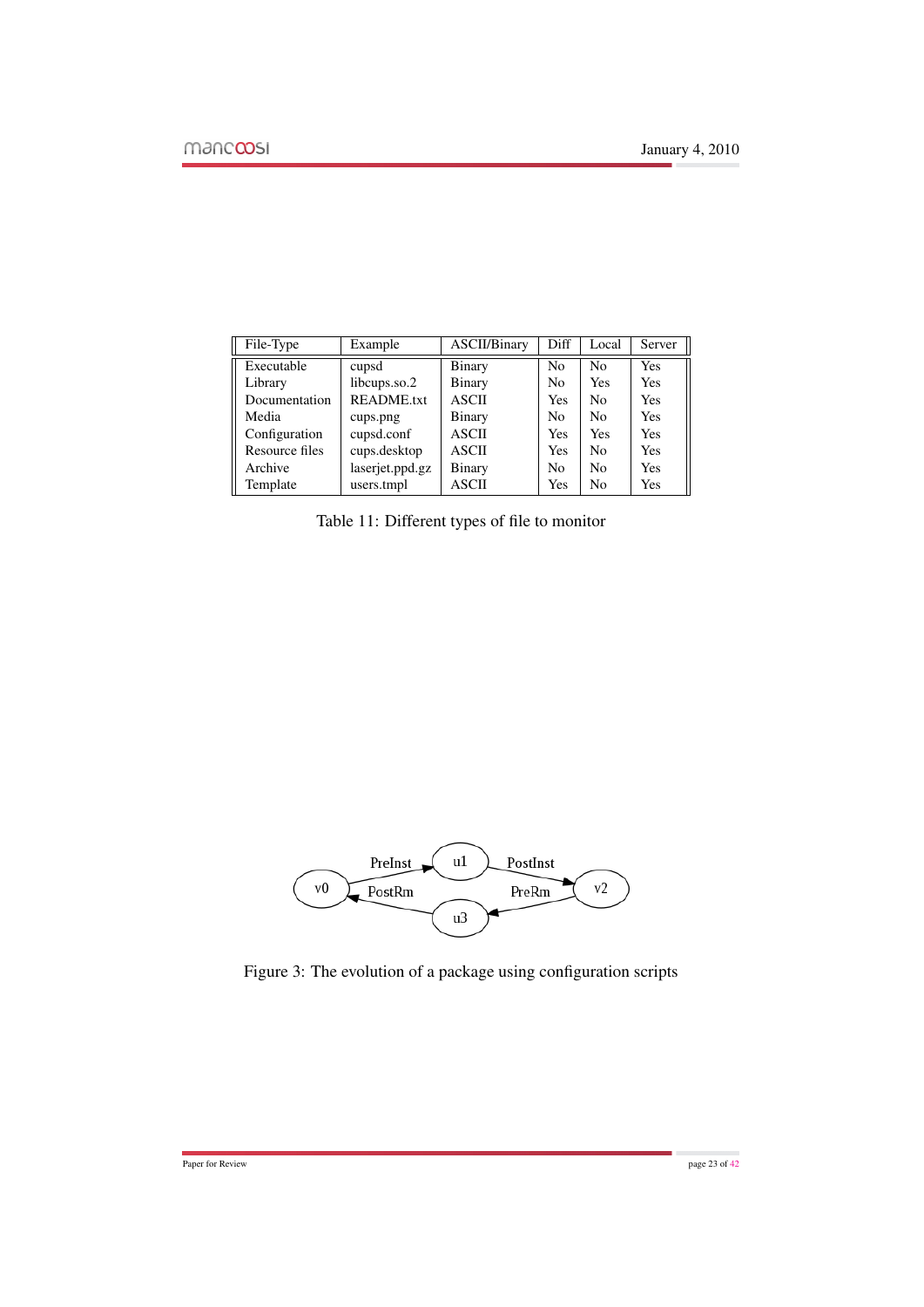# 6 Roll-back transaction definition

If a pure DSL command or set of commands does not perform the roll-back sufficiently we will need to use additional information that the DSL has provided in combination with other facilities to provide roll-back. The System meta-metamodel file will maintain certain aspects of the state of the system. If provided with the state of the system before and after an operation takes place we can view the change in states and try to ascertain which were as a result of the DSL.

We can capture all the elements that change during the configuration by trapping all system calls. A file caught by this kind of trapping might be similar to the example seen in Table [6.](#page-25-0) However there are many other details that could be captured and this would be implementation specific. Also there would be many files that have nothing to do with the package in question that get modified during the two system states (before and after) and would possibly get captured. This blanket coverage of the file-system/monitored files is akin to taking snapshots of the system before and after a change has taken place. Of course there are the problems associated with large snapshots such as how often to take the snapshots, where to store them, garbage collection, snapshot window to data change rate, granularity amongst others. With the DSL we are capturing all commands that are forward acting but the problem is that we might not have the reverse DSL commands available. We therefore have a large hint in terms of what we expect to be modified. We can therefore analyse the DSL statements and narrow the focus of what we will be capturing with file-system captures or any other methods to the meta-classes of the system that we expect to be modified. For instance if we perform an action that we know will be modifying a set of files in a folder  $\gamma$  home  $\gamma$ , arb\_data/ but don't know exactly how we can then combine the other mechanisms that we will discuss and this one to capture the state of the folder before and after. Again if we know that certain environmental variables are likely modified but we have know exact knowledge of how they will be modified we can capture certain environmental variables that are modelled within the system and then again afterwards and notice changes and either deduce what happened or just capture the change. With file manipulations we for instance don't expect environment variables to change and so can capture just file changes for the associated DSL statements. It might be that the DSL commands that we produce from the before and after case are insufficient to capture what is changing in which case we will have to know when we fall back to using the standard maintainer script files and when to abort the transaction. It has already been found in research by Olivier Rosello of Mandriva for MANCOOSI that there are subtleties to do with a wide range of issues such as implicit library dependencies amongst others. As it may take time to be able to resolve these issues our architecture has to be designed such that if a package is not a candidate for roll-back that it will inform the user and perform at least as well as the current breed of package managers. From an implementation perspective what this means is that we will have to allow the roll-back mechanism to pass control back to the meta-installer if we are unable to come up with a suitable strategy for roll-back.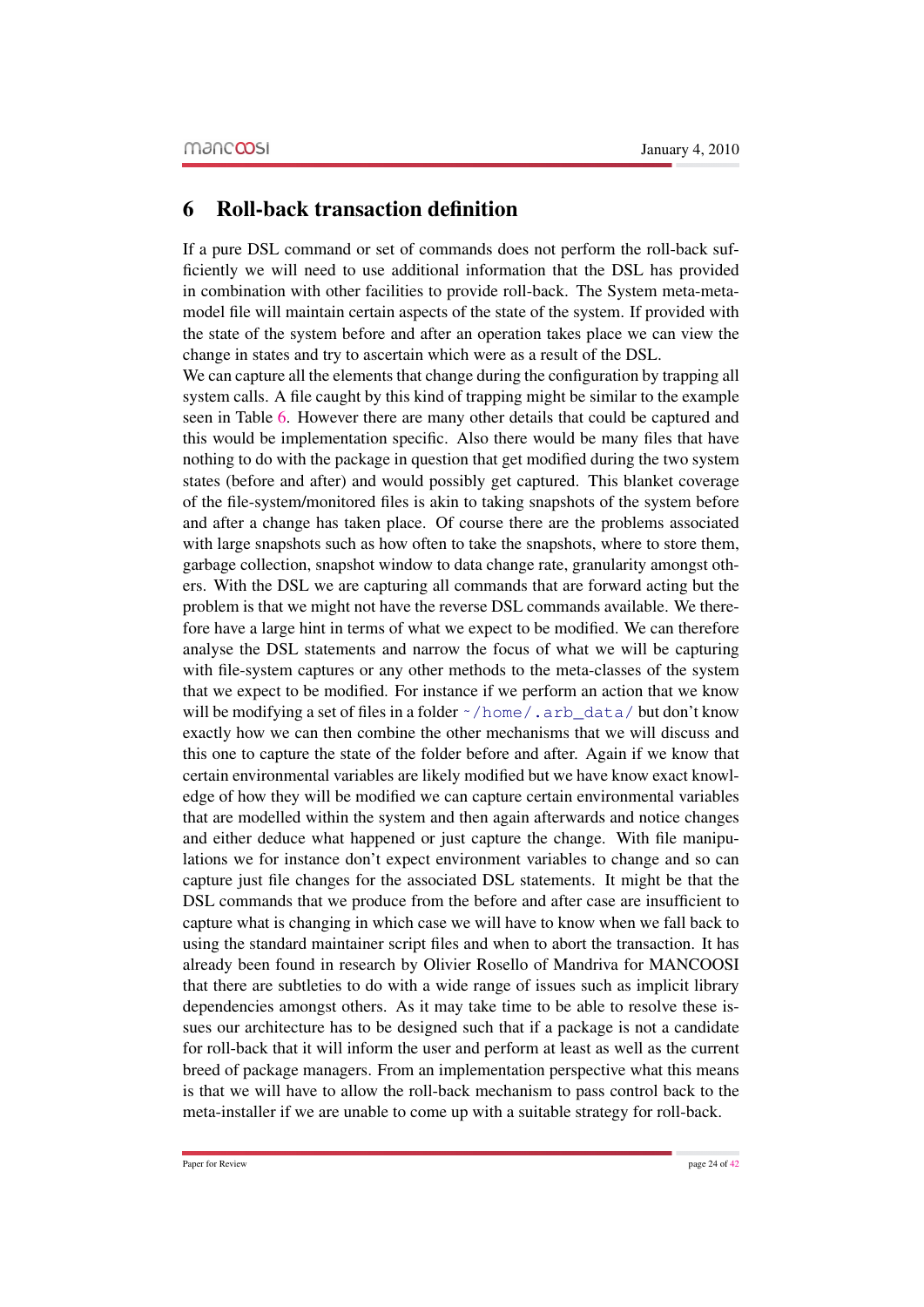| $\parallel$ Files before      | chksum | $TransactionID$ Files after |                                        | chksum |
|-------------------------------|--------|-----------------------------|----------------------------------------|--------|
| /etc/cups/classes.conf   8838 |        |                             | $\lvert$ /etc/cups/classes.conf   758b |        |

<span id="page-25-0"></span>Table 12: The file system before and after a transaction

One of the issues of the implementation is knowing whether or not a reverse DSL command exists. If a pure DSL statement can be recorded that would alter the system to the state before another DSL statement then it is the logical inverse of that DSL statement. Knowing if we can roll-back or not means that we can look at a transaction and determine if a roll-back can be performed on it. For instance take the cups example we have been using and a set of transaction and DSL statements that are recorded as a result in Figure [4.](#page-25-1) What we can say is that a transaction subtree is suitable for roll-back iff all the sub-elements have roll-back DSL equivalents. If any of the sub-elements of a transaction cannot be reverted then there is no chance of performing a full roll-back of the parent transaction. If this is the case then we can quickly determine if a roll-back should be possible for a large set of sub-transactions by looking at the leaf elements and seeing if any of them do not have associated roll-back elements. It may still be possible for a roll-back of the system even if sub-elements do not have DSL syntax.



<span id="page-25-1"></span>Figure 4: TransactionID Based Tree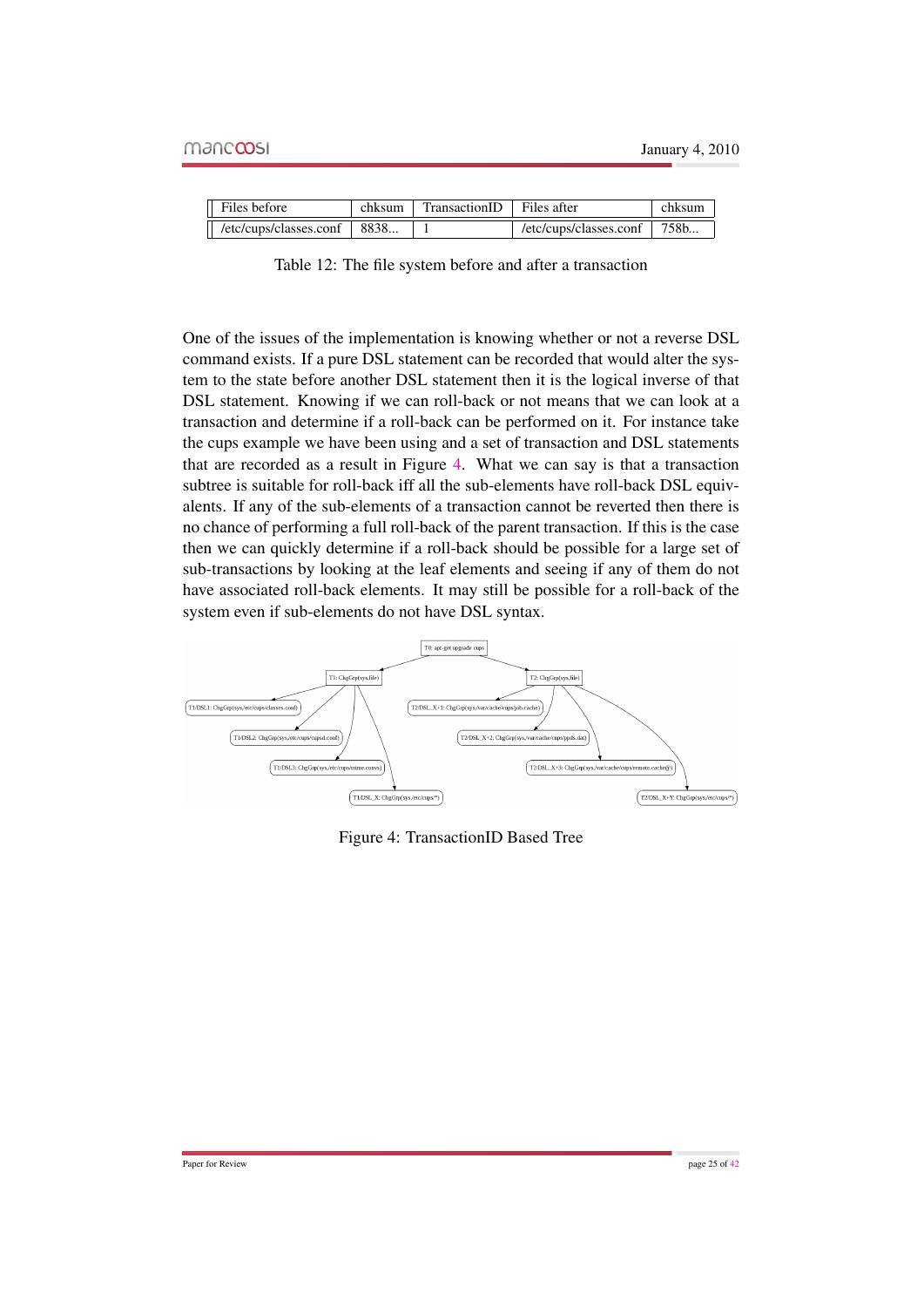

Figure 5: Install and rollback process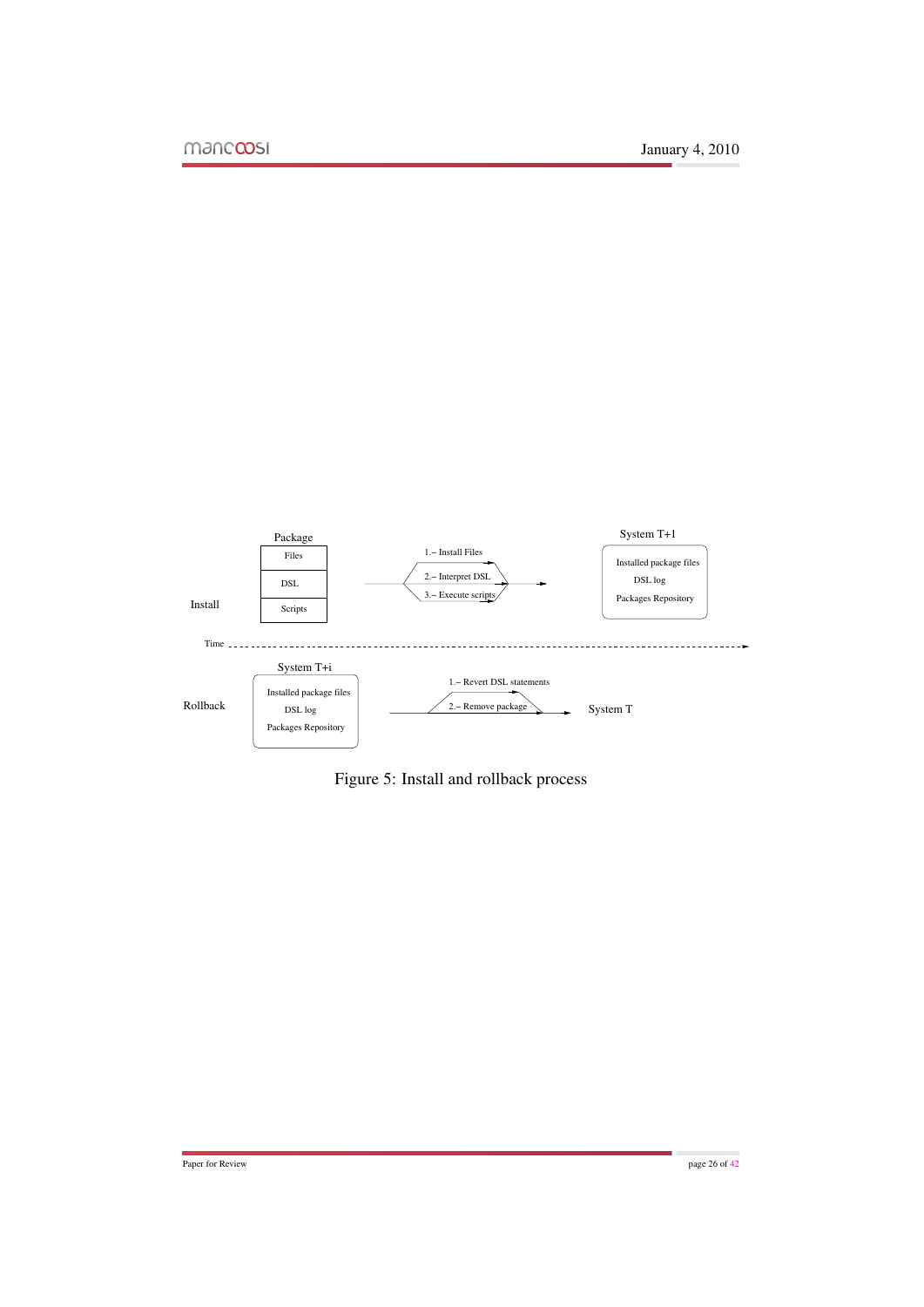# 7 Example of package roll-back

In the following section a specific example of a package will have its maintenance script files converted into DSL statements and captured accordingly. By working through this example it may simplify the process that is envisaged for the implementation mechanism. For this example we will use the architecture defined before and the methodology of Deliverable 3.2 to describe what will happen on a system that has a DSL supported roll-back mechanism.

The Package Meta-Installer that will be modifyied, apt-rpm into DSL TTSG RPM runs off rpmLib = 4.4.6. The module which has been identified as being the one to modify is that of rpmcc.c.

Listing [1](#page-27-0) refers to the post install configuration that is run by the Meta-Installer after installing CUPS.

<span id="page-27-0"></span>Listing 1: Maintainer script file

```
1 cups.spec.post
```

```
2 %post
```

```
3 # Make sure group ownerships are correct
```

```
4 chgrp -R sys %{_sysconfdir}/cups %{_var}/*/cups
```
The files found in Listing [2](#page-27-1) are representative of those which would be modified by the maintainer script. We capture as a list all the DSL statements modifying the individual files. Using the log we can then see which DSL statements are recorded in a transaction and if directly available run the inverse DSL commands or use the parameters to see what was modified and by which DSL statement. For simple cases such as this where the files will have their permissions changed we can capture what they changed from and to and the command is easily invertible but not self-inverting.

<span id="page-27-1"></span>Listing 2: Sample file structure

```
1 /etc/cups/classes.conf
2 /etc/cups/cupsd.conf
3 /etc/cups/mime.convs
4 /etc/cups/printers.conf
5 /etc/cups/snmp.conf
6
7 /var/cache/cups/job.cache
8 /var/cache/cups/ppds.dat
9 /var/cache/cups/remote.cache
10 /var/cache/cups/rss/
11
12 /var/log/cups/access_log
13 /var/log/cups/error_log
14 /var/log/cups/page_log
15
16 /var/run/cups/cups.sock
17 /var/run/cups/certs/
18
19 /var/spool/cups/
```
Listing [3](#page-28-0) collapses the expanded tree of all the files that will be modified as per Listing [2.](#page-27-1) This can be expanded by an implementation that looks recursively through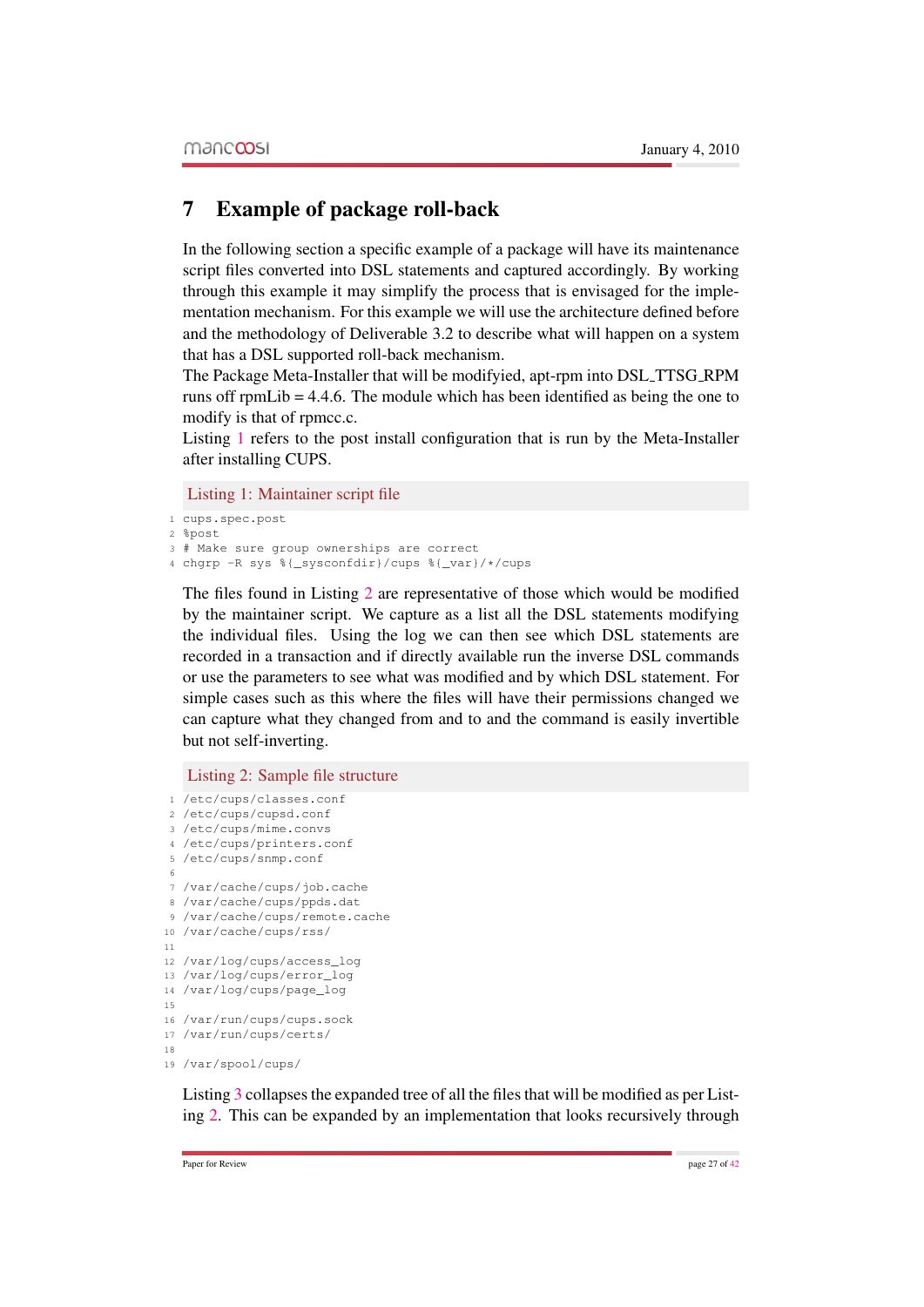the directories and is less redundant. However for the initial implementation it is better to explicitly log all the information serially and think about compressing the information at a later stage.

<span id="page-28-0"></span>Listing 3: Sample directory structure

- <sup>1</sup> /etc/cups/\*
- <sup>2</sup> /var/cache/cups/\*
- <sup>3</sup> /var/log/cups/\*
- <sup>4</sup> /var/run/cups/\*
- <sup>5</sup> /var/spool/cups/\*

#### Listing 4: Equivalent DSL Grammar

```
SCRIPT :: STATEMENT_LIST :: {CONTROL_STATEMENT :: {CASEPOSTINST ::
    CasePostinst(){CONFIGURE :: configure :: STATEMENT_LIST ::
    ITERATOR_STATEMENT :: ITERATOR_DIRECTORY}, STATEMENT_LIST :: {
    TEMPLATE_STATEMENT :: {CHGGRP}, \varepsilon}, \epsilon }ABORTUPGRADE
    :: \epsilon ABORTREMOVE :: \epsilon ABORTDECONFIGURE :: \epsilon },
    STATEMENT_LIST :: \epsilon
```
#### DSL Grammar in a diagrammatic tree



Figure 6: A tree showing the sub-section of the grammar tree related to CUPS post inst script

Listing [5](#page-29-0) is an example of how the CUPS maintainer script would be represented in the ATLAS Transformation Language (ATL). This representation allows the model of the system developed as part of Work Package 2 to be transformed from a source to a target configuration. The exact semantics of the rules will not be exactly as per this listing but it is demonstrative of how the simulator and failure detector will modify their internal properties based on DSL commands. ATL commands onto the model are not commutative and as such the order in which they are performed is important. They will be run in the same order as the DSL statements in the log mechanism.

Paper for Review page 28 of [42](#page-42-1)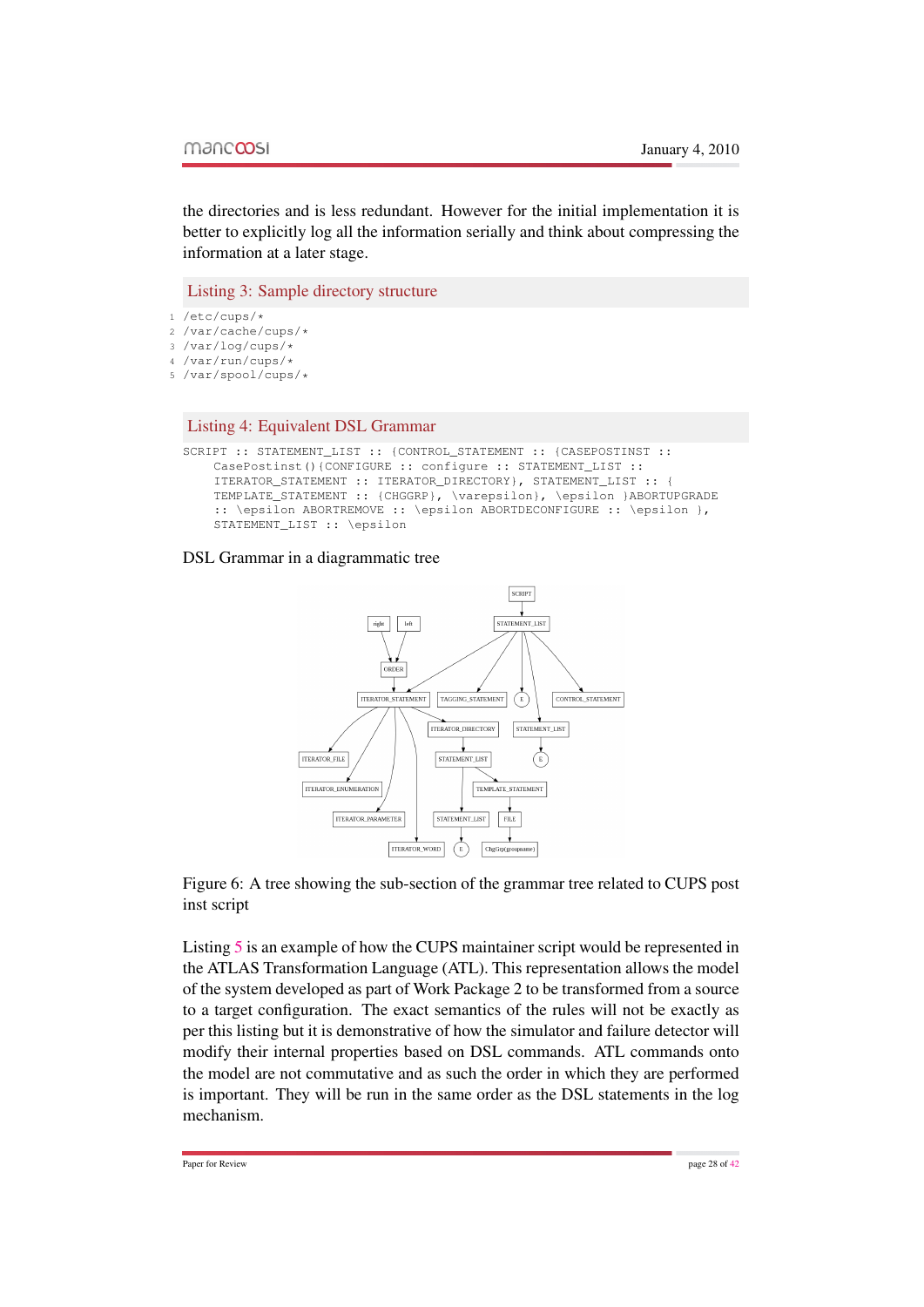#### <span id="page-29-0"></span>Listing 5: ChangeGroupRule

```
rule file_chg_group(file_name,group_name){
using{
Environment!SystemDirs
}
do{
file_name.Groupname <- group_name
}
}
```
#### Listing 6: Equivalent DSL Commands

```
ChgGrp(sys,/etc/cups/classes.conf)
ChgGrp(sys,/etc/cups/cupsd.conf)
ChgGrp(sys,/etc/cups/mime.convs)
...
...
```
Listing 7: Inverse DSL Commands

```
ChgGrp(owner1,/etc/cups/classes.conf)
ChgGrp(owner2,/etc/cups/cupsd.conf)
ChgGrp(owner1,/etc/cups/mime.convs)
...
...
```
Now if we want to reverse the set of DSL statements performed by:

```
chgrp -R sys %{_sysconfdir}/cups %{_var}/*/cups
```
we could perform a number of different procedures. The simplest is iff we store the invertible DSL statement along with the DSL command, we can just find the associated Transaction ID, check to see that all elements are invertible, and run the inverse DSL statements. If however a direct mapping does not exist there may exist a method by which we can capture the original configuration and through a capture of the system state afterwards be able to compare the differences and create a reverse mapping in terms of multiple DSL statements.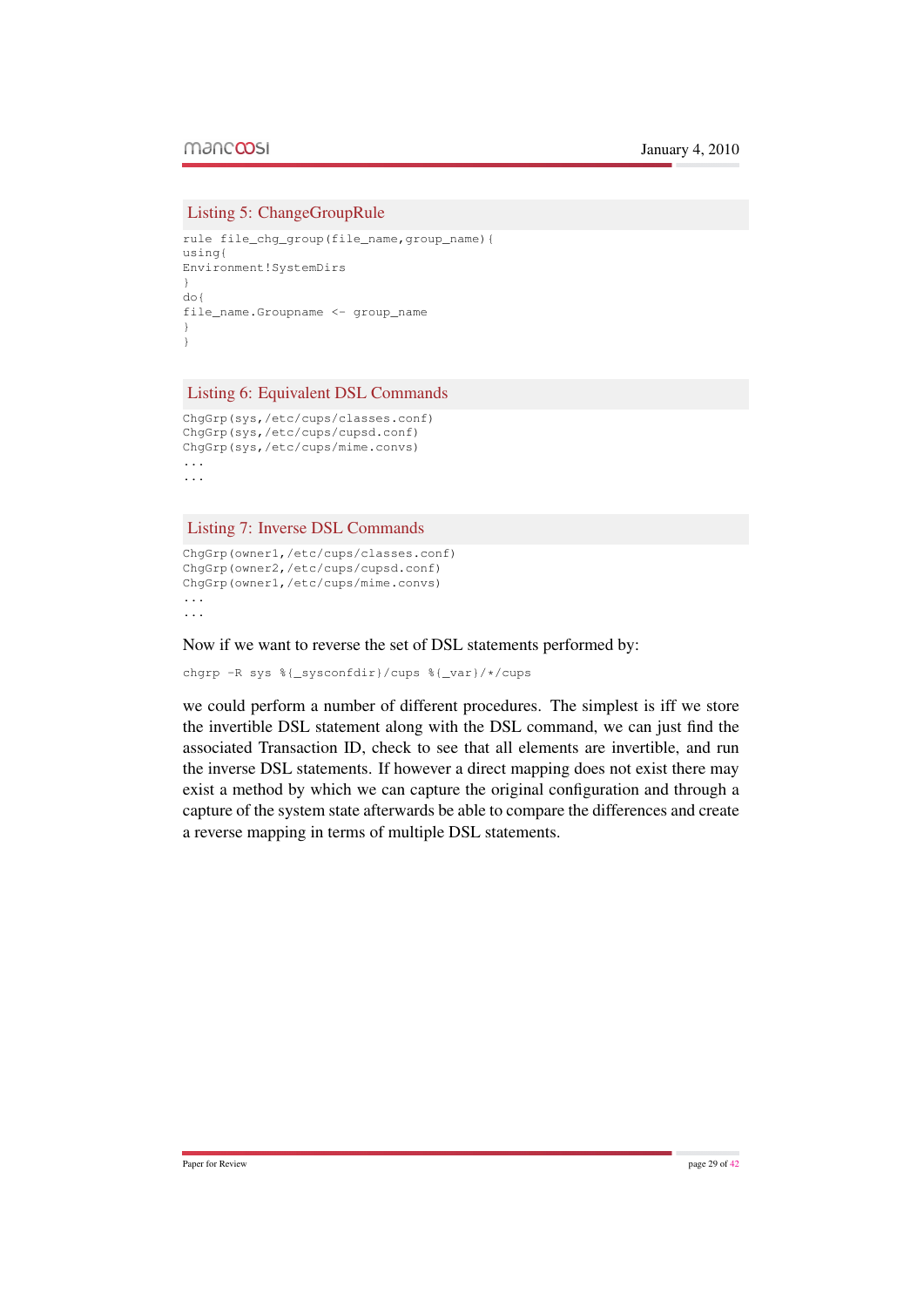# 8 Implementation

## 8.1 Overview

All of the previous sections have mentioned the areas that we will have to explore and work around to get a working implementation of transactional roll-back using the DSL. There are a few named techniques as well as other techniques that have not been investigated that all try and cover the problem of rolling back software updates and restoring previous system configurations. What is clear is that the amount of research that has gone into investigating roll-back, falls far short of the research into upgrading software systems. This is understandable as after all software developers try to release software that is functional and that each successive iteration improves upon the previous version of the software. Rolling back software can therefore be seen as counter-productive. There are times though that the end-user or system administrators would want to be able to roll-back to a previous configuration. The options available for roll-back have been identified as insufficient and as such could benefit from the research carried out as part of the MANCOOSI project. As part of Work Package 2 using a Domain Specific Language (DSL) was decided upon as a potential way of solving some of the problems associated with the granularity of package management and to provide a new framework from which package maintainers and users can benefit from this new technique.

# 8.2 Timeline

A proposed timeline has been suggested for discussion with @rpm5.org and the other members of MANCOOSI as well as serving as an internal document that can be used for reference. It might be possible that the timeline is unworkable or that there are delays or that it needs reconsideration in which case it will serve as a base from which we can refine milestones and co-ordinate. The main deadlines are that of the March review for the MANCOOSI project and also that of the FOSDEM 2010 conference of  $6^{th}$  and  $7^{th}$  February where we are looking to present some of our findings. We are aiming to have a working implementation for FOSDEM and to refine it in time for the March Review of the project. @rpm5.org timeline is only for reference as other commitments may interfere with the development process but generally the goals and milestones identified will be held to.

### 8.3 Logical Blocks

There are many areas that need development for working with the results of Work Packages 2 and 4. The key areas that have been identified as sections that need to be addressed as part of Work Package 3 are:

- Roll-back mechanism
- Log storage mechanism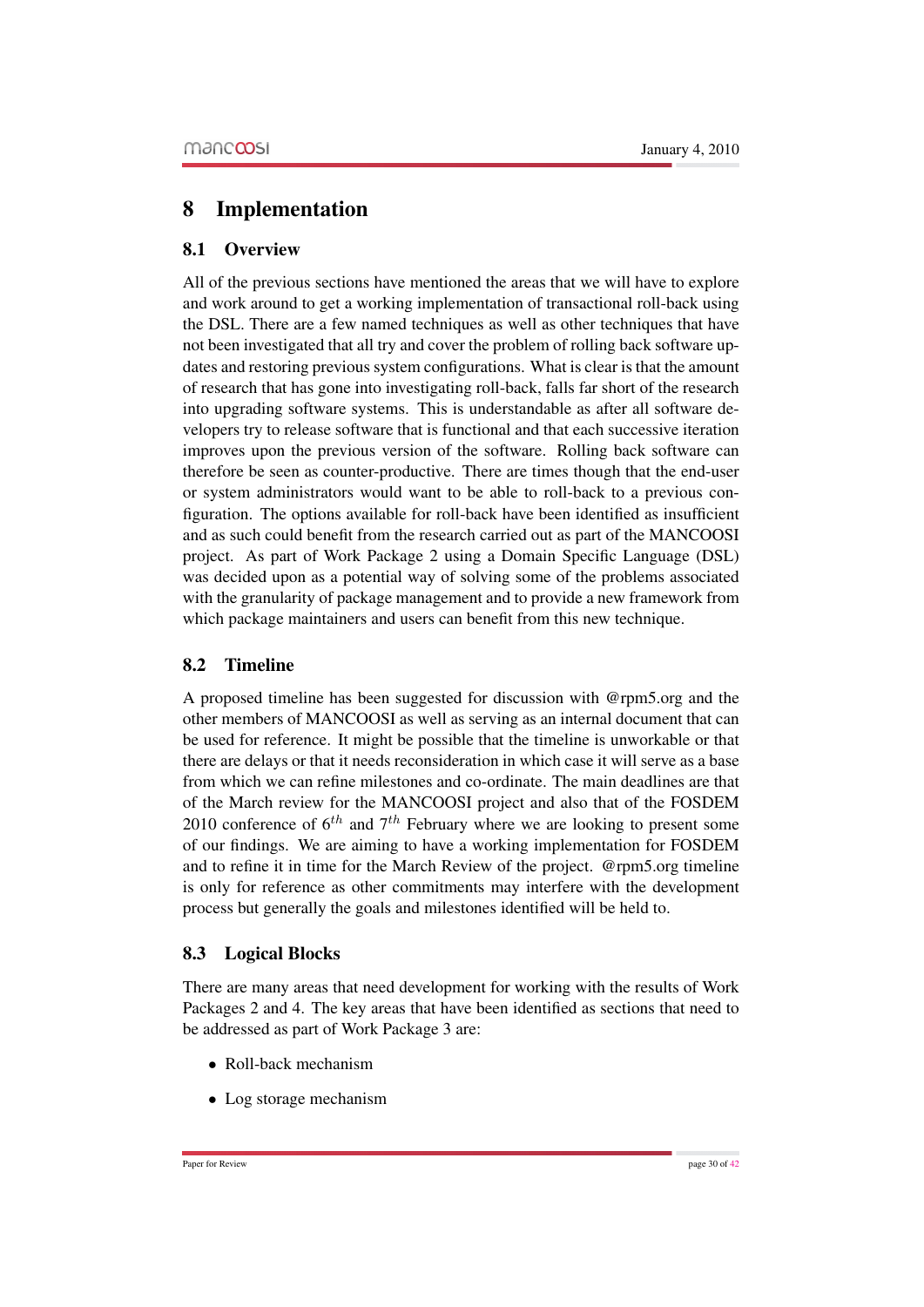<span id="page-31-0"></span>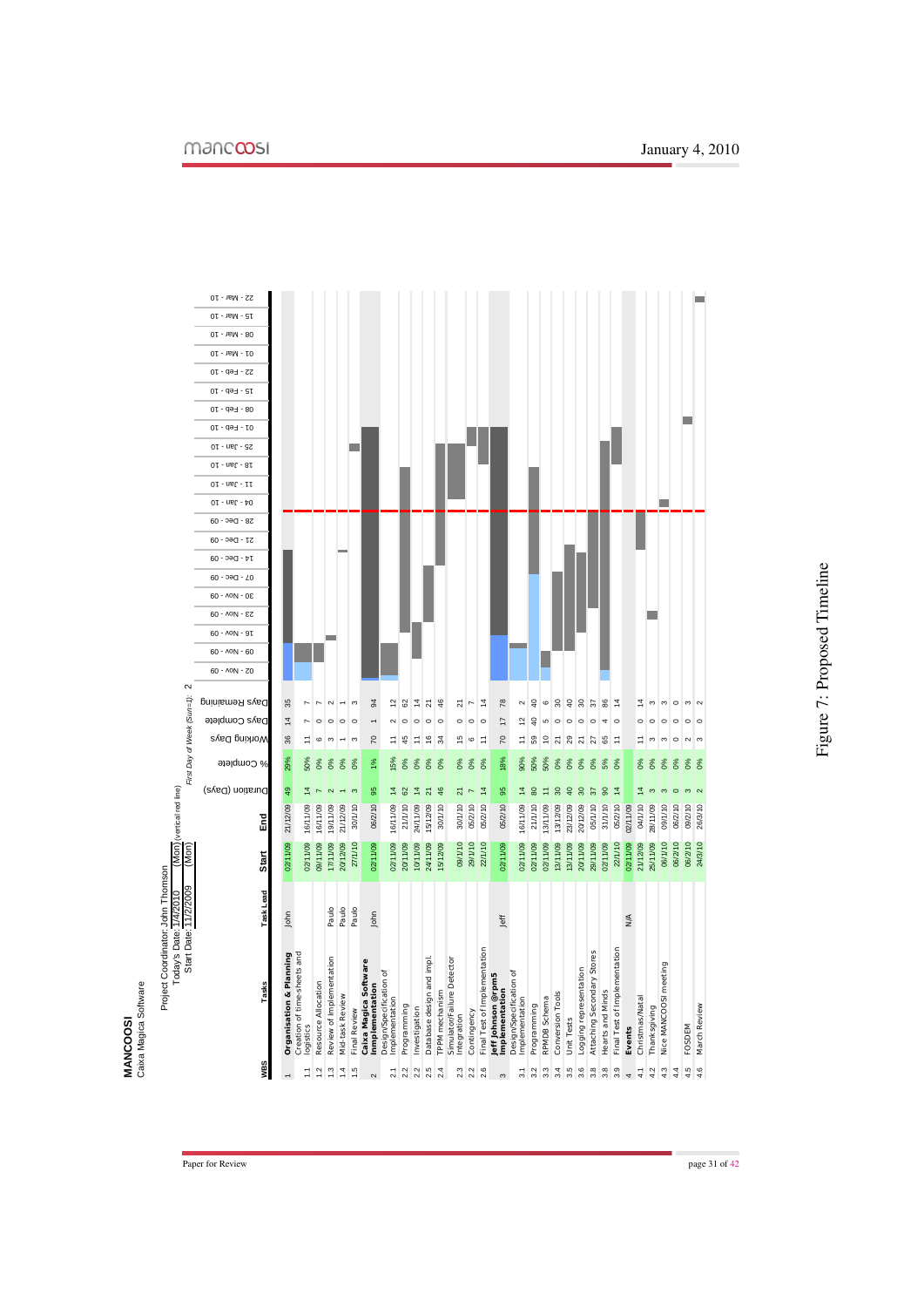- File and configuration storage mechanism
- Server communications and interfacing
- Integration with rpmpm.cc
- Communication with Failure Detector
- Interfacing with Simulator

The log storage mechanism is one of the most important areas of the overall rollback system. Having a serialised and consistent log is essential as we will rely on the information stored in the log to move between configuration states. Any shortcomings or corruption within the log will mean that we are not guaranteed to reach a valid configuration state which is usable with the simulator and failure detector. It is therefore essential if we are going to maintain a representation of the system in terms of a Domain Specific Language that we store the representation using mechanisms that guarantee the data are in a known state. For this implementation branch we will be using SQLite3 to store the logs.

The first main implementation point is how much we will use the DSL for the package installation process. For this first version of the approach we look at using the DSL as a log fabricator that will store the effects of DSL as specified in a .dsl file included in some way with the package. These logged DSL statements will provide the first approach for tackling roll-back. Also in this implementation scheme we look at providing hooks to a simulator and failure detector that will be created as part of the work in Work Package 2. The log mechanism will store all the DSL commands that change a configuration A to A'. By capturing these changes we hope to be able to revert back from configuration A' to A. The reasons for doing this are mentioned in D3.2 and in the supplementary document, Rollback Component Definition.

Log file As mentioned the log file will capture the DSL commands and the consistency of such commands are integral to having a reliable mechanism from which we can move between package configuration states. If we cannot be assured of the state of the log or the data contained within then we cannot guarantee that we are in a given state. For this reason preliminary work and research has been carried out into how we will store the logs. Two main contenders arose, Berkeley DB and SQL lite 3. There are other options available such as Stasis and using fully fledged database management systems. The choice has been taken to use SQLlite 3 due to familiarity with SQL of the developers involved. Berkeley DB has been investigated but as JJ has already implemented such a mechanism and that time constraints are now the major issue it is seen as a suitable tradeoff between complexity of a first implementation and the resulting efficiency benefits.

As for the roll-back mechanism we defined at the beginning of the document that any mechanism chosen would be selected in such a way as to minimise the cases where roll-back is infeasible. The choices will therefore be made to maximise the potential for roll-back.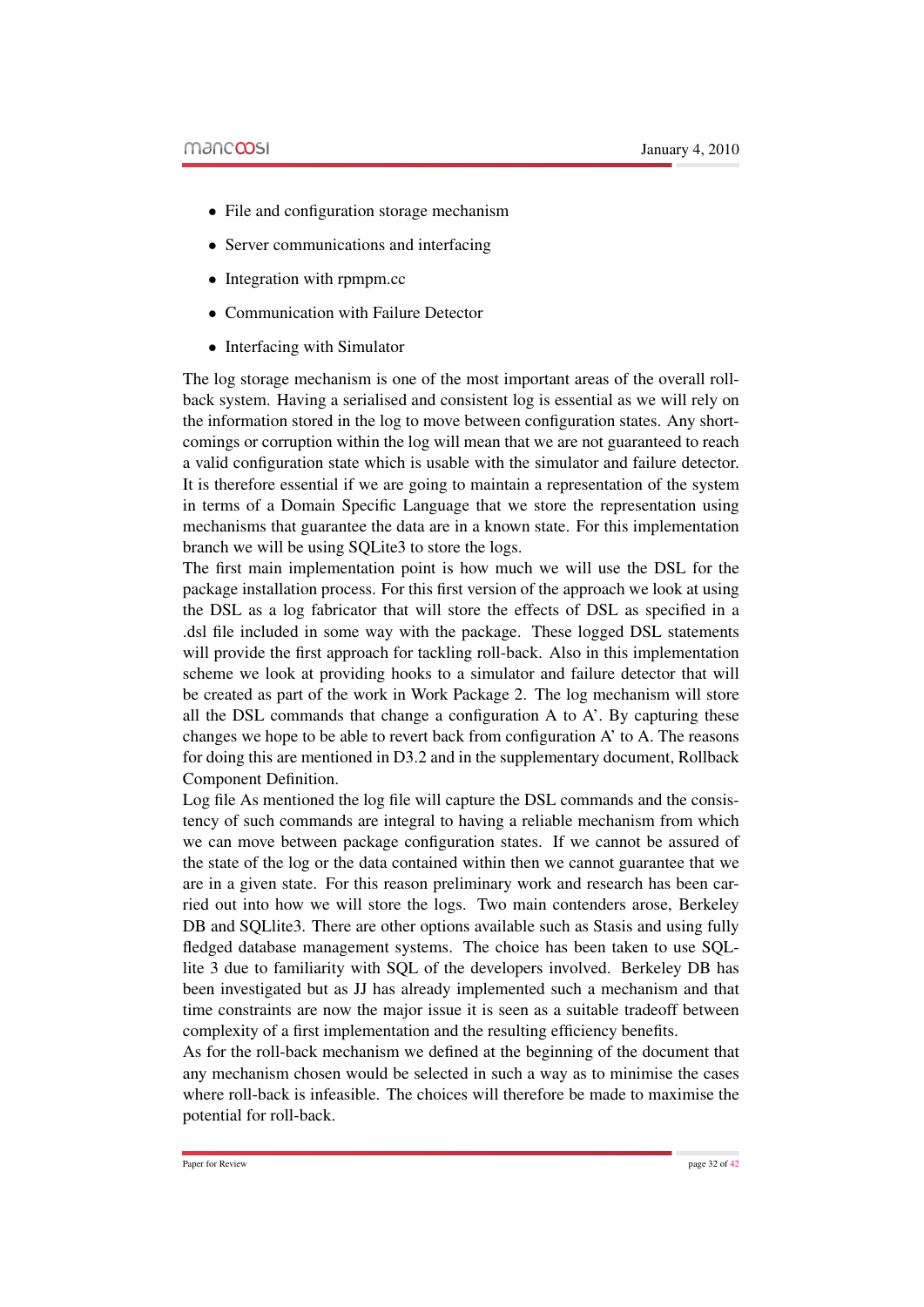To store files in such a way that it is not file-system dependent means that files should be stored either remotely or in cases which are not suitable for remote storage, to use a storage system that is independent of architecture and system used. There are arguments both ways for whether to store binary data in databases or to have the data stored in a file-system. As for our new proposed implementation we are trying to keep it as system agnostic as possible and hence will store files in the file-system and link to them with a database. As we are already proposing to use BerkeleyDB we can also store locations of files in this way. If at a later point we decide to compress the files or do something else with them, they will not be contained within a single type of database but rather be associated with a location. This does mean that we lose some of the safety mechanisms of storing files within a database and there is the potential that the files could be modified by the end user or become corrupted but there are mechanisms such as digests that we can use to counter-act this.

In terms of communication with the repository servers we will use the mechanisms already offered in apt-rpm, namely rpmlib, to name a specific version of a package that we intend to use. Creating a new system for communication with the server is not necessary but the mechanism by which the servers store the information has to be addressed. If we intend to store all the binaries for all versions of the packages on the repository server then we will need to have a more efficient diff mechanism to maintain the changes between packages. A VCS mechanism that maintains just the difference in the source that generates the binary files would be ideal but as we are using the binaries, VCS tend to be less efficient for storing data. There exists a few solutions for storing binary files in a VCS manner. One such solution is Checkpoint  $6$ . Bsdiff  $7$  can be used to compare binary files and to create small patch files. Courgette <sup>8</sup> is a system that is being developed by Google as part of the Chromium OS and allows even more efficient storing of changing application files. Sending small updates from the server will mean that the whole package will not have to be resent but rather the elements that have changed. Initially though the files to be restored can be stored locally, then moved to a remote server and eventually any mechanism that reduces the amount of redundant information stored and transmitted between versions of software can be investigated at a later stage.

As for integration with the existing apt-rpm and more specifically having a version that implements the usage of the DSL we are going to use a new fork in the software branch. As stated before, apt-rpm currently uses rpmlib version 4.4.6, the same as that of Yum. Within the facilities provided by rpm we could choose to maintain functionality or create new code to realise our aims. The dependency solving, conflict catching facilities available in rpmlib as well as the facility to create package transactions has been investigated and it would appear a suitable location for inserting our new code. Of the sections of rpmlib, the install packages function and

<sup>6</sup><http://code.google.com/p/checkpoint/>

<sup>7</sup><http://www.daemonology.net/bsdiff/>

<sup>8</sup>[http://www.chromium.org/developers/design-documents/](http://www.chromium.org/developers/design-documents/software-updates-courgette) [software-updates-courgette](http://www.chromium.org/developers/design-documents/software-updates-courgette)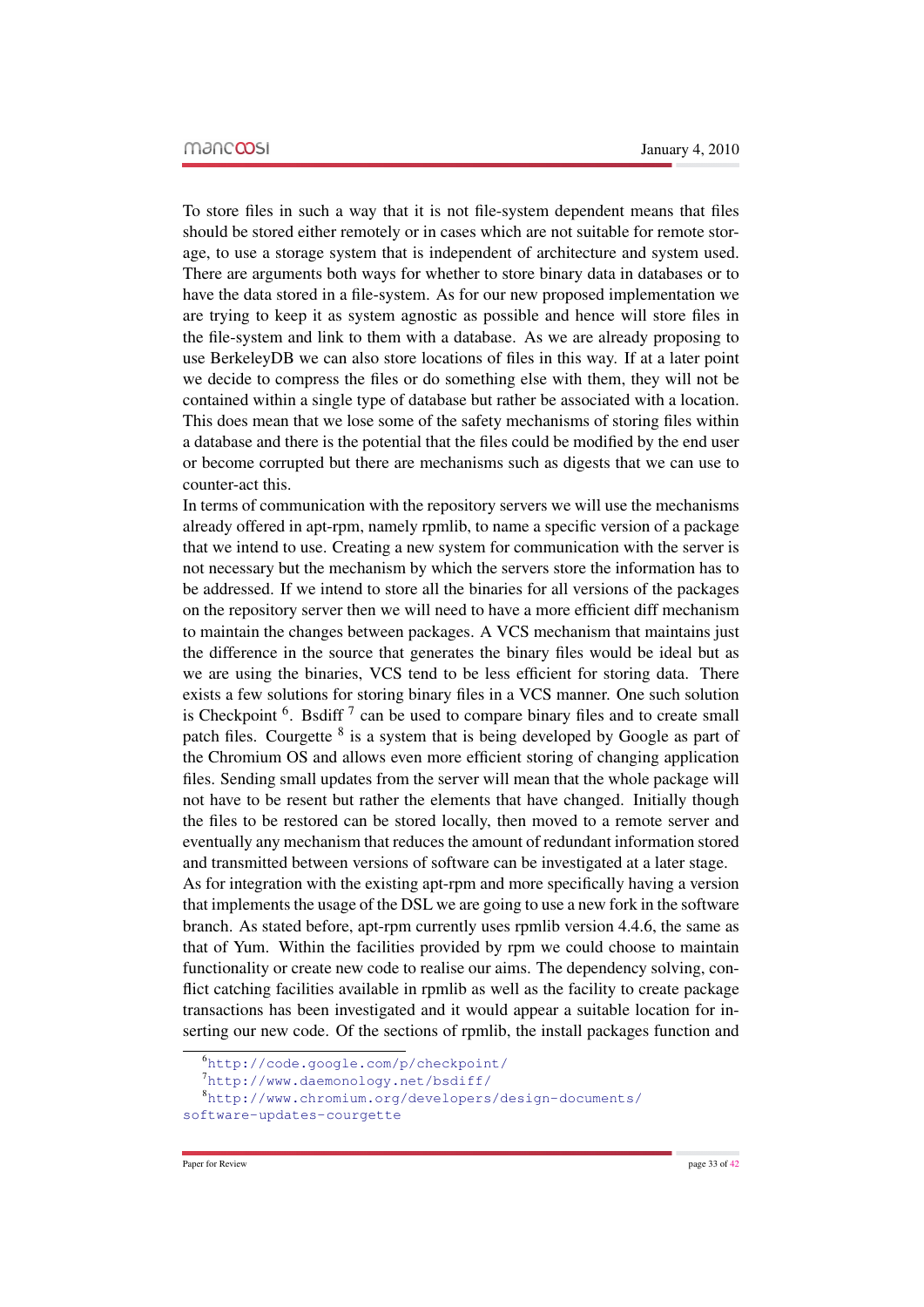more specifically just after the topological sort on the transaction seems to be a good location to insert our software. From the list of packages to be installed we can then take any information about those packages and run a simulation of what installing the packages would do to the state of the system. At this simulation stage we could decide if a roll-back was possible or not and decide whether to continue with the installation of the system, either automatically or with the assistance of the user.

The communication with the failure detector by design will be quite limited. If we have received an error from the failure detector it is likely that it will have handled the communication to the end user so what is left is to decide on and implement a roll-back plan. At this stage we will need error checking to make sure we are not in an infinite loop searching for a plan that is infeasible. Once the error has been rolled-back we then need to inform the end user of the current state of the system and what has happened.

Communications from the simulator will be more complicated as the roll-back mechanism will suggest a strategy for roll-back and if we wish to simulate this we will have to interact with both the input and output of the simulator.



Figure 8: State Transition Diagram of package versions

Get the TiD corresponding to the package version that we want to roll-back to. Check the current file digest with that of the files in the target system. If they have been modified we should preserve the files we currently have that will be modified as part of this system-state. Depending on the files changed we use different mechanisms to store the changed information. Configuration files for instance will be stored in a VCS, whereas binary files may use the Courgette system and have a patch applied to them to restore them to the target state. These patches would need to be downloaded from the repository server or created by using a combination of the DSL and other mechanisms that will be explained in more detail. The configuration files will be stored in a VCS as the current configuration. We can analyse the DSL elements and suggest which files might be configuration files through the analysis of the actions performed on them. Then need to request from the server the old versions of the binaries or the patch files. Only need to download files for which the files have changed and so we can reduce the amount of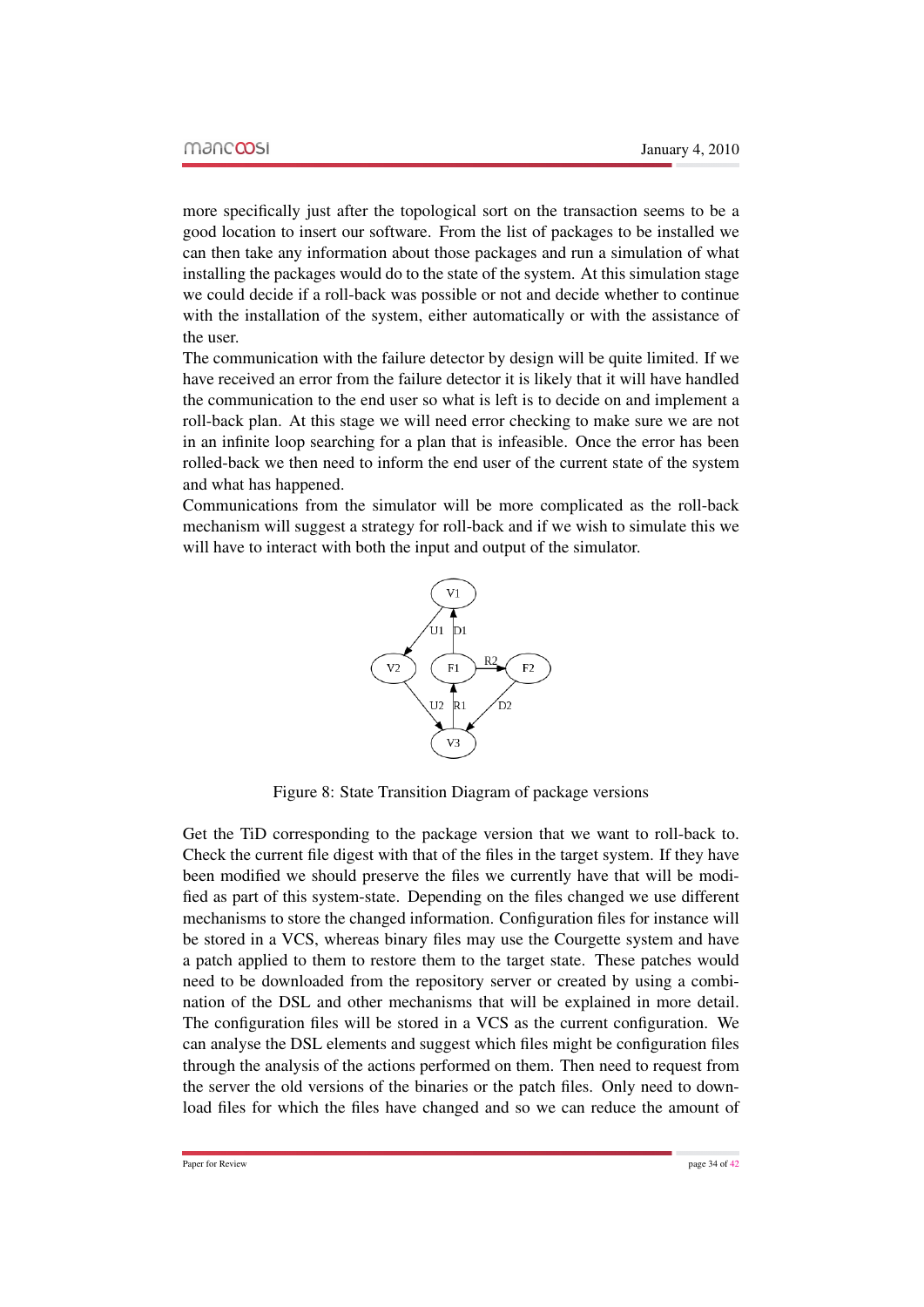information needed to be stored and transmitted by the server. Could detect which files are modified using a combination of pstrace and other file monitoring mechanisms. We could also generate packages on the fly using the information from various sources and then send the client the requested package or differential in the package. In the first instance a simple mechanism would be to retain all the old binaries rather than patch back to the old version. Next we must run the pre-removal DSL equivalent scripts to make sure that any services that need to be de-registered can be performed etc. Applying the patches and returning the file-system to the state of the previous stored configuration is the next step and uses the files we have downloaded. Either apply patches or overwrite the target files with those of the original system. As for the configuration files we will then request to the end-user if a verbose mode is selected, whether or not they want to roll-back the configuration files. The choices will be to keep the configuration as is/use the configuration stored on the server/use the configuration stored in the VCS before the update was performed/ or lastly to merge the changes. If no user input is used, then to maintain the maximum potency of the roll-back mechanism we will use the stored configuration file from the VCS. We can then run the failure detector and see if there is a configuration mis-match and if so advise the user if a roll-back of the roll-back is required. The implementation would be the same as the roll-back used here but that the target is the state before the original roll-back and the source is the failed state that we are in. The effect would be akin to that of reverting a snapshot. Roll-back of a roll-back may yet return as a failure but if the configuration is the same as that before the roll-back was performed then we have got back to the original system state and will stop at this point.



<span id="page-35-0"></span>Figure 9: State Transition Diagram of packages dependent on libraries

One of the problems when rolling back that has been identified by Olivier in his research for Mandriva's implementation strategy is that of library dependencies.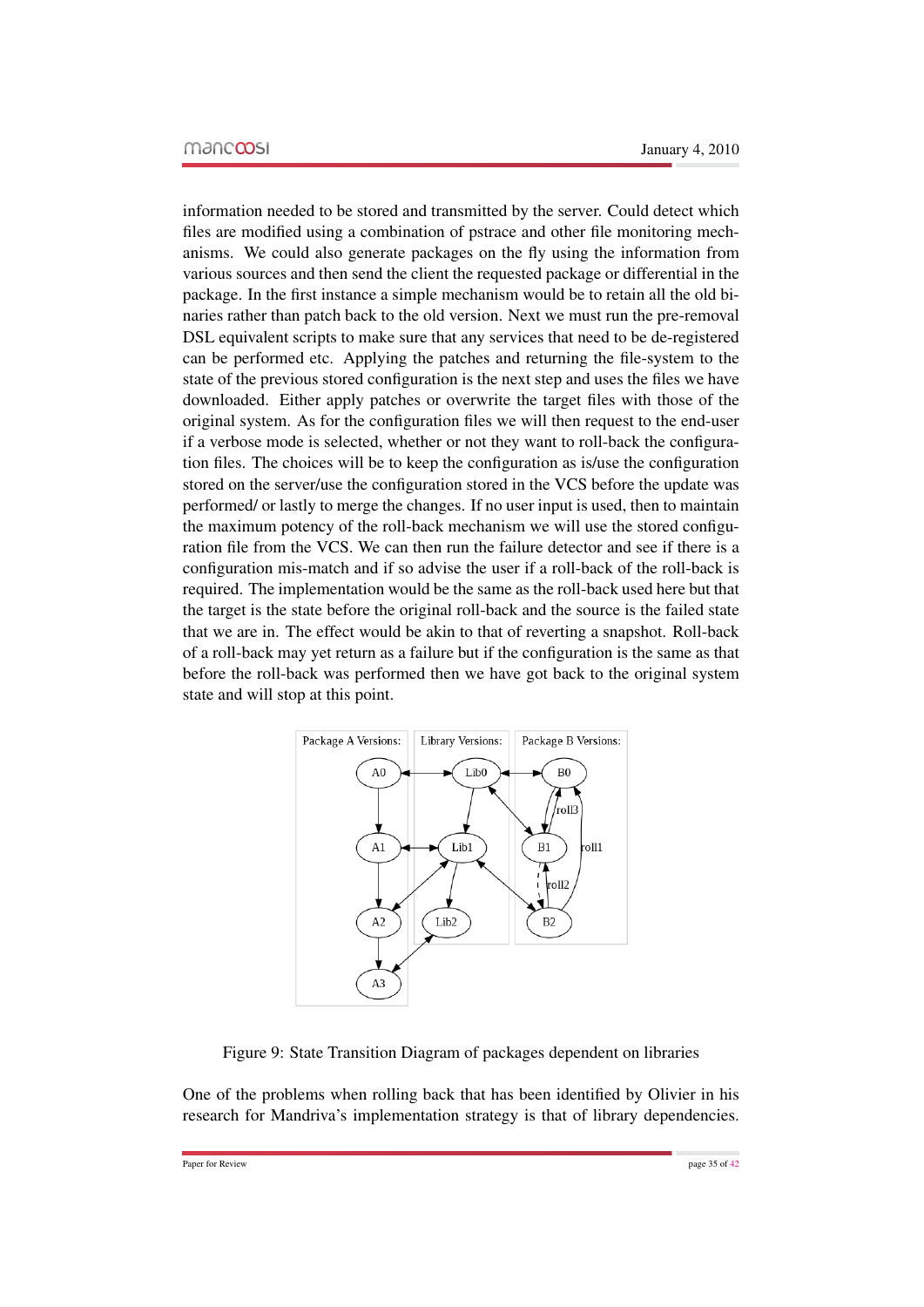Figure [9](#page-35-0) helps to indicate some of these problems. It can be further expanded when considering all the possible roll-back states for these two example packages as shown in Figure [10.](#page-37-0) Returning to Figure [9](#page-35-0) if the roll-back arrows that are indicated by the arrows roll[1-3] are to be successful then a few things have to be identified. Rolling back Package B from version 1 to 0 i.e. roll3 in the Figure is the simplest scenario. Both version 1 and 0 of Package B are dependent on and use Lib0. Rolling back the Package B therefore has no implicit effect on Package A through the modification of Lib0. What is more complicated are the roll-backs indicated by arrows roll2 and roll1 in Figure [9.](#page-35-0) If Package B is to be rolled back from version 2 to either 1 or 0 there are now additional considerations. If Package B versions 1 and 0 are only dependent on having a library version greater than 0 then again we can be reasonably assured that rolling back Package B to either of the versions will lead to a valid state. What is more complicated is if version 0 of B was dependent on version 0 of the Library exactly and cannot use any later editions. If package A versions, 1,2 or 3 are installed then there is a difficulty in rolling-back B in this case as rolling back the version of the Library will break those packages. If concurrent versions of the library can exist simultaneously on the system we could then re-install if not already present Library version 0 and roll-back B, leaving A associated with Library version 1. If however the versions of the library are not mutually exclusive and cannot be run on the system at the same time we will either have to roll-back all packages that are dependent on Library Version 1 to allow Library version 0 to be installed, to create a sandbox environment for the library to run in, implement some other mechanism for running two versions of the library to run or to inform the user that a roll-back is not possible. There may also exist the situation where roll-back 2 is possible and 3 and 1 are not. If this is the case we have to decide whether when the user chooses roll-back 1 whether we investigate the other roll-back possibilities and inform the user whether or not an alternative roll-back is possible. This could further be expanded to include searching for roll-backk strategies for versions older than the requested one. To maximise the number of cases where roll-back is feasible it would could be argued that searching the other roll-back strategies is important. One contrary view is that we want to maximise the number of cases where the user and only the user specified roll-back is achievable in which case we would not investigate the other possibilities. Moving to the more complicated as shown in Figure [10,](#page-37-0) we have yet more cases where roll-back stages might occur, but using the principles suggested above it should be possible to move between different versions of packages or suggest when such a roll-back strategy is infeasible. It might be necessary for instance to roll-back a collection of packages to enable a roll-back in which case it is similar to the upgrade scenario where an upgrade strategy is decided. For certain other compiled and binary resources it may not be so important to maintain exact versions for different packages. The consistency of files between states is important and so although this could be relaxed for certain types of files we will endeavour to repeat the process for all types of files. It also makes an implementation scheme easier as we do not have to segregate files (other than configuration files).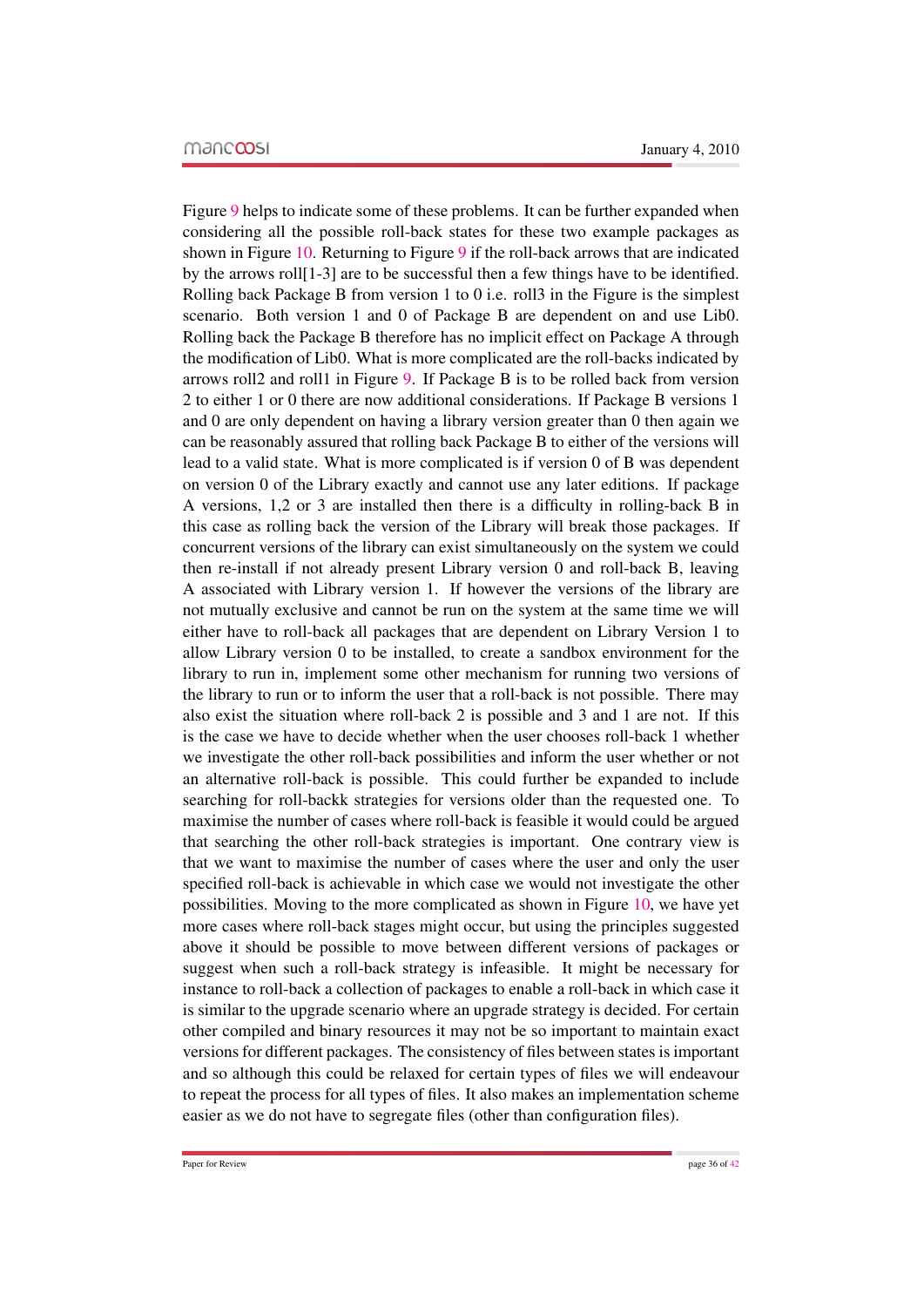

<span id="page-37-0"></span>Figure 10: State Transition Diagram of packages dependent on libraries

### 8.4 Actual Implementation

We will be using some of the design inferences mentioned before and we will take other decisions to make a working implementation by the deadlines as stated in the Gantt chart, Figure [7.](#page-31-0) As some of the design considerations have taken longer than originally planned for some trade-offs have had to be taken to make sure a working implementation is ready in time. The design has also been simplified somewhat to make sure that it is block based and so may be more inefficient than a streamlined design but makes it simpler to refine and improve upon. The DSL will be contained in the binary package as a .dsl text file. It will be a list of DSL Commands that will be extracted and read by a utility as described later. These DSL commands will then be converted into a sequence of commands using an external pseudo-interpreter written in Python. This same Python script will then store the DSL commands into a SQLite3 DB along with any other elements dictated by the definition of the database and its schema. The main decision has been to avoid using a full interpreter that works within apt-rpm and that would have been able to parse DSL commands and perform the executions itself. Instead the original functionality of rpm will be maintained and a separate, external Python script will take care of receiving the DSL commands and storing the relevant commands to the log. Execution will for the time being, be deferred back to rpm which will use the maintainer scripts as was. The idea behind this is that we will still be able to capture the DSL elements, store them in a log and pass them to a hook that would be the simulator (that is being created as a part of WP2) and then to receive a notional valid or not valid signal and continue with the package upgrade/rollback. This is shown in Figure [12.](#page-39-0) Our mechanism breaks the normal flow just before the transaction would normally be run and control passed to RPM. For our imple-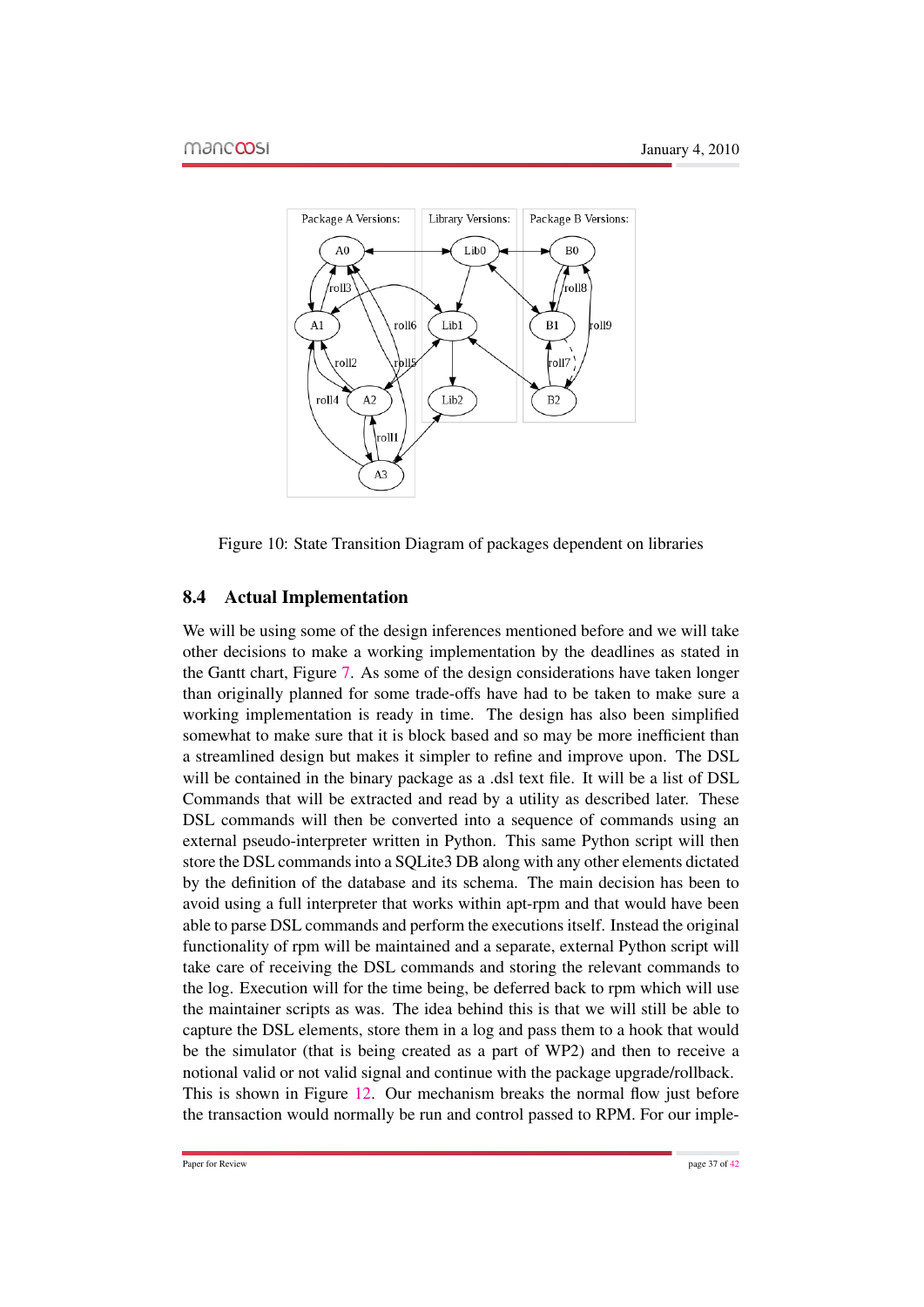

Figure 11: Inserting roll-back code

mentation, the transaction set information will be passed to the Python script that will act as a dumb logging agent. For each file it will read the DSL commands and break them down into serialised elements and store them into the SQLite3 based DSL log. Also, provision will be made in terms of call-backs to the installation scriptlets. Instead of creating a full interpreter that will be able to execute the statements what we will do is when we have picked up certain commands, link in some CLI code but for the vast majority we will initially look at passing control back to apt-rpm and let rpm unpackage, move and install the files. All we will do in the forward direction is to log what is happening but in terms of DSL. The inverse commands if they exist will be captured alongside the forward commands. To perform the inverse DSL would therefore be to run the sequence of inverse statements in reverse for the associated transaction. Linking the transactions together is an important part of the Database design as it will suggest what the limit is of grouped statements. Otherwise there is no guarantee that we will start using inverse statements from previous transactions that would lead to an erroneous configuration state.

#### DSL Log Schema

- DSL\_ID : Primary Key Integer Unique Auto-increment
- TransactionID : Integer
- DSL Statement : VarChar
- DSL ParentID : Integer NOT NULL
- DSL InvStatement : VarChar
- Dependent : Integer (boolean)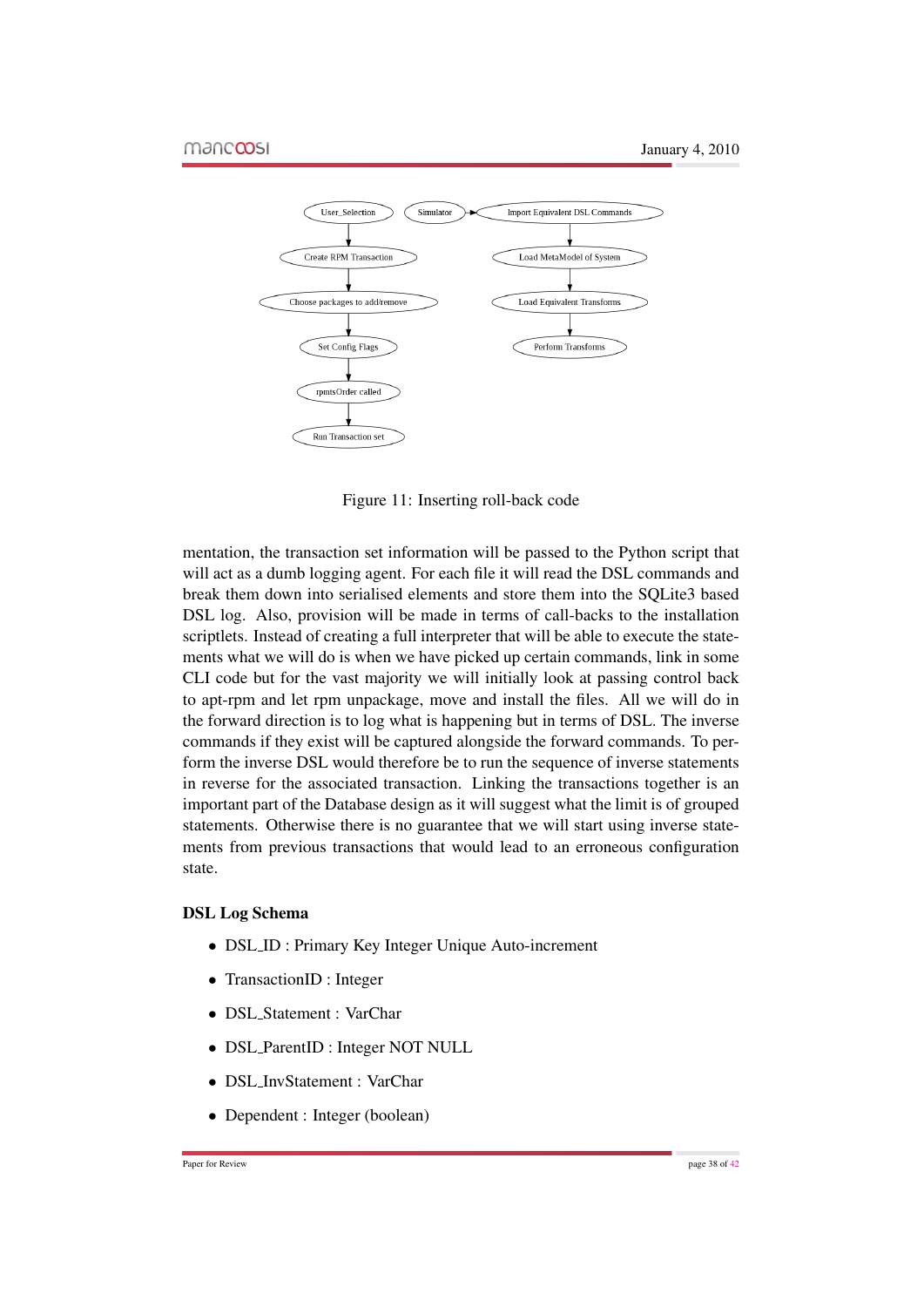

<span id="page-39-0"></span>Figure 12: Roll-back implementation

The TransactionID that will be used is generated from apt-rpm, specifically rpm and encodes other details such as date installed alongside, a fully qualified NEVRA name and the changes made to packages amongst others. DSLiD will be a numeric auto-incrementing unique Key from which we will be able to explore this log. The TransactionID will however make a better index as several DSL commands will be associated with a particular TransactionID. DSL statement is the location where we will store the serialised DSL commands that we are performing. It will take the form of DSL syntax and also will capture the variables that were passed into the command as arguments. DSLparentID is a way to group DSLiD statements together. By capturing the initial command and linking all associated DSLiD elements to a parent element we will be able to say which DSL commands relate to what. DSLInvStatement is where we will store inverse commands that are either generated from the .dsl file, manually or otherwise. This is where the mechanism will first look for invertible commands and if they are present will indicate invertibility and the commands to run, otherwise if blank it will mean that other fall-back mechanisms will be relied upon. Dependent is a place-holder in case we find that roll-back mechanism cannot roll-back without first performing a statement located else-where.

.dsl file This will be additional to control.tar.gz and .spec file scripts. Normally these files are not included in the binary files and through manipulation of apt or rpm we should be able to recover the meta data that these files contain but for convenience we will store these files in the binary archive file so we can capture information relatively easily. The .spec file information and control code is normally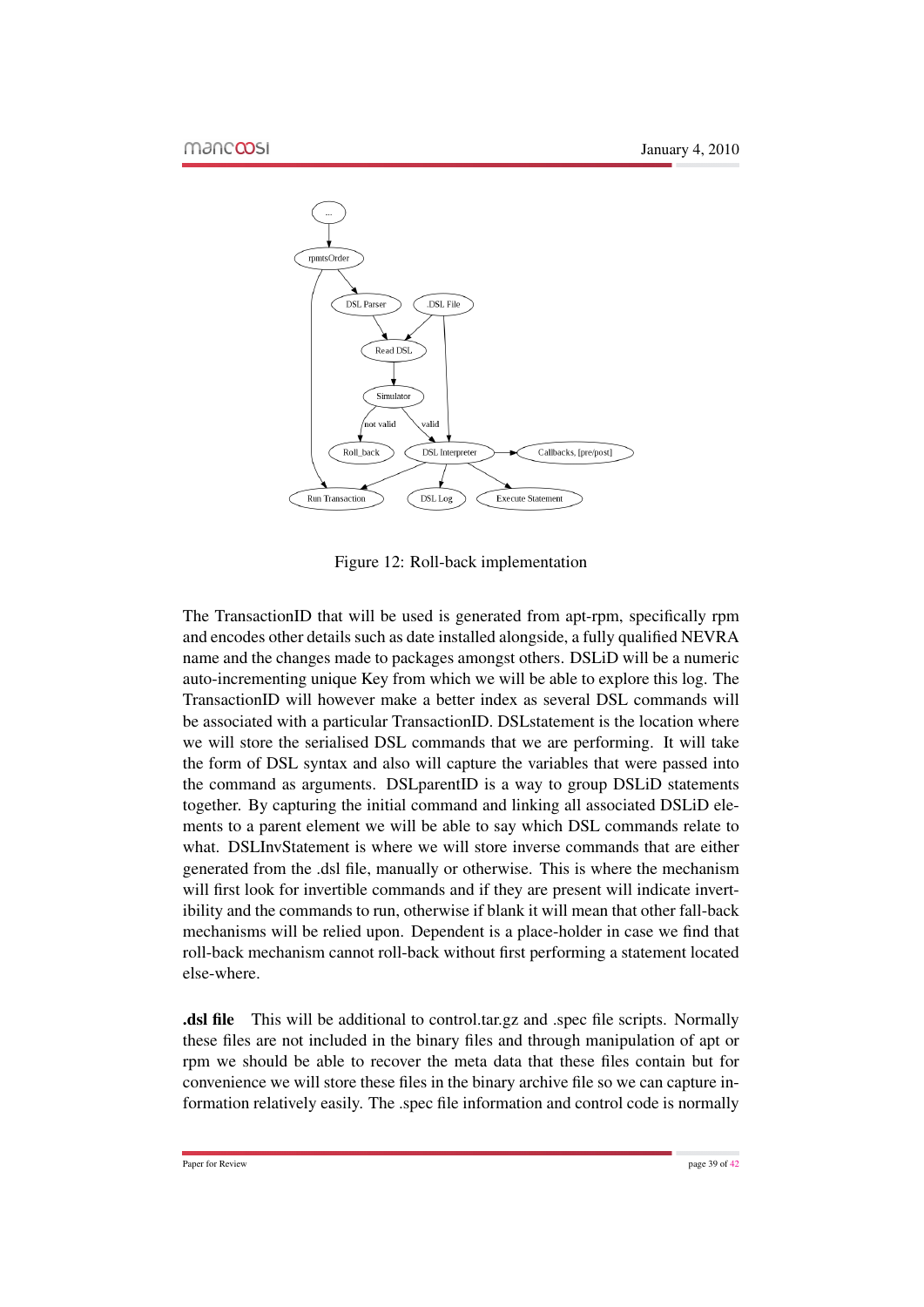encoded into meta-data that is included in the package and this could eventually be how the .dsl file information will be stored but for now it will be stored as a .dsl file in the root of the binary package as well. The terms stored will be DSL functional equivalents of the maintainer scripts that they are aimed at replacing. Rather than have to create a new interpreter solely for performing operations that rpm would already do, we are designing a system where we will use a perl/python/ruby script that will open the archive, get the associated .dsl and .spec or control.tar.gz files, serialise the commands and then save them into a log. This log will then be used to drive the roll-back. Once this has been implemented we will look at having the DSL form into an interpreter that is capable of running DSL commands and therefore eliminate the need for maintainer scripts. This however is for review once development of the other stages has occurred. The reason for a perl/python/ruby script is that they will be able to interface with BASH/POSIX shell and also to the database more simply than just a set of BASH scripts or from using pure C/C++. It may be that further down the development cycle that another development language might be preferable but the aim is to show an implementation of the DSL and as such having something that works in a block structure and is easier to segregate may not be the most efficient mechanism but for a proof of concept design it is the desired choice.

### Example of what the DSL would look like in the .dsl file For CUPS therefore the DSL would be:

if :: (Environment.configuration.architecture  $== x86_64$ , then CtrlStmt1, else Ctrl-Stmt2)

CtrlStmt1 :: if ((FileSystem.File(/usr/lib64/cups) == File.directory) && (FileSystem.File(/usr/lib64/cups) != File.symlink), then CtrlStmt3, else CtrlStmt4);

CtrlStmt2 :: Environment.configuration.addgroup(lpadmin);

CtrlStmt3 :: if ((FileSystem.File.location(/usr/lib/cups) == File.symlink, then Ctrl-Stmt5, else CtrlStmt6);

CtrlStmt4 :: null;

CtrlStmt5 :: FileSystem.UpdateFileSystem.File.location(/usr/lib/cups)  $\rightarrow$  FileSystemStatement.iterator.directoryiterator(%File.removeFile), CtrlStmt7;

CtrlStmt6 :: FileSystem.File.location(/usr/lib64/cups).move(/usr/lib64/cuprs.rpmsave), CtrlStmt8;

CtrlStmt7 :: FileSystem.File.location(/usr/lib64/cups).move(/usr/lib/cups), null; CtrlStmt8 :: echo (text), null; //irrelevant to DSL

//End %pre capture

CtrlStmt9 :: InstallFiles(); //Necessary to separate? CtrlStmt10 :: InstallConfFiles();

CtrlStmt11 :: FileSystemStatement.iterator.DirectoryIterator(File.location(/usr/lib64/cups))  $\rightarrow$  (FileSystem.File.chgowner(sys));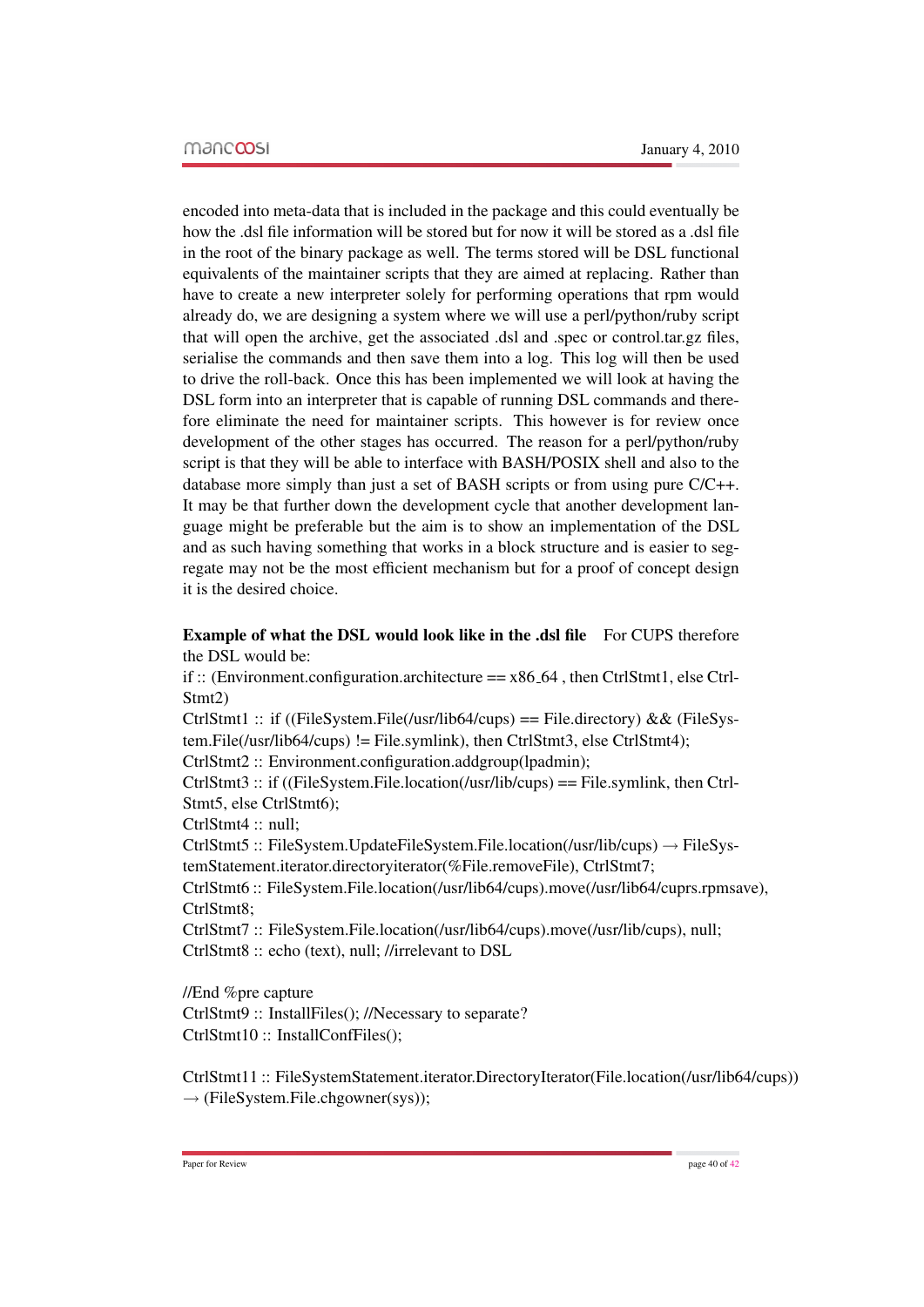CtrlStmt12 :: FileSystemStatement.iterator.DirectoryIterator(File.location(/var/\*/cups))  $\rightarrow$  (FileSystem.File.chgowner(sys)); //Handling wild cards... // End post capture //REMOVAL //Pre uninstall /usr/share/rpm-helper/del-service

 $CtrlStmt13 Environment.runningServices. File. location (usr/sbin/cupsd) \rightarrow premium(i)$  $\| \rightarrow$  postrm init(); //Need to think whether these still need to be split and if so need to put the postrm init() after the removefiles() process. This DSL element removes the service from the running system akin to p.51 of D3.2. The Debian equivalent is shown on that page. For rpm systems the equivalent would be /usr/share/rpmhelper /del-service %servicename. Configuration and Package meta-class settings need to be modified. PackageSetting.services.executable.location(/usr/sbin/cupsd)  $\rightarrow$  prerm\_init()  $\parallel \rightarrow$  postrm\_init();

CtrlStmt14 :: removefiles();

/usr/share/rpm-helper/del-group CtrlStmt15 :: Configuration.Groups.RemoveGrp(lpadmin);

CtrlStmt 5,6,7 do not have inverses in these configuration scripts and this would? be detected by a DSL.